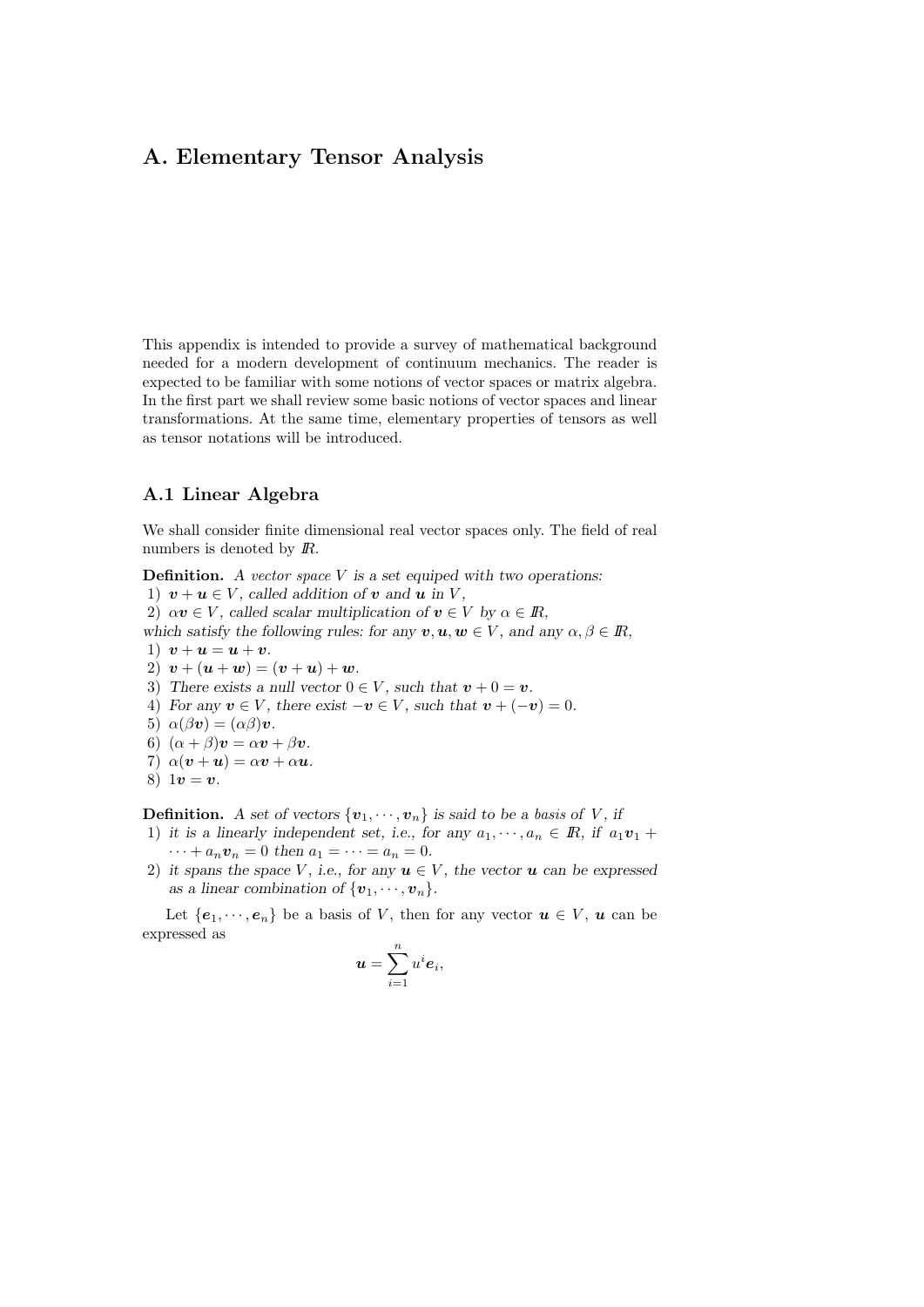where  $u^i$ , called the components of  $u$ , are uniquely determined relative to the basis  $\{e_i\}.$ 

A vector space can have many different bases, but all of them will have the same number of elements. The number of elements in a basis is called the dimension of the space, in this case, we have dim  $V = n$ .

#### A.1.1 Inner Product

We may think of a vector as a geometric object which has a length and pointing in a certain direction. To incorporate this notion we introduce an additional structure, inner product, into the vector space.

Definition. An *inner product* is a map

$$
g: V \times V \to I\!\!R
$$

with the following properties: For any  $u, v, w \in V$ , and  $\alpha \in \mathbb{R}$ ,

- 1)  $g(\boldsymbol{u} + \alpha \boldsymbol{v}, \boldsymbol{w}) = g(\boldsymbol{u}, \boldsymbol{w}) + \alpha g(\boldsymbol{v}, \boldsymbol{w}),$
- 2)  $q(\boldsymbol{u}, \boldsymbol{v}) = q(\boldsymbol{v}, \boldsymbol{u}),$
- 3)  $g(u, u) > 0$ , if  $u \neq 0$ .

That is, an inner product is a positive-definite symmetric bilinear function on V. We call  $g(u, v)$  the inner product of u and v. The vector space equipped with an inner product is called an *inner product space*. Hereafter, all vector spaces considered are always inner product spaces.

**Notation.**  $g(u, v) = u \cdot v$ , if g is given and fixed.

**Definition.** The norm of a vector  $v \in V$  is defined as

$$
|\mathbf{v}| = \sqrt{(\mathbf{v} \cdot \mathbf{v})}.
$$

A vector space equipped with such a norm is called a Euclidean vector space.

The notion of angle between two vectors can be defined based on the following Schwarz inequality:

$$
|\mathbf{u} \cdot \mathbf{v}| \le |\mathbf{u}| \, |\mathbf{v}| \,.
$$
 (A.1)

**Definition.** For any non-zero  $u, v \in V$ , the angle between  $u$  and  $v, \theta(u, v) \in$  $[0, \pi]$ , is defined by

$$
\cos\theta(\boldsymbol{u},\boldsymbol{v})=\frac{\boldsymbol{u}\cdot\boldsymbol{v}}{|\boldsymbol{u}||\boldsymbol{v}|}.
$$

The vectors **u** and **v** are said to be *orthogonal* if  $\theta(\mathbf{u}, \mathbf{v}) = \pi/2$ . Obviously, u and v are orthogonal if and only if  $u \cdot v = 0$ .

A vector v is called a *unit vector* if  $|v| = 1$ . The projection of a vector u on the vector v can be defined as  $|u|\cos\theta(u,v)$ , or as  $(u\cdot e)$ , where  $e = v/|v|$ is the unit vector in the direction of **v**. The vector  $(\mathbf{u} \cdot \mathbf{e})\mathbf{e}$  is called the projection vector of  $u$  in the direction of  $v$ .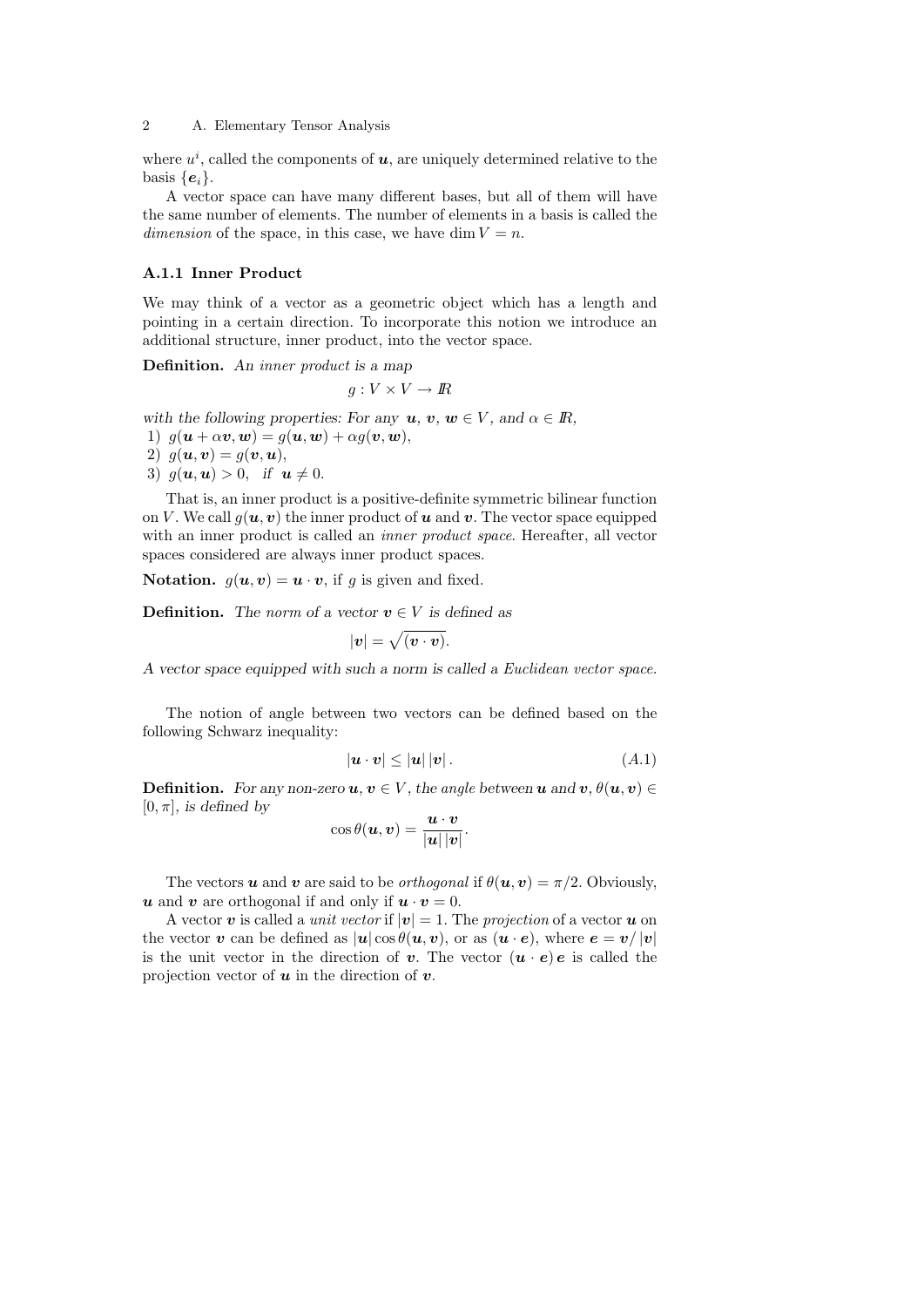Let  $\{e_i, i = 1, \dots, n\}$  be a basis of V. Denote the inner product of  $e_i$  and  $e_i$  by  $g_{ij}$ ,

$$
g_{ij} = \mathbf{e}_i \cdot \mathbf{e}_j.
$$

Clearly,  $g_{ij}$  is symmetric,  $g_{ij} = g_{ji}$ . Let  $\boldsymbol{u} = u^i \boldsymbol{e}_i$ ,  $\boldsymbol{v} = v^j \boldsymbol{e}_j$  be arbitrary vectors in V expressed in terms of the basis  ${e_i}$ . Then

$$
\begin{aligned} \boldsymbol{u} \cdot \boldsymbol{v} &= (u^i \boldsymbol{e}_i) \cdot (v^j \boldsymbol{e}_j) \\ &= u^i v^j (\boldsymbol{e}_i \cdot \boldsymbol{e}_j) = u^i v^j g_{ij}, \end{aligned}
$$

or

$$
\mathbf{u} \cdot \mathbf{v} = g_{ij} u^i v^j. \tag{A.2}
$$

Here we have used the following summation convention.

Notation. (Summation convention) In the expression of a term, if an index is repeated once (and only once), a summation over the range of this index is assumed.

For example,

$$
u^i \mathbf{e}_i = \sum_{i=1}^n u^i \mathbf{e}_i,
$$
  

$$
g_{ij}u^i v^j = \sum_{i=1}^n \sum_{j=1}^n g_{ij}u^i v^j.
$$

Note that in these expressions, we purposely write the indices in two different levels so that the repeated summation indices are always one superindex and one subindex. The reason for doing so will become clear in the next section.

# A.1.2 Dual Bases

Let  ${e_1, \dots, e_n}$  be a basis of V. There exists a non-zero vector orthogonal to the plane spanned by the  $n-1$  vectors  $\{e_2, \dots, e_n\}$ , and if in addition the projection of this vector on  $e_1$  is prescribed, then this vector is uniquely determined. In this manner, for any given basis  $\{e_1, \dots, e_n\}$ , we can construct a set of vectors  $\{e^1, \dots, e^n\}$  such that

$$
\boldsymbol{e}^i\cdot \boldsymbol{e}_j=\delta^i_{\phantom{i}j},
$$

where  $\delta^{i}_{j}$  is called the *Kronecker delta* defined by

$$
\delta^i_{\ j} = \begin{cases} \n0, & \text{if } i \neq j, \\ \n1, & \text{if } i = j. \n\end{cases}
$$

From this construction, if  $v = v^i e_i$  is a vector in V, then by taking the inner product with  $e^i$  we have

$$
\boldsymbol{e}^i \cdot \boldsymbol{v} = \boldsymbol{e}^i \cdot (v^j \boldsymbol{e}_j) = v^j \delta^i_{\ j} = v^i.
$$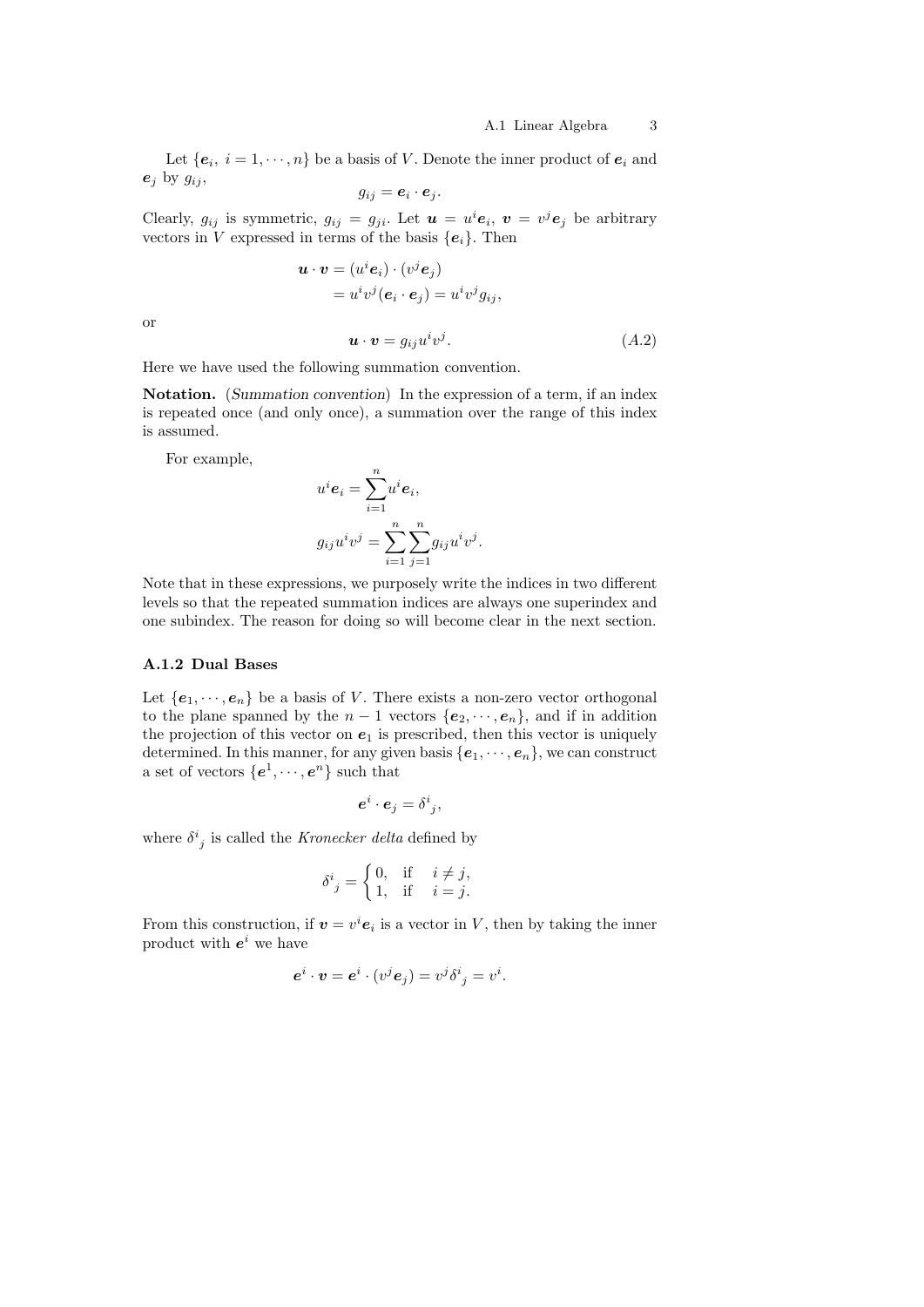Hence the *i*<sup>th</sup> component of **v** relative to the basis  $\{e_1, \dots, e_n\}$  is its inner product with the vector  $e^i$ . Therefore this set of vectors  $\{e^i\}$  associated with the basis  ${e_i}$  can be regarded as linear functions which map a vector to its components.<sup>1</sup>

We can easily show that this new set of vectors is a linearly independent set. Indeed, if for any linear combination  $a_j e^j = 0$ , then it follows that  $(a_j e^j) \cdot e_i = a_j \delta^j_i = a_i = 0$  for all *i*. Furthermore, it also spans the space V, for if  $u = u^i e_i$  is a vector in V, then for any vector  $v = v^i e_i$ , from (A.2) and  $v^j = \bm{e}^j \cdot \bm{v},$ 

$$
\boldsymbol{u}\cdot\boldsymbol{v}=g_{ij}u^iv^j=(g_{ij}u^i\boldsymbol{e}^j)\cdot\boldsymbol{v},
$$

which implies that **u** can be expressed as  $u = u_i e^i$  with

$$
u_i = g_{ij}u^j.
$$

Therefore we have proved that this new set of vectors  ${e^i}$  is also a basis of  $V$ 

**Definition.** Let  $\beta = \{e_i\}$  and  $\beta^* = \{e^i\}$  be two bases of V related by the property

$$
\boldsymbol{e}^i\cdot \boldsymbol{e}_j=\delta^i_{\phantom{i}j}.
$$

They are said to be a pair of dual bases for V, or  $\beta^*$  is the dual basis of  $\beta$ .

The dual bases are uniquely determined from each other. For this reason, we have used the same notation for their elements except the different level of indices to distinguish them. Clearly, if  $u$  is a vector in  $V$ , then we can express  $\boldsymbol{u}$  in terms of components in two different ways relative to the dual bases,

$$
\boldsymbol{u}=u^i\boldsymbol{e}_i=u_j\boldsymbol{e}^j,
$$

where we have also employed different level of component indices in order to be consistent with our summation convention, which sums over repeated indices in different levels. We call

$$
u^{i} \t\t the ith contravariant component of u,uj the jth covariant component of u.
$$

From the definition, it follows that

$$
u^i = \mathbf{e}^i \cdot \mathbf{u}, \qquad u_j = \mathbf{e}_j \cdot \mathbf{u}, \tag{A.3}
$$

and they are related by

$$
u_i = g_{ij}u^j, \qquad u^i = g^{ij}u_j,
$$

<sup>1</sup> In general, the space of all linear functions on  $V$  is called the dual space of  $V$ and denoted by  $\tilde{V}^*$ . In this note, for simplicity, we shall not distinguish vectors in  $V^*$  and  $V$  through the inner product.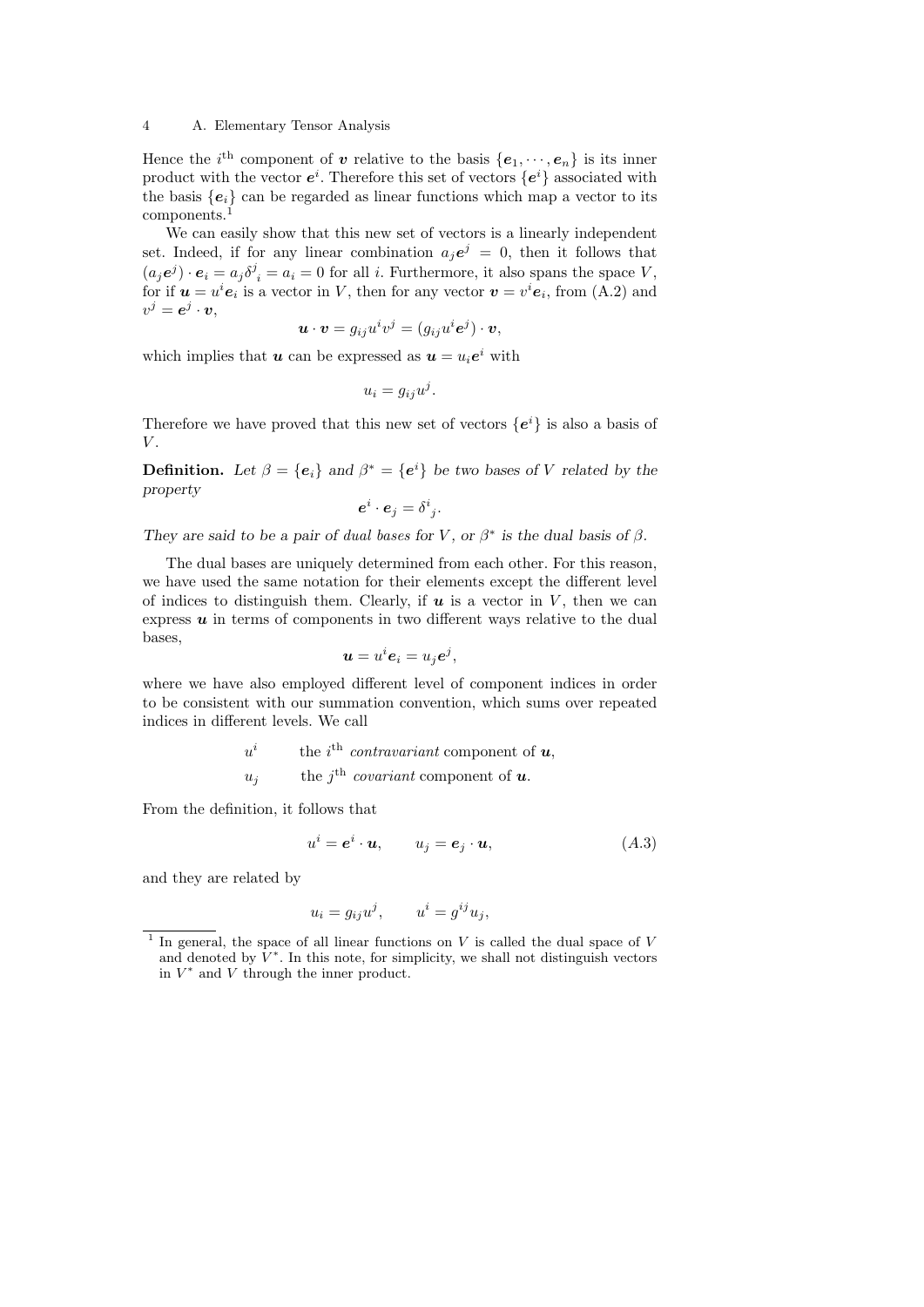### A.1 Linear Algebra 5

where we have denoted

$$
g^{ij} = \boldsymbol{e}^i \cdot \boldsymbol{e}^j.
$$

The two operations

$$
g_{ij}: u^j \mapsto u_i, \qquad g^{ij}: u_j \mapsto u^i,
$$

enable us to lower and raise the component index. One can also show that

$$
\boldsymbol{e}_j = g_{ij}\boldsymbol{e}^i, \qquad \boldsymbol{e}^i = g^{ij}\boldsymbol{e}_j.
$$

Therefore, lowering or raising the index for dual bases can be made in the same manner. It is easy to verify that  $[g^{ij}]$  is the inverse of the matrix  $[g_{ij}]$ , or

$$
g^{ij}g_{jk} = \delta^i{}_k.
$$

A basis  $\{e_i\}$  is called an *orthogonal basis* if all the elements of the basis are mutually orthogonal, i.e.,

$$
\mathbf{e}_i \cdot \mathbf{e}_j = 0 \quad \text{if} \quad i \neq j.
$$

If in addition,  $|e_i| = 1$ , for all i, it is called an *orthonormal basis*. Although in general, we carefully do our bookkeeping of super- and sub-indices, this becomes unnecessary if  $\beta = {\bf e}_i$  is an orthonormal basis. Since then  $g_{ij} = \delta_{ij}$ , and

$$
\boldsymbol{e}_i=g_{ij}\boldsymbol{e}^j=\delta_{ij}\boldsymbol{e}^j=\boldsymbol{e}^i.
$$

That is, the basis  $\beta$  is identical to its dual basis  $\beta^*$ . Hence we do not have to distinguish contravariant and covariant components. In this case, we can write all the indices at the same level. for example,

$$
\boldsymbol{v}=v_i\boldsymbol{e}_i.
$$

Of course, according to our summation convention, we still sum over the repeated indices (now in the same level) in this situation.

**Exercise A.1.1** Let  $\beta' = \{e_1 = (1,0), e_2 = (2,1)\}\)$  be a basis of  $\mathbb{R}^2$ , and  $\mathbf{v} = (1, -1)$  be a vector in  $\mathbb{R}^2$ .

- 1) Find the dual basis  $\{e^1, e^2\}$  of  $\beta'$ .
- 2) Determine the matrix representations  $[g_{ij}]$  and  $[g^{ij}]$  relative to  $\beta'$ .
- 3) Determine the contravariant and covariant components of  $v$  relative to the bases and make a graphic representation of the results.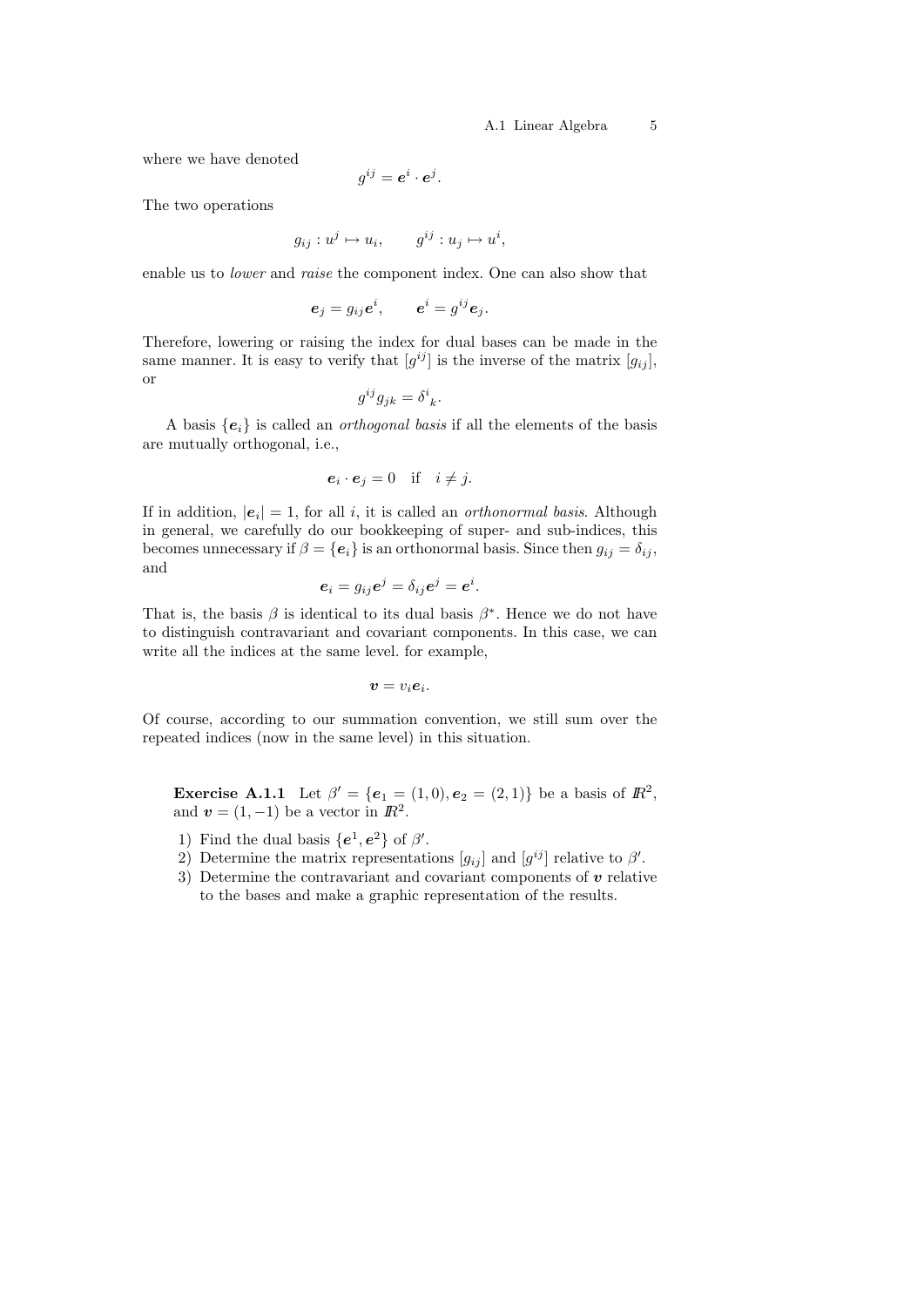# A.1.3 Tensor Product

The notion of matrix is related to linear functions on vector spaces. Let  $U$ and V be two vector spaces with inner product. A function  $T: U \to V$ , is called a *linear transformation* from U to V, if for any  $u, v \in U$  and  $\alpha \in \mathbb{R}$ ,

$$
T(\mathbf{u} + \alpha \mathbf{v}) = T(\mathbf{u}) + \alpha T(\mathbf{v}).
$$

Notation.  $\mathcal{L}(U, V) = \{T : U \to V \mid T \text{ is linear}\}.$ 

If T and S are two linear transformations in  $\mathcal{L}(U, V)$ , we can define the addition  $T + S$  and the scalar multiplication  $\alpha T$ , as transformations in  $\mathcal{L}(U, V)$ , in the following manner, for all  $v \in U$ ,

$$
(T + S)(v) = T(v) + S(v),
$$
  
\n
$$
(\alpha T)(v) = \alpha T(v).
$$

With these operations the set  $\mathcal{L}(U, V)$  becomes a vector space.

**Definition.** For any vectors  $v \in V$  and  $u \in U$ , the tensor product of v and u, denoted by  $v \otimes u$ , is defined as a linear transformation from U to V such that

$$
(\mathbf{v} \otimes \mathbf{u})(\mathbf{w}) = (\mathbf{u} \cdot \mathbf{w})\mathbf{v},\tag{A.4}
$$

for any  $w \in U$ .

The tensor product of two vectors is a linear transformation. We call such a linear transformation a *simple tensor*. Of course, not every linear transformation can be obtained as a tensor product of two vectors. However, we can show that, indeed, it can always be expressed as a linear combination of simple tensors.

**Proposition.** Let  $\{e_i\}$ ,  $i = 1, \dots, n$  and  $\{d_\alpha\}$ ,  $\alpha = 1, \dots, m$  be bases of V and U respectively. Then the set  $\{e_i \otimes d_\alpha\}, i = 1, \dots, n, \alpha = 1, \dots, m$ , forms a basis of  $\mathcal{L}(U, V)$ .

*Proof*: Let  $\{e^i\}$  be the dual basis of  $\{e_i\}$  and  $\{d^{\alpha}\}\$  the dual of  $\{d_{\alpha}\}\$ . If  $a^{i\alpha}$ **e**<sub>i</sub>  $\otimes$  **d**<sub> $\alpha$ </sub> = 0, then

$$
a^{i\alpha}(\mathbf{e}_i \otimes \mathbf{d}_\alpha)(\mathbf{d}^\beta) = a^{i\alpha}(\mathbf{d}_\alpha \cdot \mathbf{d}^\beta)\mathbf{e}_i = a^{i\alpha}\delta_\alpha^\beta \mathbf{e}_i = a^{i\beta}\mathbf{e}_i = 0,
$$

which implies that  $a^{i\beta} = 0$  since  $\{e_i\}$  is a basis. Therefore,  $\{e_i \otimes d_\alpha\}$  is a linearly independent set. Moreover, for any  $T \in \mathcal{L}(U, V)$ , let

$$
e^i \cdot T(\boldsymbol{d}^{\alpha}) = T^{i\alpha}.
$$

Then for any  $v \in V$  and any  $u \in U$ ,

$$
\mathbf{v} \cdot T(\mathbf{u}) = v_i e^i \cdot T(u_\alpha \mathbf{d}^\alpha)
$$
  
=  $v_i u_\alpha e^i \cdot T(\mathbf{d}^\alpha) = T^{i\alpha} v_i u_\alpha$ .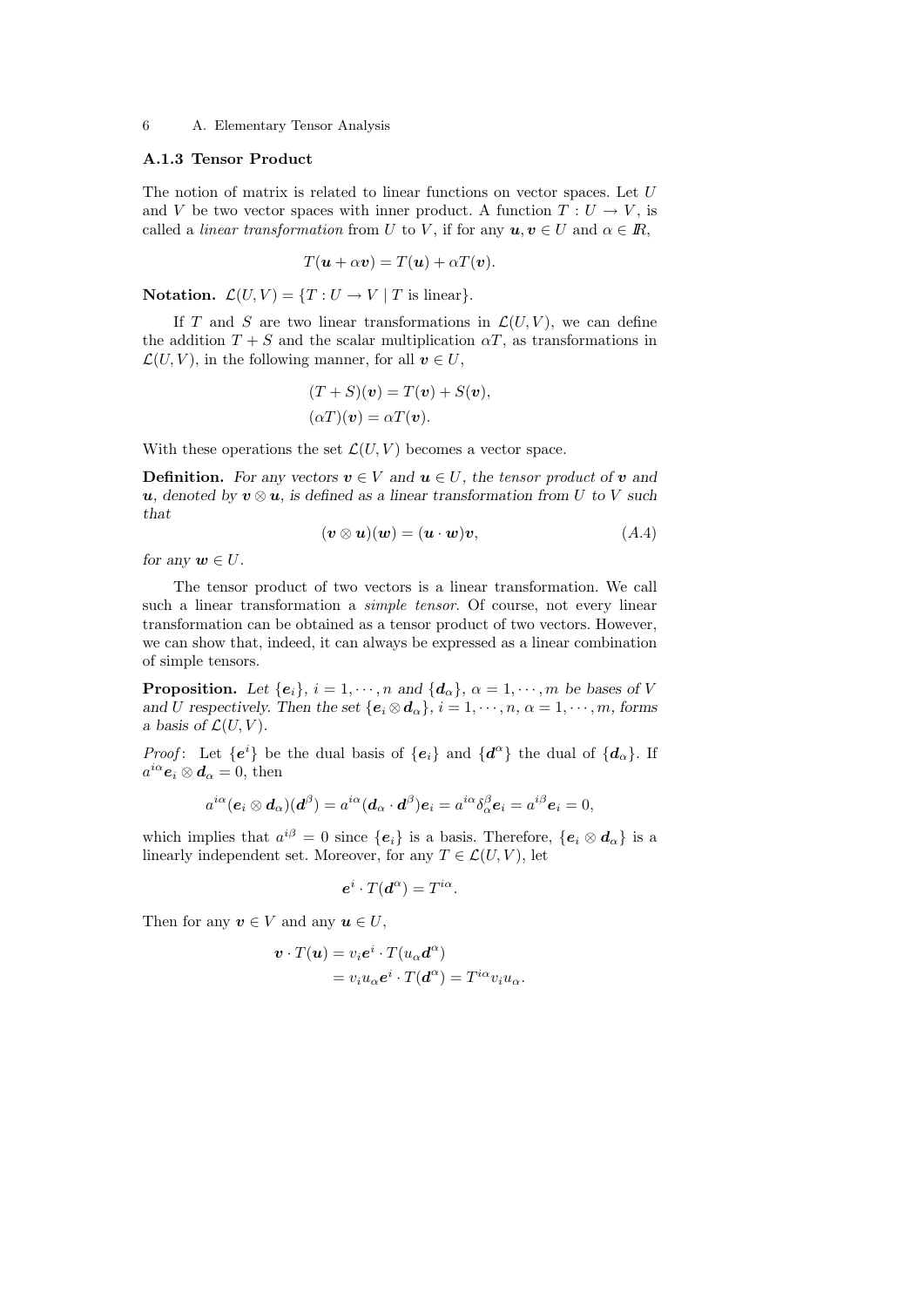On the other hand,

$$
\mathbf{v} \cdot (\mathbf{e}_i \otimes \mathbf{d}_\alpha)(\mathbf{u}) = v_j e^j \cdot (\mathbf{e}_i \otimes \mathbf{d}_\alpha)(u_\beta \mathbf{d}^\beta) = v_j u_\beta (e^j \cdot \mathbf{e}_i)(\mathbf{d}_\alpha \cdot \mathbf{d}^\beta) = v_i u_\alpha.
$$

Therefore, we have

$$
\boldsymbol{v}\cdot T(\boldsymbol{u})=T^{i\alpha}\boldsymbol{v}\cdot(\boldsymbol{e}_i\otimes\boldsymbol{d}_{\alpha})(\boldsymbol{u}),
$$

for any  $v$  and any  $u$ , which leads to

$$
T=T^{i\alpha}\mathbf{e}_i\otimes\mathbf{d}_\alpha.
$$

That is,  $\{e_i \otimes d_\alpha\}$  spans the space  $\mathcal{L}(U, V)$ .  $\Box$ 

We may call  $\mathcal{L}(U, V)$  the *tensor product space* of V and U and denote it by  $V \otimes U$ . Obviously, from this result, we have

$$
\dim V \otimes U = (\dim V)(\dim U).
$$

The basis  $\{e_i \otimes d_\alpha\}$  is called a *product basis* of  $V \otimes U$ . Similarly, the sets  ${e_i \otimes d^{\alpha}}, \, {\overline{\{e^i \otimes d_{\alpha}\}}, \, \text{and} \, \{e^i \otimes d^{\alpha}\}}$  are also product bases of  $V \otimes U$ .

# Notation.  $V \otimes V = \mathcal{L}(V) = \mathcal{L}(V, V)$ .

We shall call linear transformations in  $\mathcal{L}(V)$  the second order tensors. Let  ${e_i}$  and  ${e^j}$  be dual bases of V, a second order tensor T then has different component forms relative to the different product bases.

$$
T = T^{ij} e_i \otimes e_j = T^i{}_j e_i \otimes e^j
$$
  
= 
$$
T_i{}^j e^i \otimes e_j = T_{ij} e^i \otimes e^j,
$$

where the various components are given by

$$
T^{ij} = \mathbf{e}^i \cdot T\mathbf{e}^j, \quad T^i{}_j = \mathbf{e}^i \cdot T\mathbf{e}_j,
$$
  
\n
$$
T_{ij} = \mathbf{e}_i \cdot T\mathbf{e}_j, \quad T_i^j = \mathbf{e}_i \cdot T\mathbf{e}^j.
$$
  
\n(A.5)

They are related by

$$
T^i_{\ j} = T^{ik} g_{kj} = g^{ik} T_{kj}, \quad etc., \tag{A.6}
$$

with the operations of raising or lowering the indices discussed in the previous section.

The matrices  $[T^{ij}]$ ,  $[T_j^i]$ ,  $[T_i^j]$ ,  $[T_{ij}]$  are called the *matrix representations* of T relative to the corresponding product bases. Note that the first index refers to the row and the second index refers to the column of the matrix. It is important to distinguish the level as well as the position order of the component indices. In general  $T^i_{\;j} \neq T^{\;i}_{j}$ , therefore it may cause some confusions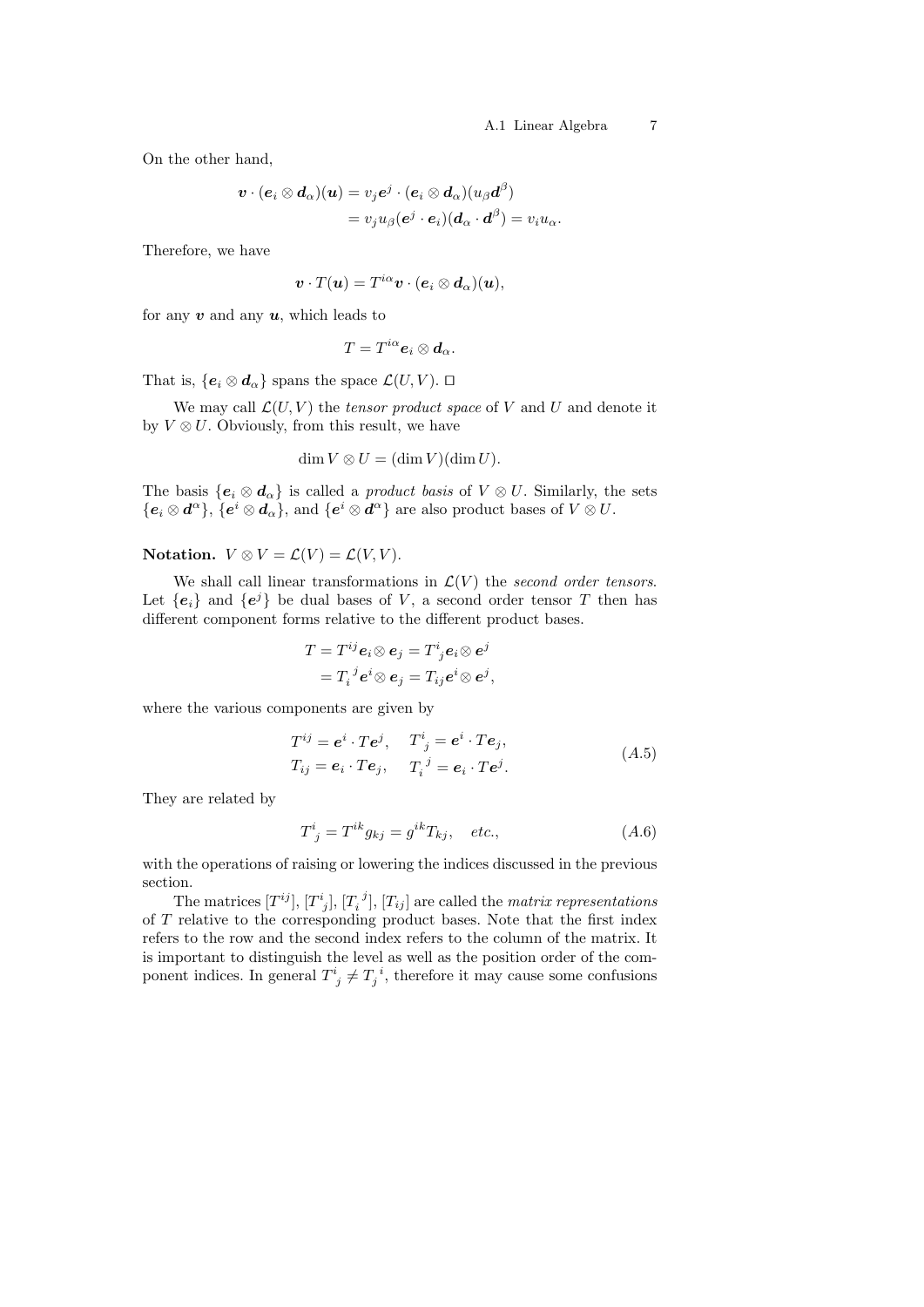to write  $T_j^i$  with i and j at the same position one on top of the other. The relation  $(A.6)$  can be written in terms of matrix multiplication, in which the column of the first matrix is summed against the row of the second matrix,

$$
[T^i{}_j] = [T^{ik}][g_{kj}] = [g^{ik}][T_{kj}].
$$

These components are called the associated components of the second order tensor T. In classical tensor analysis, they are also called

| $T^{ij}$ | contravariant tensor of order 2, |  |  |
|----------|----------------------------------|--|--|
|          |                                  |  |  |

 $T_{ij}$  covariant tensor of order 2,

$$
T^i_j
$$
,  $T_i^j$  mixed tensor of order 2.

Note that if  $S, T \in \mathcal{L}(V)$ , then the *composition*  $S \circ T$ , defined as  $S \circ T(v) =$  $S(T(v))$  for all  $v \in V$ , is also in  $\mathcal{L}(V)$ . The composition  $S \circ T$  will be more conveniently denoted by ST. In terms of components and matrix operation, we have

$$
[(ST)^i{}_j] = [S^i{}_k T^k{}_j] = [S^i{}_k] [T^k{}_j].
$$

**Example A.1.1** The identity transformation,  $1v = v$  for any v in V, has the components,

$$
1 = \delta^i{}_j \mathbf{e}_i \otimes \mathbf{e}^j = \delta_i{}^j \mathbf{e}^i \otimes \mathbf{e}_j = g^{ij} \mathbf{e}_i \otimes \mathbf{e}_j = g_{ij} \mathbf{e}^i \otimes \mathbf{e}^j, \tag{A.7}
$$

since by  $(A.5)$ , we have

$$
1^i{}_j = \mathbf{e}^i \cdot 1\mathbf{e}_j = \mathbf{e}^i \cdot \mathbf{e}_j = \delta^i{}_j,
$$
  
\n
$$
1_{ij} = \mathbf{e}_i \cdot 1\mathbf{e}_j = \mathbf{e}_i \cdot \mathbf{e}_j = g_{ij}.
$$

Therefore, the Kronecker deltas are the mixed components of the identity tensor, while  $g_{ij}$  and  $g^{ij}$  are just its covariant and contravariant components.  $\square$ 

**Example A.1.2** For  $v = v^i e_i$  and  $u = u^i e_i$  in V, their tensor product has the component form:

$$
\boldsymbol{v} \otimes \boldsymbol{u} = v^i u^j \boldsymbol{e}_i \otimes \boldsymbol{e}_j.
$$

Let  $\mathbf{v} = (v_1, v_2)$  and  $\mathbf{u} = (u_1, u_2)$  be two vectors in  $\mathbb{R}^2$ , then relative to the standard basis of  $\mathbb{R}^2$ , the matrix of  $v \otimes u$  is given by

$$
[(\boldsymbol{v} \otimes \boldsymbol{u})] = \begin{bmatrix} v_1u_1 & v_1u_2 \\ v_2u_1 & v_2u_2 \end{bmatrix}.
$$

This product is sometimes referred to as *dyadic product* of vectors  $\boldsymbol{v}$  and  $u.$   $\Box$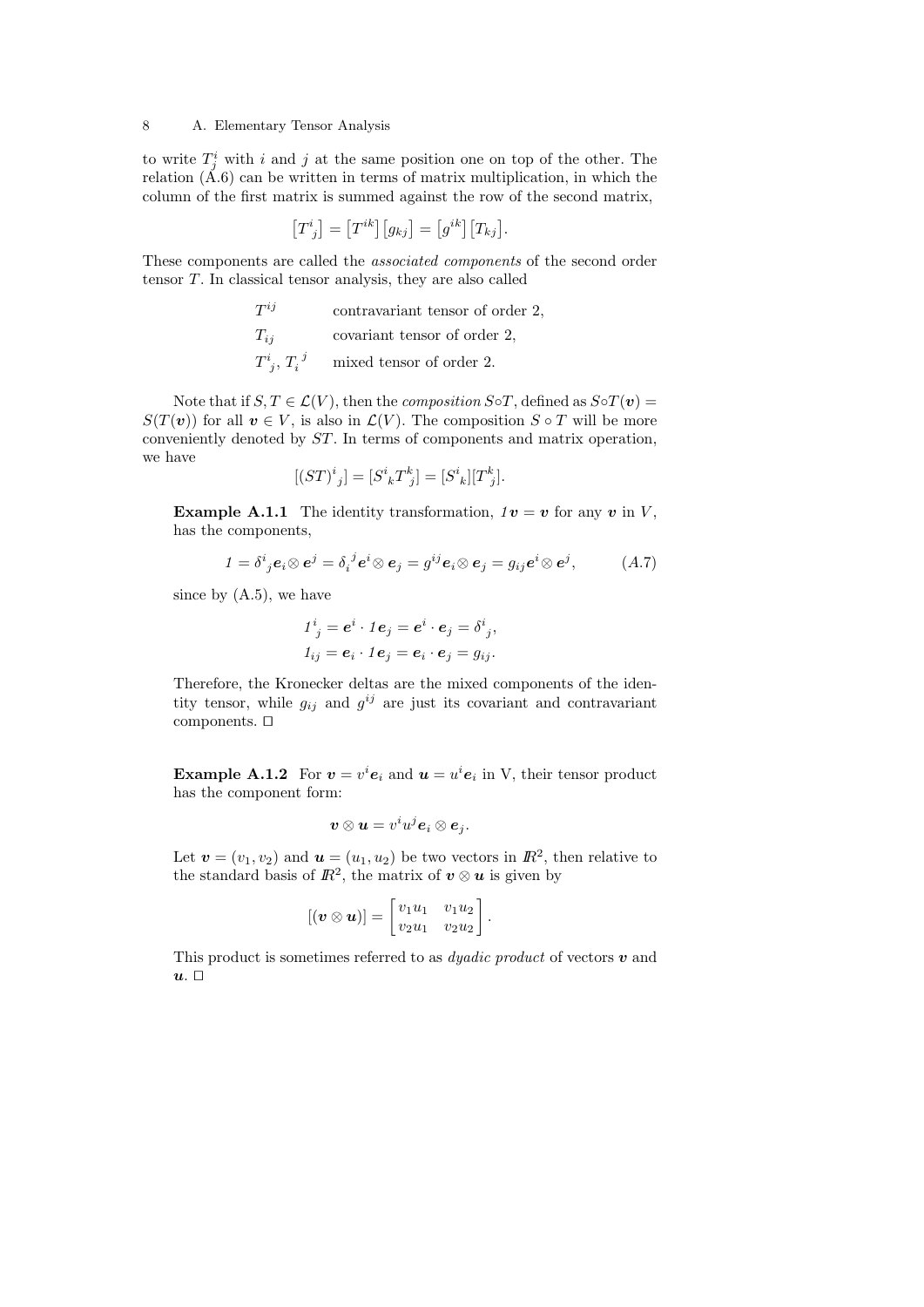In general, the tensor products  $v \otimes u$  and  $u \otimes v$  belong to two different spaces, namely  $V \otimes U$  and  $U \otimes V$  respectively. Even in the case  $V = U$ , by definition,  $v \otimes u$  and  $u \otimes v$  are different, i.e., the tensor product is not symmetric.

**Definition.** For  $A \in V \otimes U$ , the transpose of A, denoted by  $A<sup>T</sup>$ , is defined as a tensor in  $U \otimes V$  such that

$$
\mathbf{v} \cdot A\mathbf{u} = \mathbf{u} \cdot A^T \mathbf{v}, \tag{A.8}
$$

for any  $v \in V$  and any  $u \in U$ .

Example A.1.3 For simple tensors, it follows that

$$
(\boldsymbol{v}\otimes\boldsymbol{u})^T=\boldsymbol{u}\otimes\boldsymbol{v},
$$

because for any  $w_1, w_2 \in V$ , we have

$$
\begin{aligned} \boldsymbol{w}_1 \cdot (\boldsymbol{v} \otimes \boldsymbol{u})^T \boldsymbol{w}_2 &= \boldsymbol{w}_2 \cdot (\boldsymbol{v} \otimes \boldsymbol{u}) \boldsymbol{w}_1 \\ &= (\boldsymbol{w}_2 \cdot \boldsymbol{v}) (\boldsymbol{u} \cdot \boldsymbol{w}_1) = \boldsymbol{w}_1 \cdot (\boldsymbol{u} \otimes \boldsymbol{v}) \boldsymbol{w}_2. \end{aligned}
$$

 $\Box$ 

Example A.1.4 We have

$$
A(\mathbf{u}\otimes\mathbf{v})=A\mathbf{u}\otimes\mathbf{v},\qquad(\mathbf{u}\otimes\mathbf{v})A=\mathbf{u}\otimes A^T\mathbf{v}.
$$

Indeed, for any vector  $\mathbf{w} \in V$ , we obtain

$$
A(\boldsymbol{u}\otimes\boldsymbol{v})\boldsymbol{w}=A\boldsymbol{u}(\boldsymbol{v}\cdot\boldsymbol{w})=(A\boldsymbol{u}\otimes\boldsymbol{v})\boldsymbol{w},
$$

and

$$
(\mathbf{u}\otimes\mathbf{v})A\mathbf{w}=\mathbf{u}(\mathbf{v}\cdot A\mathbf{w})=\mathbf{u}(A^T\mathbf{v}\cdot\mathbf{w})=(\mathbf{u}\otimes A^T\mathbf{v})\mathbf{w}.
$$

 $\Box$ 

If A is a second order tensor in  $\mathcal{L}(V)$ , then the components of the transpose  $A<sup>T</sup>$  satisfy the following relations:

$$
(AT)ij = Aji, \t (AT)ij = Aji,(AT)ij = Aji, \t (AT)ij = Aji.
$$
\t (A.9)

We see from these relations that for contravariant or covariant tensors the matrix of  $A<sup>T</sup>$  is simply the transpose of the matrix of A. However, from the second group of the relations in (A.9) for mixed tensors, this is not valid in general, since the matrix transpose of  $[A^i_{j}]$ , by changing rows and columns, is  $[A^j_{i}]$ , instead of  $[A_j^{i}]$ .

A tensor  $S \in \mathcal{L}(V)$  is called *symmetric* if  $S^T = S$ , and is called *skew*symmetric if  $S^T = -S$ . In other words, S is symmetric if  $\mathbf{v} \cdot S \mathbf{u} = \mathbf{u} \cdot S \mathbf{v}$  and S is skew-symmetric if  $\mathbf{v} \cdot S \mathbf{u} = -\mathbf{u} \cdot S \mathbf{v}$ , for all  $\mathbf{u}, \mathbf{v} \in V$ .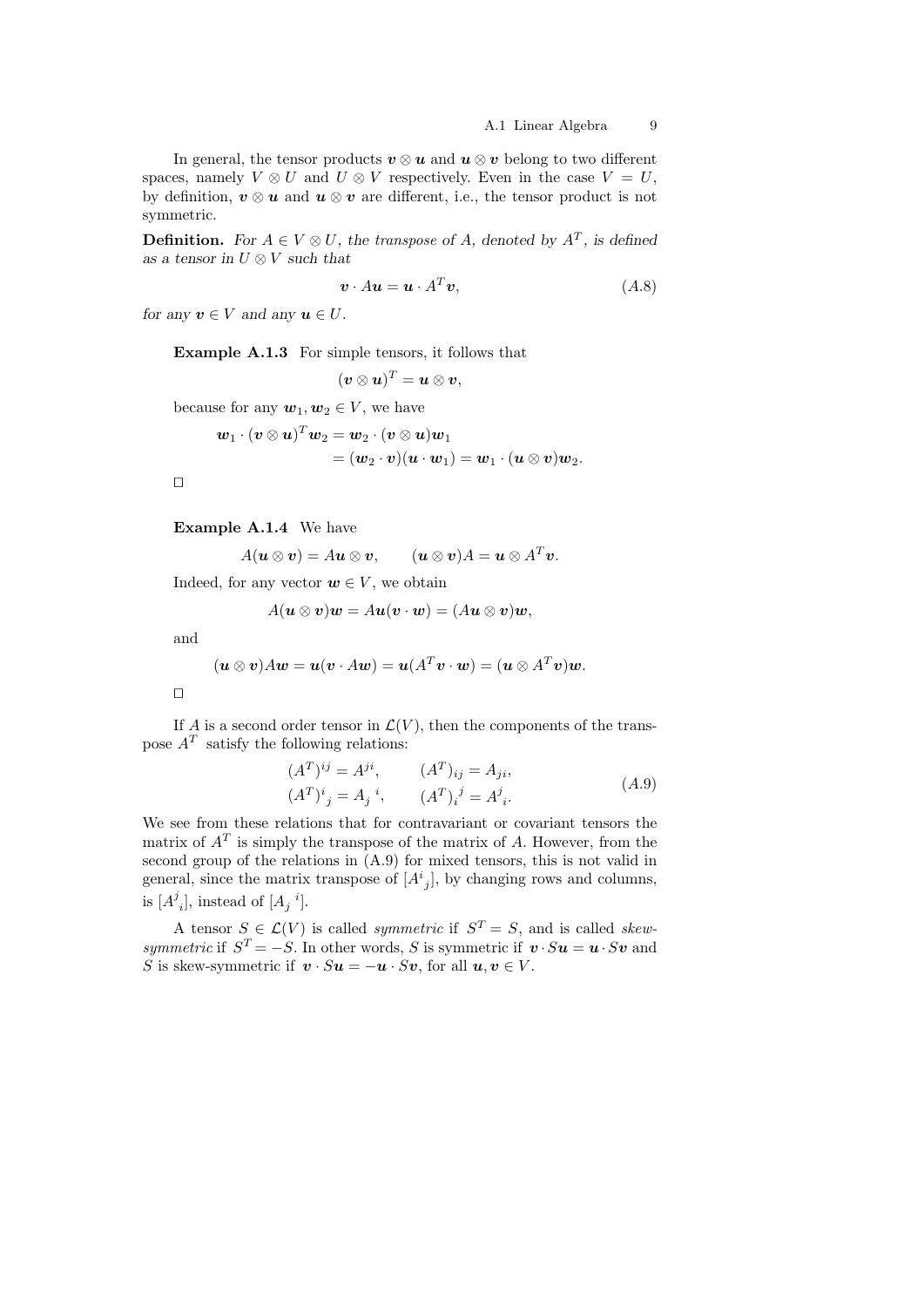**Notation.** 
$$
Sym(V) = \{ S \in \mathcal{L}(V) \mid S^T = S \}
$$
 and

$$
Skw(V) = \{ S \in \mathcal{L}(V) \mid S^T = -S \}.
$$

Note that both  $Sym(V)$  and  $Skw(V)$  are subspaces of  $\mathcal{L}(V)$ . If  $S \in$  $Sym(V)$ , then its components satisfy

$$
S^{ij} = S^{ji}, \qquad S_{ij} = S_{ji},
$$
  

$$
S^i_{\ j} = S_j^{\ i} = g_{jk} \, g^{im} S^k_{\ m}.
$$

In terms of matrix representation we have

$$
[S^{ij}] = [S^{ij}]^T, \qquad [S_{ij}] = [S_{ij}]^T.
$$

Note that although S is symmetric, the matrix  $[S^i_{j}]$  is not symmetric in general,

$$
[S^i_{\ j}]\neq [S^i_{\ j}]^T.
$$

A second order tensor can also be regarded as a bilinear function in the following manner: For any  $A \in \mathcal{L}(V)$ , define the function on  $V \times V$ , also denoted by A,

$$
A(\boldsymbol{u},\boldsymbol{v})=\boldsymbol{u}\cdot A\boldsymbol{v},
$$

for any vectors  $u$  and  $v$  in  $V$ . In particular, for simple tensors, we have

$$
(\boldsymbol{u}\otimes \boldsymbol{v})(\boldsymbol{u}',\boldsymbol{v}')=\boldsymbol{u}'\cdot(\boldsymbol{u}\otimes \boldsymbol{v})\boldsymbol{v}'=(\boldsymbol{u}\cdot \boldsymbol{u}')(\boldsymbol{v}\cdot \boldsymbol{v}').
$$

By employing the notion of multilinear functions, we can generalize tensor products to higher orders. For example, we can define a tensor product of three vectors  $u, v$ , and  $w$  as a trilinear function on V by

$$
(\boldsymbol{u}\otimes\boldsymbol{v}\otimes\boldsymbol{w})(\boldsymbol{u}',\boldsymbol{v}',\boldsymbol{w}')=(\boldsymbol{u}\cdot\boldsymbol{u}')(\boldsymbol{v}\cdot\boldsymbol{v}')(\boldsymbol{w}\cdot\boldsymbol{w}')
$$

for any vectors  $u'$ ,  $v'$  and  $w'$  in V. One can show as before, that if  ${e_i}$  is a basis of V, then  ${e_i \otimes e_i \otimes e_k}$  is a product basis for the space of all trilinear functions on V. We shall denote this space as  $V \otimes V \otimes V$  and call it the space of third order tensors. If  $S$  is a third order tensor, then

$$
S=S^{ijk}\bm{e}_i\otimes \bm{e}_j\otimes \bm{e}_k=S^i_{\phantom{i}jk}\bm{e}_i\otimes \bm{e}^j\otimes \bm{e}^k=etc.
$$

There are several different component forms relative to the different product bases. In a similar manner, tensor product of higher orders can be defined. We write

$$
\overset{k}{\otimes} V = \overset{k \text{ times}}{V \otimes \cdots \otimes V}
$$

for tensors of order k. Clearly,  $\dim \stackrel{k}{\otimes} V = (\dim V)^k$ .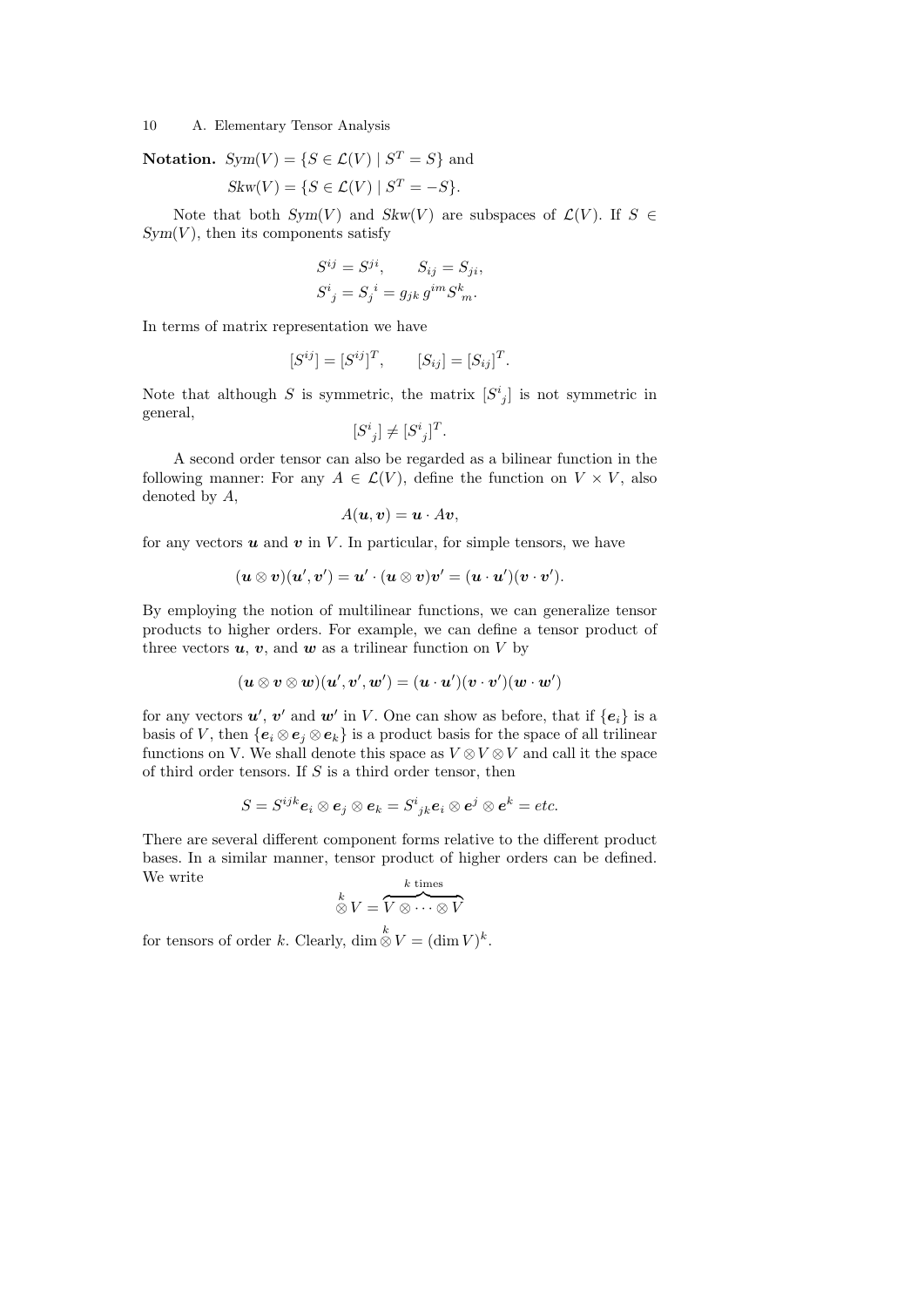**Exercise A.1.2** Let  $\beta' = \{e_1 = (1,0), e_2 = (2,1)\}\)$  be a basis of  $\mathbb{R}^2$ , and  $T \in \mathcal{L}(I\!\!R^2)$  be defined by

$$
T(x_1, x_2) = (3x_1 + x_2, x_1 + 2x_2), \qquad \forall (x_1, x_2) \in \mathbb{R}^2.
$$
 (A.10)

- 1) Show that  $T$  is a symmetric transformation.
- 2) Determine the matrices of the associated components of T relative to  $\beta'$ :

$$
[T_{ij}], [T^{ij}], [T_i^j], [T^i_j].
$$

Note that the last two matrices are not symmetric.

#### A.1.4 Transformation Rules for Components

The components of a tensor relative to a basis are uniquely determined and their values depend on the basis. Therefore, if we make a change of basis, they must change accordingly. In this section, we shall establish the transformation rules for components of tensors under a change of basis.

Consider a change of basis from  $\beta = {\lbrace e_i \rbrace}$  to another basis  $\overline{\beta} = {\lbrace \overline{e}_i \rbrace}$ given by

$$
\bar{\boldsymbol{e}}_k = M_k^{\ j} \, \boldsymbol{e}_j. \tag{A.11}
$$

We call  $M_k^{\ j}$  the transformation matrix for the change of basis from  $\beta$  to  $\bar{\beta}$ . By the use of (A.3), we have

$$
M_k^{\ j} = \bar{\boldsymbol{e}}_k \cdot \boldsymbol{e}^j,
$$

from which we can also obtain the relation between the dual bases  $\beta^* = \{e^i\}$ and  $\bar{\beta}^* = {\bar{e}^i}$ ,

$$
\mathbf{e}^j = M_k^{\ j} \,\bar{\mathbf{e}}^k. \tag{A.12}
$$

The above two transformation relations (A.11) and (A.12) can be schematically represented by

$$
\beta \xrightarrow{M} \bar{\beta} ,
$$
  

$$
\beta^* \xleftarrow{M^T} \bar{\beta}^*.
$$

In other words, if M changes a basis  $\beta$  to another basis  $\overline{\beta}$ , their corresponding dual bases  $\beta^*$  and  $\bar{\beta}^*$  are changed in the opposite direction through  $M^T$ .

The components of a vector transform in a similar manner. Indeed, let  $v$  be a vector in  $V$ , and

$$
\mathbf{v} = v^i \, \mathbf{e}_i = \bar{v}^i \, \bar{\mathbf{e}}_i
$$

$$
= v_j \, \mathbf{e}^j = \bar{v}_j \, \bar{\mathbf{e}}^j.
$$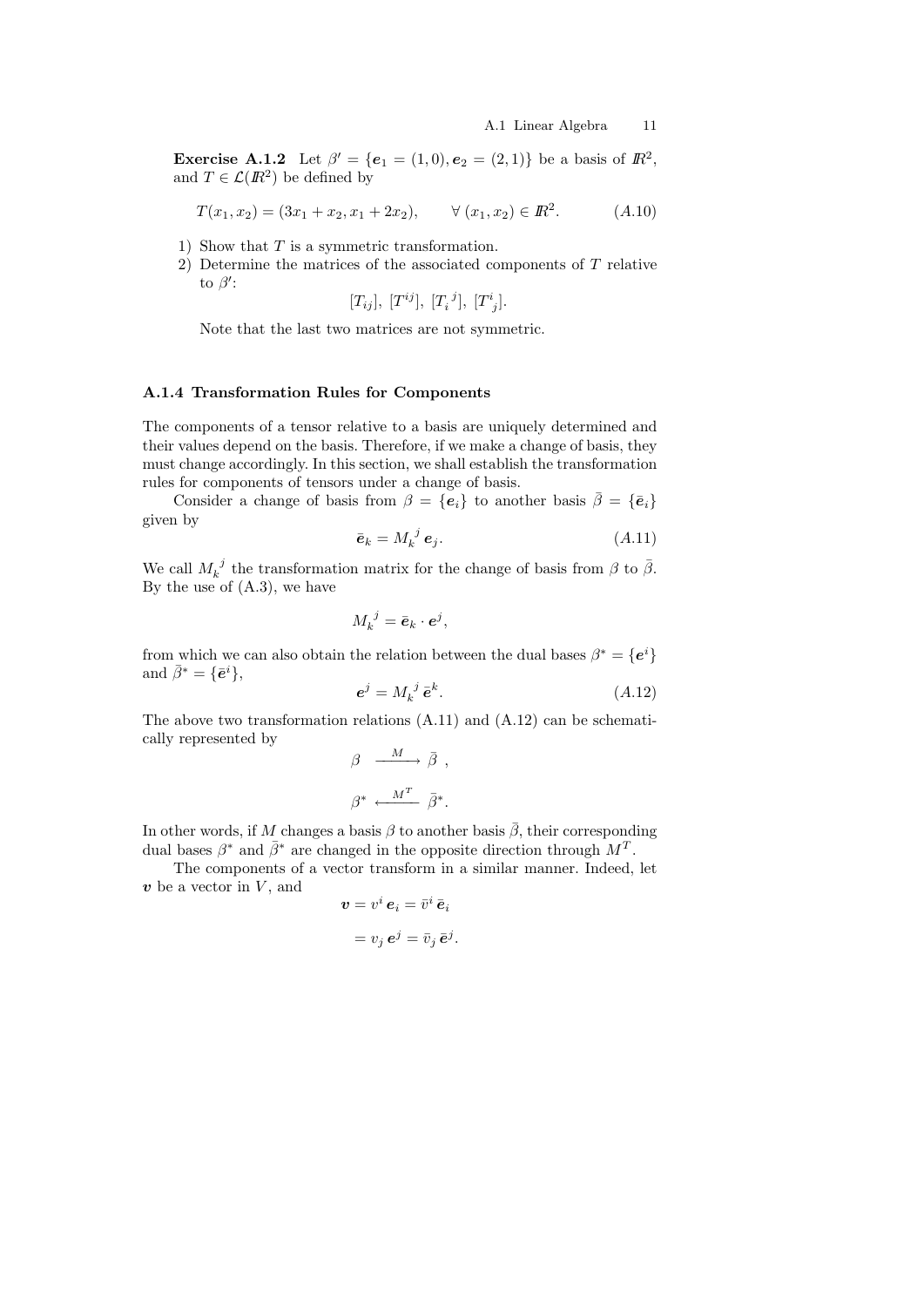One can easily verify that the transformation rules for the components are

$$
\bar{v}_k = M_k^{\ j} v_j, \qquad v^j = M_k^{\ j} \bar{v}^k,\tag{A.13}
$$

which look exactly like the ones for the change of basis (A.11) and (A.12). In matrix notations, we have

$$
[\bar{v}_k] = [M_k^{\ j}][v_j], \qquad [v^j] = [M_k^{\ j}]^T[\bar{v}^k]
$$

or schematically

$$
[v_i] \xrightarrow{M} [\bar{v}_i],
$$
  

$$
[v^i] \xleftarrow{M^T} [\bar{v}^i].
$$

That is, the covariant components transform in the same direction as the change of basis by  $M$ , while the contravariant components transform in the opposite direction by  $M<sup>T</sup>$ . This is the reason why such components are called co- and contra-variant in classical tensor analysis, in which tensors are defined through their transformation properties.

For a second order tensor A in  $\mathcal{L}(V)$ ,

$$
A = A_{ij} e^i \otimes e^j = \bar{A}_{ij} \, \bar{e}^i \otimes \bar{e}^j
$$

$$
= A_i{}^j e^i \otimes e_j = \bar{A}_i{}^j \, \bar{e}^i \otimes \bar{e}_j.
$$

We have the following transformation rules,

$$
\bar{A}_{ij} = A_{mn} M_i{}^m M_j{}^n,
$$
  
\n
$$
\bar{A}_i{}^j = A_m{}^n M_i{}^m M_n{}^j,
$$
\n(A.14)

where the matrix  $\begin{bmatrix} \overline{M}_i^{1j} \end{bmatrix}$  is the inverse matrix of  $\begin{bmatrix} M_i^{j} \end{bmatrix}$ . In matrix notations, the transformation rules can be written as

$$
\begin{split} [\bar{A}_{ij}] &= [M_i{}^m] \, [A_{mn}] \, [M_j{}^n]^T, \\ [\bar{A}_i{}^j] &= [M_i{}^m] \, [A_m{}^n] \, [M_n{}^j]^{-1}. \end{split}
$$

Transformation rules for other components and for tensors of higher orders are similar. The general rule can easily be obtained by composing the transformation rules for covariant and contravariant components as shown in (A.13) or (A.14).

**Exercise A.1.3** Let  $\beta = \{e_1 = (1,0), e_2 = (0,1)\}\$ and  $\bar{\beta} = \{\bar{e}_1 =$  $(1,0), \bar{e}_2 = (2,1)$  be two bases of  $\mathbb{R}^2$ . Determine the transformation matrix of the change of basis from  $\beta$  to  $\bar{\beta}$  and also the transformation matrix from  $\bar{\beta}^*$  to  $\bar{\beta}^*$ . Let  $T \in \mathcal{L}(\mathbb{R}^2)$  be defined in (A.10). Determine the various components of  $T$  relative to the two different bases and verify the transformation rules.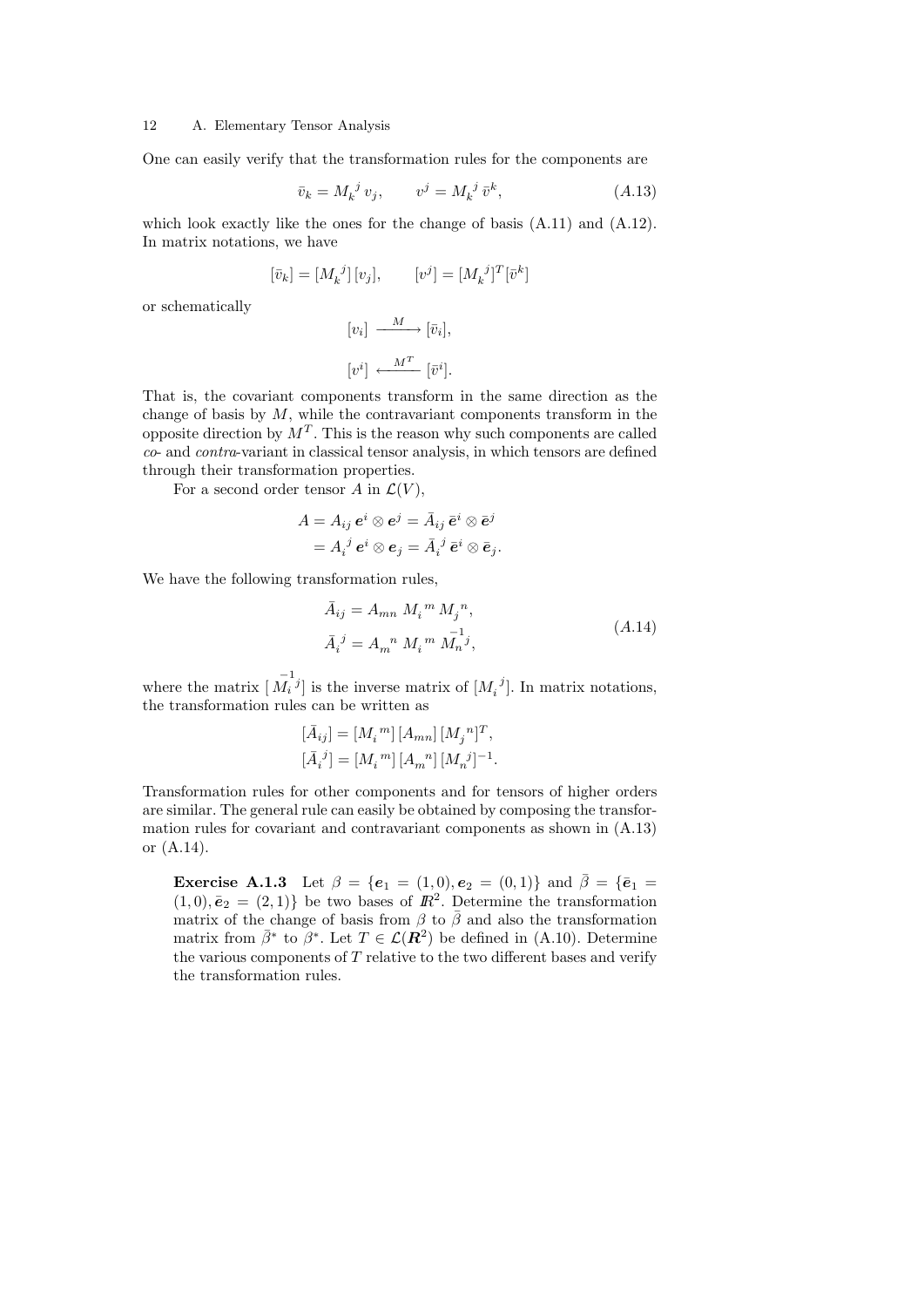**Exercise A.1.4** For any two bases  $\beta = {\bf{e}}_i$  and  $\overline{\beta} = {\bf{\bar{e}}}_i$  of V, there exists a linear transformation  $A \in \mathcal{L}(V)$  such that  $\bar{e}_k = Ae_k$ . Show that the transformation matrix M for the change of basis from  $\beta$  to  $\overline{\beta}$  is given by  $M_k^{\ j} = e^j \cdot A e_k$ , that is,  $[M_k^{\ j}] = [A^j_k]$ .

# A.1.5 Determinant and Trace

In matrix algebra, the definition of determinant of a square matrix is based on the notion of permutation. Let  $(1, \dots, n)$  be an ordered set of natural numbers. A reordering of the elements in  $(1, \dots, n)$  is called a permutation. More precisely, a permutation is a one-to-one mapping  $\sigma : \{1, \dots, n\} \rightarrow$  $\{1, \dots, n\}$  resulting in the ordered set  $(\sigma(1), \dots, \sigma(n))$ . There are exactly n! permutation of  $(1, \dots, n)$ . A permutation by exchanging order of two adjacent elements is called a transposition. It is known that any permutation can be obtained by merely subsequent transpositions, and although the number of such transpositions are not unique for a given permutation, the parity of this number is. Hence, a permutation is called even or odd according to parity of the number of transpositions in order to restore the permutation back to the natural order and one can define the sign of a permutation, denoted sign  $\sigma$ , as +1 if  $\sigma$  is even and -1 if  $\sigma$  is odd.

Let  $[M_{ij}]$  be a square matrix. The first index denotes the row and the second the column (it does not matter whether they are superindices or subindices). The determinant of the matrix can be calculated by

$$
\det\left[M_{ij}\right] = \sum_{\sigma} \left(\text{sign }\sigma\right) M_{\sigma(1) 1} \cdots M_{\sigma(n) n},\tag{A.15}
$$

where the summation is taken over all permutations of  $(1, \dots, n)$ .

On the other hand, since the matrix representation of a linear transformation depends on the choice of basis, the question arises of whether it is meaningful to define the determinant of a linear transformation as the determinant of its matrix representation. In the following, we shall see that the notion of determinant of linear transformation can be defined in a natural way, independent of the choice of basis and see how it is related to its matrix representations.

**Definition.** Let V be a vector space of dimension n. A function  $\omega$ :  $\overline{V \times \cdots \times V} \to \mathbb{R}$  is said to be an alternating n-linear form if it is n-linear and for all  $\mathbf{v}_1, \dots, \mathbf{v}_n \in V$ ,

$$
\omega(\boldsymbol{v}_{\sigma(1)},\cdots,\boldsymbol{v}_{\sigma(n)}) = (\text{sign }\sigma)\omega(\boldsymbol{v}_1,\cdots,\boldsymbol{v}_n). \hspace{1cm} (A.16)
$$

 $\omega$  is called non-trivial if there exist  $u_1, \dots, u_n \in V$ , such that  $\omega(u_1, \dots, u_n) \neq$ 0.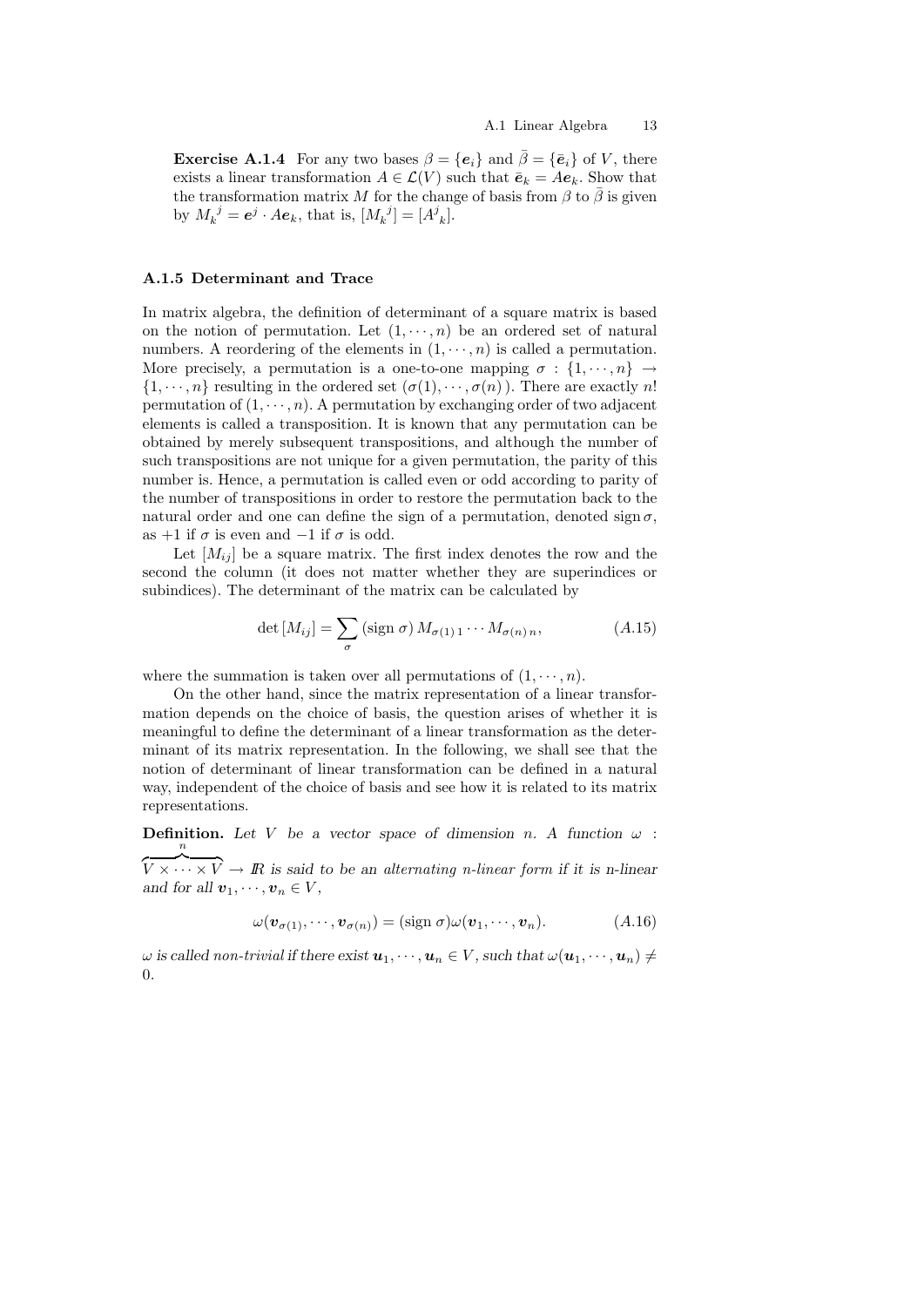It is obvious that if  $\omega$  is alternating then

$$
\omega(\cdots, \mathbf{u}, \cdots, \mathbf{v}, \cdots) = 0, \quad \text{if} \quad \mathbf{u} = \mathbf{v}. \tag{A.17}
$$

More generally, if  $\{v_1, \dots, v_n\}$  is linearly dependent then  $\omega(v_1, \dots, v_n) = 0$ . In other words, if  $\omega(v_1,\dots,v_n) \neq 0$  then  $\{v_1,\dots,v_n\}$  is a linearly independent set, and since the number of vectors in this set equals dim  $V$ ,  $\{\boldsymbol{v}_1,\cdots,\boldsymbol{v}_n\}$  is also a basis of V.

**Theorem.** (uniqueness) Let  $\omega$  and  $\omega'$  be two alternating n-linear forms and  $\omega$  be non-trivial. Then there exists uniquely a  $\lambda \in \mathbb{R}$ , such that  $\omega' = \lambda \omega$ , i.e.,  $\forall v_1, \dots, v_n \in V$ ,

$$
\omega'(\boldsymbol{v}_1,\cdots,\boldsymbol{v}_n)=\lambda\omega(\boldsymbol{v}_1,\cdots,\boldsymbol{v}_n).
$$

*Proof*: Since  $\omega$  is non-trivial, there exists a set of vectors, say  $\{e_1, \dots, e_n\}$ , such that  $\omega(e_1, \dots, e_n) \neq 0$ , and hence it is a basis of V. Let  $\lambda$  be the number defined by

$$
\lambda=\frac{\omega'(\boldsymbol{e}_1,\cdots,\boldsymbol{e}_n)}{\omega(\boldsymbol{e}_1,\cdots,\boldsymbol{e}_n)}.
$$

Suppose that  $\boldsymbol{v}_1, \dots, \boldsymbol{v}_n \in V$ , and

$$
\boldsymbol{v}_a = v_a^i \boldsymbol{e}_i, \qquad a = 1, \cdots, n.
$$

Then using (A.16) and (A.17) one can easily obtain

$$
\omega(\boldsymbol{v}_1,\cdots,\boldsymbol{v}_n)=\alpha\omega(\boldsymbol{e}_1,\cdots,\boldsymbol{e}_n),\\ \omega'(\boldsymbol{v}_1,\cdots,\boldsymbol{v}_n)=\alpha\omega'(\boldsymbol{e}_1,\cdots,\boldsymbol{e}_n),
$$

where

$$
\alpha = \sum_{\sigma} (\text{sign } \sigma) v_1^{\sigma(1)} \cdots v_n^{\sigma(n)}.
$$

Therefore we have

$$
\omega'(\boldsymbol{v}_1,\cdots,\boldsymbol{v}_n)=\lambda\omega(\boldsymbol{v}_1,\cdots,\boldsymbol{v}_n).
$$

Moreover, this relation also shows that  $\lambda$  does not depend on the choice of basis.  $\Box$ 

Let  $T \in \mathcal{L}(V)$  be a linear transformation on V, and  $\omega$  be a non-trivial alternating n-linear form on V. Define a map  $T_{\omega}: V \times \cdots \times V \to \mathbb{R}$  by

$$
T_{\omega}(\boldsymbol{v}_1,\cdots,\boldsymbol{v}_n)=\omega(T\boldsymbol{v}_1,\cdots,T\boldsymbol{v}_n). \hspace{1cm} (A.18)
$$

Clearly it is alternating and n-linear, hence by the uniqueness theorem, there exists a unique  $\lambda \in \mathbb{R}$ , such that

$$
T_{\omega}=\lambda\omega.
$$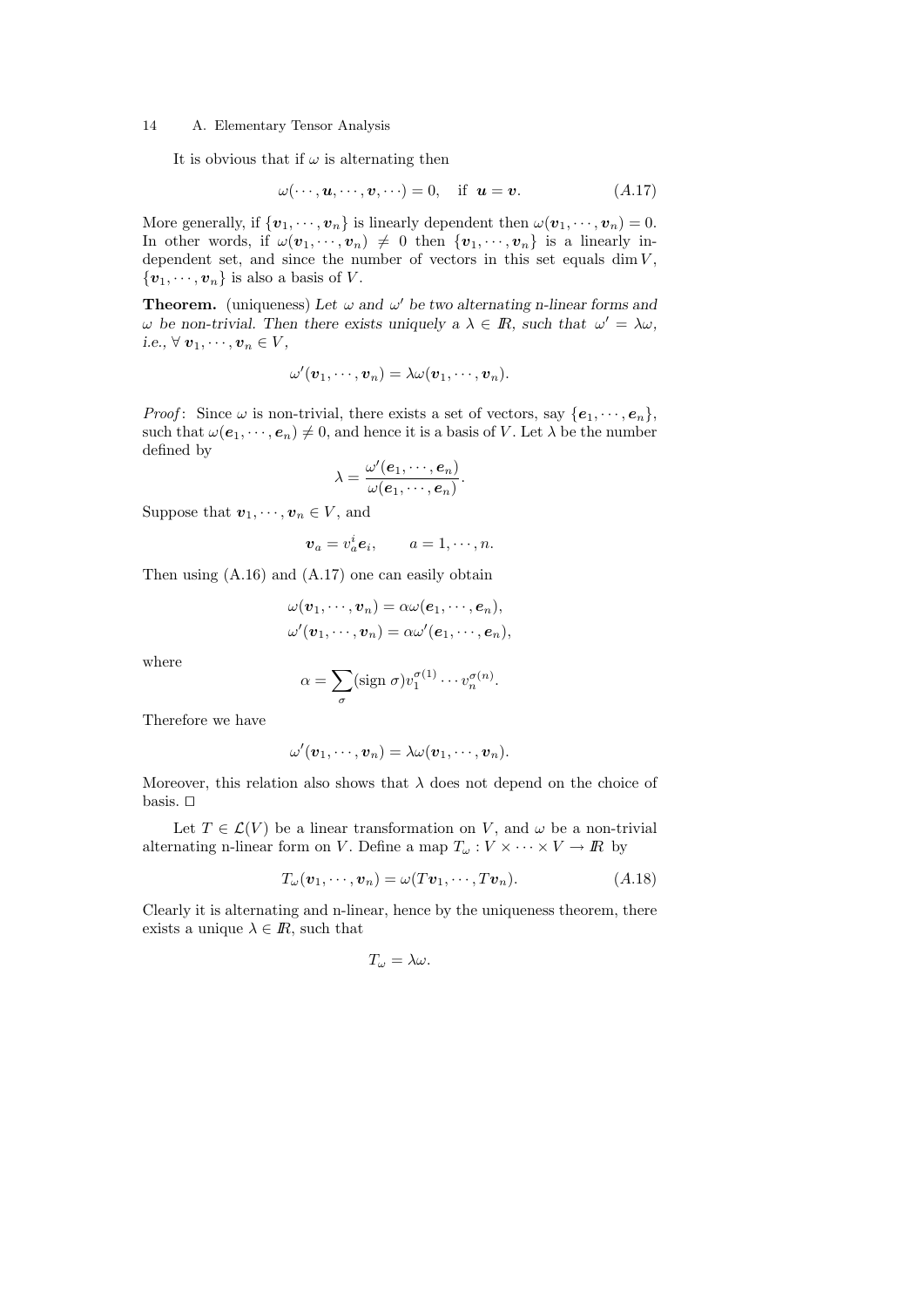We can easily see that the scalar  $\lambda$  so defined does not depend on the choice of  $\omega$ . For if  $\omega'$  is another non-trivial alternating n-linear form, then by the uniqueness theorem,

$$
\omega' = \mu \omega, \qquad \mu \neq 0.
$$

Therefore, we have

$$
T_{\omega'} = \lambda' \omega' = \lambda' \mu \omega.
$$

On the other hand, we have

$$
T_{\omega'}(\boldsymbol{v}_1,\dots,\boldsymbol{v}_n)=\omega'(T\boldsymbol{v}_1,\dots,T\boldsymbol{v}_n)=\mu\omega(T\boldsymbol{v}_1,\dots,T\boldsymbol{v}_n)
$$
  
=  $\mu T_{\omega}(\boldsymbol{v}_1,\dots,\boldsymbol{v}_n)=\mu\lambda\omega(\boldsymbol{v}_1,\dots,\boldsymbol{v}_n),$ 

which implies that

$$
T_{\omega'}=\mu\lambda\omega.
$$

Consequently,  $\lambda = \lambda'$ . Therefore,  $\lambda$  is uniquely determined by T alone and we can lay down the following definition.

**Definition.**  $T \in \mathcal{L}(V)$ , the determinant of T, det  $T \in \mathbb{R}$ , is defined by the following relation,

$$
(\det T)\,\omega(\mathbf{v}_1,\cdots,\mathbf{v}_n)=\omega(T\mathbf{v}_1,\cdots,T\mathbf{v}_n),\qquad\qquad(A.19)
$$

for any non-trivial alternating n-linear form  $\omega$  and for any  $v_1, \dots, v_n \in V$ .

The function det :  $\mathcal{L}(V) \to \mathbb{R}$  has the following properties:

1) det  $u \otimes v = 0$ . 2) det( $\alpha$ 1) =  $\alpha^n$ .  $(A.20)$ 3) det( $ST$ ) = (det S)(det T). 4) det  $S^T = \det S$ .

The first two properties are almost trivial. Here let us verify the property (3). By definition,

$$
\det(ST) \omega(\mathbf{v}_1, \cdots, \mathbf{v}_n)
$$
  
=  $\omega(ST\mathbf{v}_1, \cdots, ST\mathbf{v}_n) = \omega(S(T\mathbf{v}_1), \cdots, S(T\mathbf{v}_n))$   
=  $(\det S)\omega(T\mathbf{v}_1, \cdots, T\mathbf{v}_n) = (\det S)(\det T)\omega(\mathbf{v}_1, \cdots, \mathbf{v}_n).$ 

Since it holds for any  $\omega(\boldsymbol{v}_1,\cdots,\boldsymbol{v}_n)$ , the relation (3) follows.

We can calculate the determinant of a linear transformation in term of its component matrix. Let  ${e_i}$  be a basis of V, and  $T = T^i_{\;j} e_i \otimes e^j$ . Then by definition,

$$
(\det T) \omega(e_1, \dots, e_n)
$$
  
=  $\omega(Te_1, \dots, Te_n) = \omega(T_{1}^{i_1}e_{i_1}, \dots, T_{n}^{i_n}e_{i_n})$   
=  $\sum_{\sigma} (\text{sign } \sigma) T_{1}^{\sigma(1)} \dots T_{n}^{\sigma(n)} \omega(e_1, \dots, e_n).$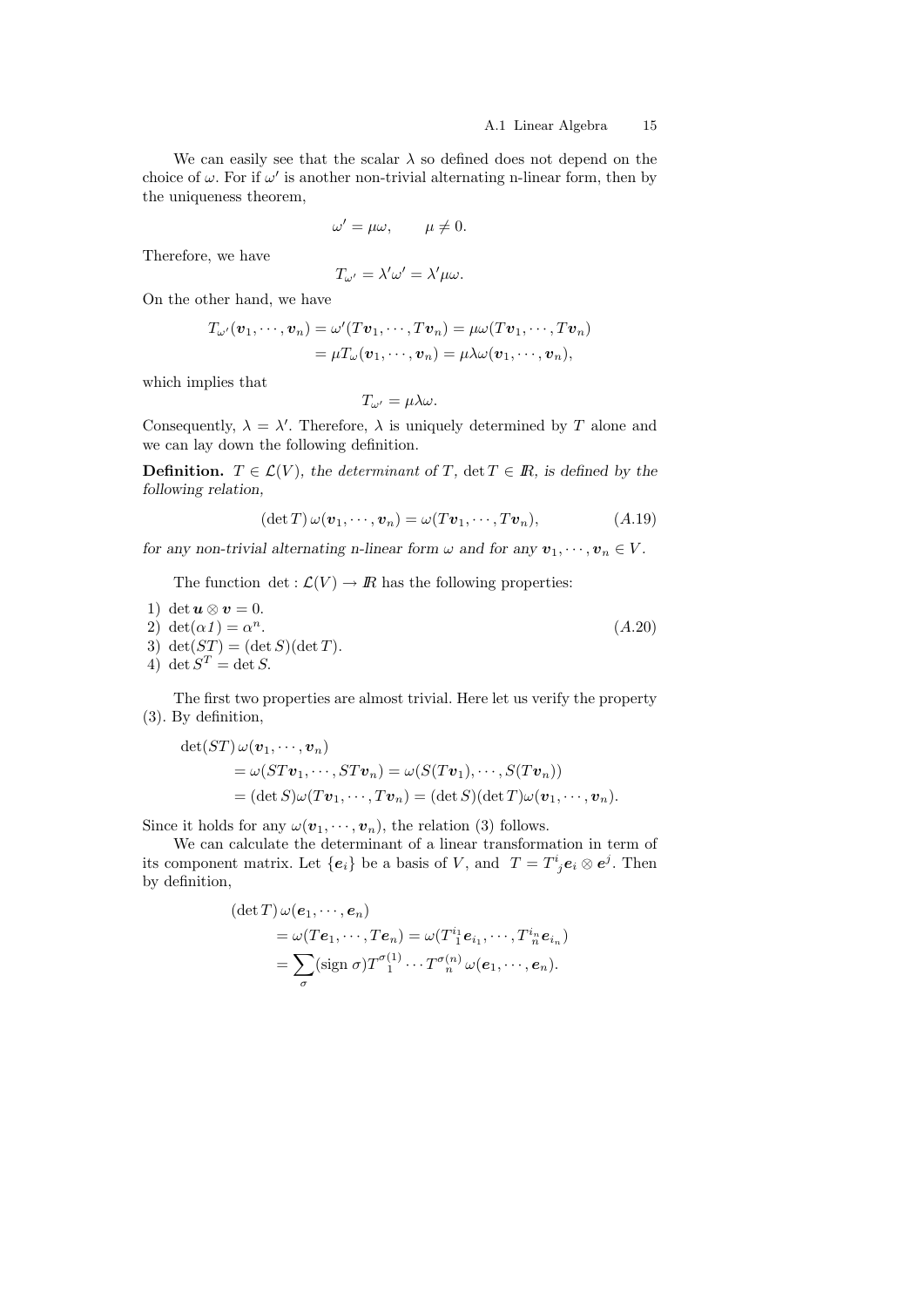Hence we obtain

$$
\det T = \sum_{\sigma} (\text{sign } \sigma) T_{1}^{\sigma(1)} \cdots T_{n}^{\sigma(n)},
$$

which assures that

$$
\det T = \det [T^i_{\ j}],
$$

i.e., det T is equal to the determinant of the component matrix  $[T<sup>i</sup><sub>j</sub>]$  according to the definition (A.15). Similarly, one can show that it is also equal to determinant of  $[T_i^j]$ . Therefore we have

$$
\det T = \det[T^i_{\ j}] = \det[T_i^{\ j}]
$$
  
= 
$$
\det[g^{ik}T_{kj}] = \det[g_{ik}T^{kj}].
$$

Note that  $\det T$  is not equal to  $\det[T_{ij}]$  nor to  $\det[T^{ij}]$  unless  $\det[g_{ij}] = 1$ .

Similar to the determinant, another scalar can be associated with a linear transformation. Let  $T \in \mathcal{L}(V)$ , and  $\omega$  be a non-trivial alternating n-linear form. Define a map  $\widetilde{T}_{\omega}: V \times \cdots \times V \to I\!\!R$  by

$$
\widetilde{T}_{\omega}(\boldsymbol{v}_1,\cdots,\boldsymbol{v}_n)=\sum_{i=1}^n \omega(\boldsymbol{v}_1,\cdots,T\boldsymbol{v}_i,\cdots,\boldsymbol{v}_n).
$$

One can easily check that  $\widetilde{T}_\omega$  is alternating and n-linear, hence by the uniqueness theorem, there exists a  $\mu \in \mathbb{R}$ , such that

$$
\widetilde{T}_{\omega}=\mu\omega.
$$

Moreover,  $\mu$  does not depend on the choice of  $\omega$ . Therefore, we can make the following definition.

**Definition.**  $T \in \mathcal{L}(V)$ , the trace of T, tr  $T \in \mathbb{R}$ , is defined by the following relation

$$
(\operatorname{tr} T) \omega(\boldsymbol{v}_1, \cdots, \boldsymbol{v}_n) = \sum_{i=1}^n \omega(\boldsymbol{v}_1, \cdots, T\boldsymbol{v}_i, \cdots, \boldsymbol{v}_n), \qquad (A.21)
$$

for any non-trivial alternating n-linear form  $\omega$  and for any  $\mathbf{v}_1, \dots, \mathbf{v}_n \in V$ .

The function  $\text{tr} : \mathcal{L}(V) \to \mathbb{R}$  has the following properties:

1)  $tr(\alpha S + T) = \alpha tr S + tr T$ . 2) tr  $1 = n$ . 3)  $tr(\boldsymbol{v} \otimes \boldsymbol{u}) = \boldsymbol{v} \cdot \boldsymbol{u}.$  (A.22) 4)  $\operatorname{tr} S^T = \operatorname{tr} S$ . 5)  $tr(ST) = tr(TS)$ .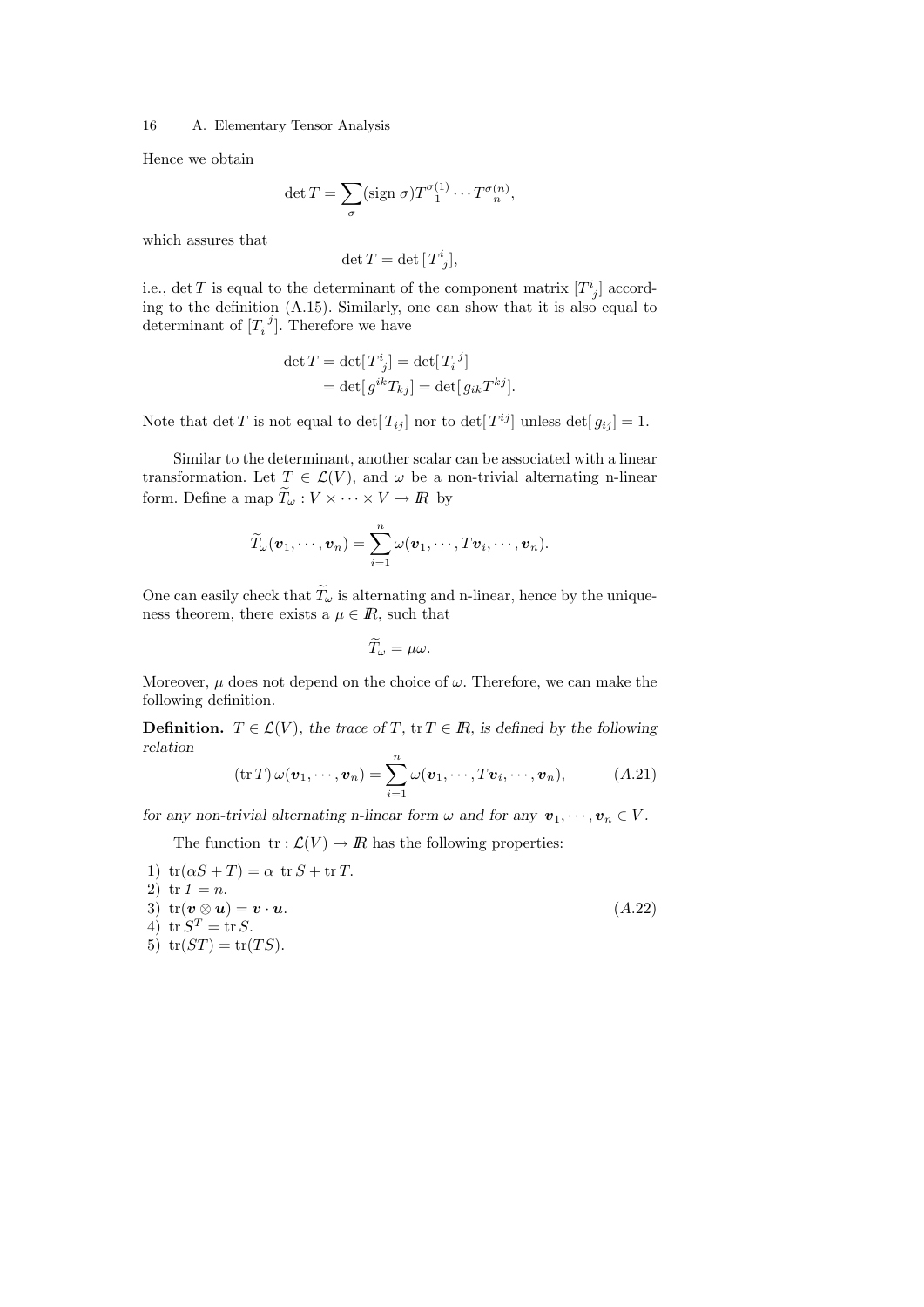The property (1) states that trace is a linear function on  $\mathcal{L}(V)$ . Here let us prove the property (3). Suppose that  $\mathbf{v} = v^i \mathbf{e}_i$ , then

$$
\begin{aligned} \text{tr}(\pmb{v} \otimes \pmb{u}) \, \omega(\pmb{e}_1, \cdots, \pmb{e}_n) & = \sum_{i=1}^n \omega(\pmb{e}_1, \cdots, (\pmb{v} \otimes \pmb{u}) \pmb{e}_i, \cdots, \pmb{e}_n) \\ & = \sum_{i=1}^n (\pmb{u} \cdot \pmb{e}_i) \omega(\pmb{e}_1, \cdots, \pmb{v}, \cdots, \pmb{e}_n) = \sum_{i=1}^n (\pmb{u} \cdot \pmb{e}_i) v^i \omega(\pmb{e}_1, \cdots, \pmb{e}_n), \end{aligned}
$$

which implies that

$$
\mathrm{tr}(\boldsymbol{v} \otimes \boldsymbol{u}) = \sum_{i=1}^n \boldsymbol{u} \cdot (v^i \boldsymbol{e}_i) = \boldsymbol{u} \cdot \boldsymbol{v}.
$$

Hence (3) is proved.

In terms of components, let  $T = T^i_{\;j} \mathbf{e}_i \otimes \mathbf{e}^j = T_i^{\;j} \mathbf{e}^i \otimes \mathbf{e}_j$ , then

$$
\operatorname{tr} T = T^i_{\ j} \operatorname{tr} (\mathbf{e}_i \otimes \mathbf{e}^j) = T^j_{\ j} = T_j^{\ j} = g_{ij} T^{ij} = g^{ij} T_{ij}.
$$

That is, tr T is equal to the sum of diagonal elements of the matrix  $[T^i_{\ j}]$  or  $[T_j^i]$ , but in general is not equal to that of the matrix  $[T_{ij}]$  or  $[T^{ij}]$ .

**Example A.1.5** Show that  $\det(1 + u \otimes v) = 1 + u \cdot v$ . By definition, we have

$$
\begin{aligned} \det(1+\boldsymbol{u}\otimes\boldsymbol{v})\,\omega(\boldsymbol{e}_1,\cdots,\boldsymbol{e}_n) \\ & = \omega((1+\boldsymbol{u}\otimes\boldsymbol{v})\boldsymbol{e}_1,\cdots,(1+\boldsymbol{u}\otimes\boldsymbol{v})\boldsymbol{e}_n) \\ & = \omega(\boldsymbol{e}_1,\cdots,\boldsymbol{e}_n) + \sum_{i=1}^n \omega(\boldsymbol{e}_1,\cdots,(\boldsymbol{u}\otimes\boldsymbol{v})\boldsymbol{e}_i,\cdots,\boldsymbol{e}_n) + \cdots \\ & = \omega(\boldsymbol{e}_1,\cdots,\boldsymbol{e}_n) + \mathrm{tr}(\boldsymbol{u}\otimes\boldsymbol{v})\,\omega(\boldsymbol{e}_1,\cdots,\boldsymbol{e}_n), \end{aligned}
$$

where the dots represent terms involved with more than one factor of  $(\mathbf{u} \otimes \mathbf{v})\mathbf{e}_i$  in  $\omega$ . Since  $(\mathbf{u} \otimes \mathbf{v})\mathbf{e}_i = (\mathbf{v} \cdot \mathbf{e}_i)\mathbf{u}$ , which is a vector in the direction of  $u$  for any index i, those terms must all equal to zero because  $\omega$  is an alternating form.  $\Box$ 

The set of all non-trivial alternating n-linear forms on V consists of two disjoint classes. Two non-trivial alternating n-linear forms  $\omega_1$  and  $\omega_2$  are said to be equivalent if  $\omega_1 = \lambda \omega_2$  for some  $\lambda > 0$ . Clearly, this is an equivalence relation which decomposes the set of non-trivial alternating n-linear forms into two equivalent classes. Each of these classes is called an orientation of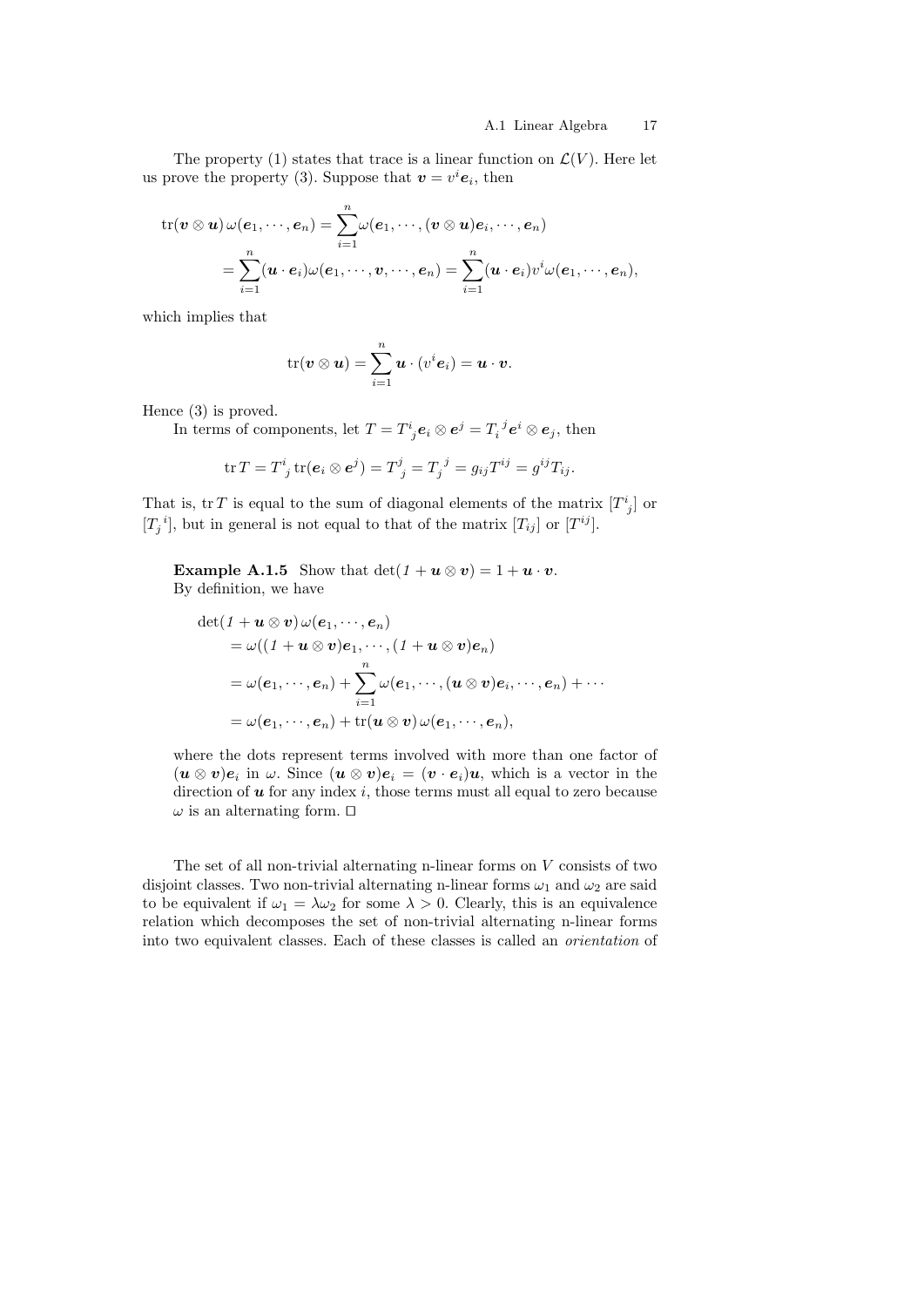V. We call one of them, say  $\Delta$ , the *positive orientation*. A basis  $\{e_i\}$  of V is called *positively oriented* if for any  $\omega \in \Delta$ ,

$$
\omega(\boldsymbol{e}_1,\cdots,\boldsymbol{e}_n)>0,
$$

and  $A \in \mathcal{L}(V)$  is said to be *orientation-preserving* if  $A_\omega \in \Delta$ , for any  $\omega \in$  $\Delta$ . Here  $A_{\omega}$  is defined by (A.18). Since  $A_{\omega} = (\det A) \omega$ , A preserves the orientation if and only if det  $A > 0$ .

Let  ${e_i}$  and  ${\bar{e}_i}$  be two bases such that  $A(e_i) = \bar{e}_i$ . If  $\det A > 0$ (or  $\langle 0 \rangle$ , then  $\{e_i\}$  and  $\{\bar{e}_i\}$  are said to have the same (or the *opposite*) orientation.

Suppose that V is a three-dimensional vector space and let  $\{i_1, i_2, i_3\}$ be an positively oriented orthonormal basis of  $V$ , then there exists a unique  $e \in \Delta$ , called the *volume element*, such that

$$
e(\boldsymbol{i}_1,\boldsymbol{i}_2,\boldsymbol{i}_3)=1.
$$

Since  $e \in \mathcal{L}(V \times V \times V, \mathbb{R})$ , it is a third order tensor and can be represented as

$$
e=\varepsilon_{ijk}\,\boldsymbol{i}_i\otimes \boldsymbol{i}_j\otimes \boldsymbol{i}_k,
$$

where  $\varepsilon_{ijk} = e(i_i, i_j, i_k)$  are the components of e relative to the basis  $\{i_k\}$ . Obviously we have

$$
\varepsilon_{ijk} = \begin{cases}\n1 & \text{if } (i,j,k) \text{ is an even permutation of } (1,2,3), \\
-1 & \text{if } (i,j,k) \text{ is an odd permutation of } (1,2,3), \\
0 & \text{otherwise.} \n\end{cases}
$$

One can easily check the following identities:

$$
\varepsilon_{ijk}\varepsilon_{imn} = \delta_{jm}\delta_{kn} - \delta_{jn}\delta_{km},
$$
  
\n
$$
\varepsilon_{ijk}\varepsilon_{ijn} = 2 \delta_{kn},
$$
  
\n
$$
\varepsilon_{ijk}\varepsilon_{ijk} = 6,
$$
  
\n(A.23)

where  $\delta_{mn}$  is the Kronecker delta.

Let  ${e_k}$  be a basis and  $A \in \mathcal{L}(V)$  be a change of basis from  $\{i_k\}$  to  ${e_k}$ , i.e.,  $A\boldsymbol{i}_k = \boldsymbol{e}_k$ . Then the covariant components of the volume element relative to  $\{e_k\}$  are

$$
e_{ijk}=e(\boldsymbol{e}_i,\boldsymbol{e}_j,\boldsymbol{e}_k),\quad e=e_{ijk}\,\boldsymbol{e}^i\!\otimes\boldsymbol{e}^j\!\otimes\boldsymbol{e}^k.
$$

By (A.19), it follows that

$$
e_{ijk} = (\det A)\varepsilon_{ijk}.
$$

and also,

$$
g_{ij} = \boldsymbol{e}_i \cdot \boldsymbol{e}_j = A \, \boldsymbol{i}_i \cdot A \, \boldsymbol{i}_j = (A^T A)_{ij},
$$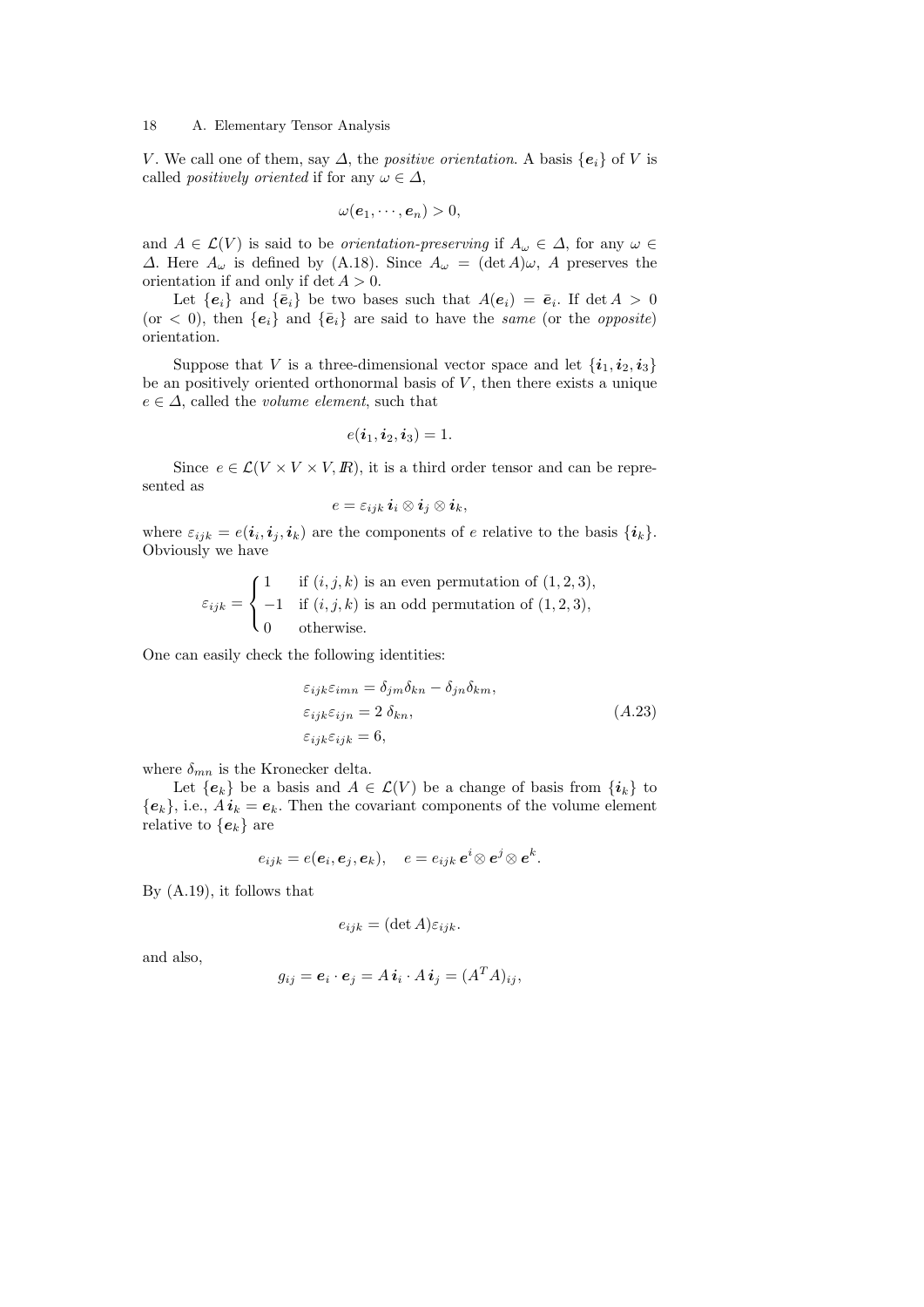which yields  $g = (\det A)^2$ , where  $g = \det[g_{ij}]$ . Therefore we have

$$
e_{ijk} = \sqrt{g} \; \varepsilon_{ijk}, \tag{A.24}
$$

if A preserves the orientation. Similarly, the contravariant components of the volume element are

$$
e^{ijk} = e(e^i, e^j, e^k), \quad e = e^{ijk} e_i \otimes e_j \otimes e_k,
$$

and

$$
e^{ijk} = (\sqrt{g})^{-1} \varepsilon^{ijk},
$$

where  $\varepsilon^{ijk} = \varepsilon_{ijk}$ . Moreover, the identities (A.23) can be written as

$$
e^{ijk}e_{imn} = \delta^{j}_{m}\delta^{k}_{n} - \delta^{j}_{n}\delta^{k}_{m},
$$
  
\n
$$
e^{ijk}e_{ijn} = 2 \delta^{k}_{n},
$$
  
\n
$$
e^{ijk}e_{ijk} = 6.
$$
  
\n
$$
(A.25)
$$

If  $T \in \mathcal{L}(V)$  and  $T = T^i_{\;j} e_i \otimes e^j$ , then (A.19) leads to the following formula for the determinant of  $T$ ,

$$
e_{lmn}(\det T) = e_{ijk}T^i_{\ l}T^j_{\ m}T^k_{\ n}.\tag{A.26}
$$

Multiplying  $e^{lmn}$  and using the last identity of (A.25), we obtain another formula for the determinant,

$$
\det T = \frac{1}{6} e^{lmn} e_{ijk} T^i_{\ l} T^j_{\ m} T^k_{\ n}.
$$

Exercise A.1.5 Consider the tensor defined by (A.10) in the previous exercise. Calculate  $\det T$  and  $\operatorname{tr} T$  by means of definition and also by the use of component matrices relative to  $\beta'$ .

# A.1.6 Exterior Product and Vector Product

The usual vector product on a three-dimensional vector space can not be generalized directly to vector spaces in general. However it can be associated with the skew symmetric tensor product in a trivial manner.

**Definition.** For any,  $v, u \in V$ , the exterior product of v and u, denoted  $v \wedge u$ , is defined by

$$
\boldsymbol{v}\wedge\boldsymbol{u}=\boldsymbol{v}\otimes\boldsymbol{u}-\boldsymbol{u}\otimes\boldsymbol{v}.
$$

It is obvious that the operation  $\wedge : V \times V \longrightarrow V \otimes V$  is bilinear and skew-symmetric, i.e.,

$$
\boldsymbol{v}\wedge\boldsymbol{u}=-\boldsymbol{u}\wedge\boldsymbol{v}.
$$

The exterior product of two vectors  $v \wedge u$  is a skew-symmetric tensor.

Suppose that  $\{e_i \otimes e_j\}, i, j = 1, \dots, n$  is a product basis of  $V \otimes V$ , then it is easy to verify that  $\{e_i \wedge e_j\}$ ,  $1 \leq i < j \leq n$  is a basis for  $Skw(V)$ . Therefore we have the following proposition.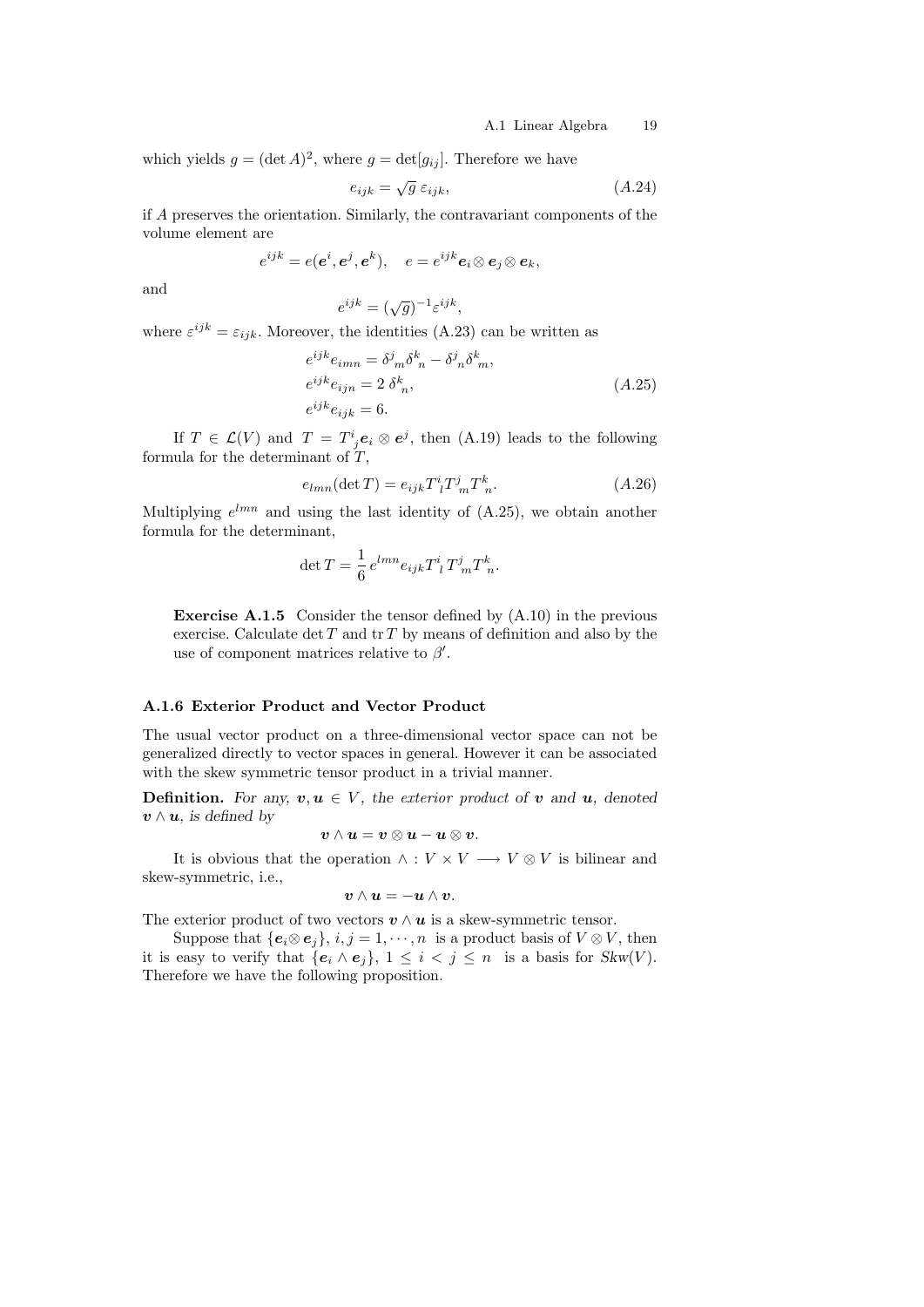**Proposition.** If dim  $V = n$ , then dim Skw(V) =  $n(n-1)/2$ . In particular, if  $n = 3$ , then dim Skw(V) = 3.

Now suppose that  $V$  is an oriented Euclidean three-dimensional vector space. Since the space of skew-symmetric tensors is also three-dimensional we can define a map

$$
\tau: Skw(V) \longrightarrow V
$$

by the condition: for all  $u, v, w \in V$ ,

$$
\tau(\mathbf{u} \wedge \mathbf{v}) \cdot \mathbf{w} = e(\mathbf{u}, \mathbf{v}, \mathbf{w}), \tag{A.27}
$$

Here  $e$  is the volume element of  $V$ . This linear map, called the *duality map*, is one-to-one and onto and hence establishes a one-to-one correspondence between a skew-symmetric tensor and a vector. It is easy to verify that

$$
\tau(\mathbf{e}_i \wedge \mathbf{e}_j) = e_{ijk} \mathbf{e}^k. \tag{A.28}
$$

For an orthonormal basis  $\{i_k\}$  the duality map  $\tau$  establishes the following correspondence,

$$
\begin{aligned}\n\boldsymbol{i}_1 \wedge \boldsymbol{i}_2 &\longmapsto \boldsymbol{i}_3, \\
\boldsymbol{i}_2 \wedge \boldsymbol{i}_3 &\longmapsto \boldsymbol{i}_1, \\
\boldsymbol{i}_3 \wedge \boldsymbol{i}_1 &\longmapsto \boldsymbol{i}_2.\n\end{aligned}
$$

For a skew-symmetric tensor W, let  $w = \tau(W)$  be the associated vector, which shall be denoted more conveniently by

$$
\mathbf{w} = \langle W \rangle. \tag{A.29}
$$

In component form, if

$$
W = W^{ij} \mathbf{e}_i \otimes \mathbf{e}_j, \qquad W^{ij} = -W^{ji},
$$

or

$$
W=\frac{1}{2}W^{ij}\mathbf{e}_i\wedge\mathbf{e}_j.
$$

Then it follows from (A.28) that

$$
\mathbf{w} = \frac{1}{2} e_{ijk} W^{ij} \mathbf{e}^k.
$$

If the basis is orthonormal, it becomes

$$
w_i = \frac{1}{2} \varepsilon_{ijk} W_{jk}, \qquad W_{ij} = \varepsilon_{ijk} w_k,
$$
\n
$$
(A.30)
$$

or in matrix form,

$$
[W_{ij}] = \begin{bmatrix} 0 & w_3 & -w_2 \\ -w_3 & 0 & w_1 \\ w_2 & -w_1 & 0 \end{bmatrix}.
$$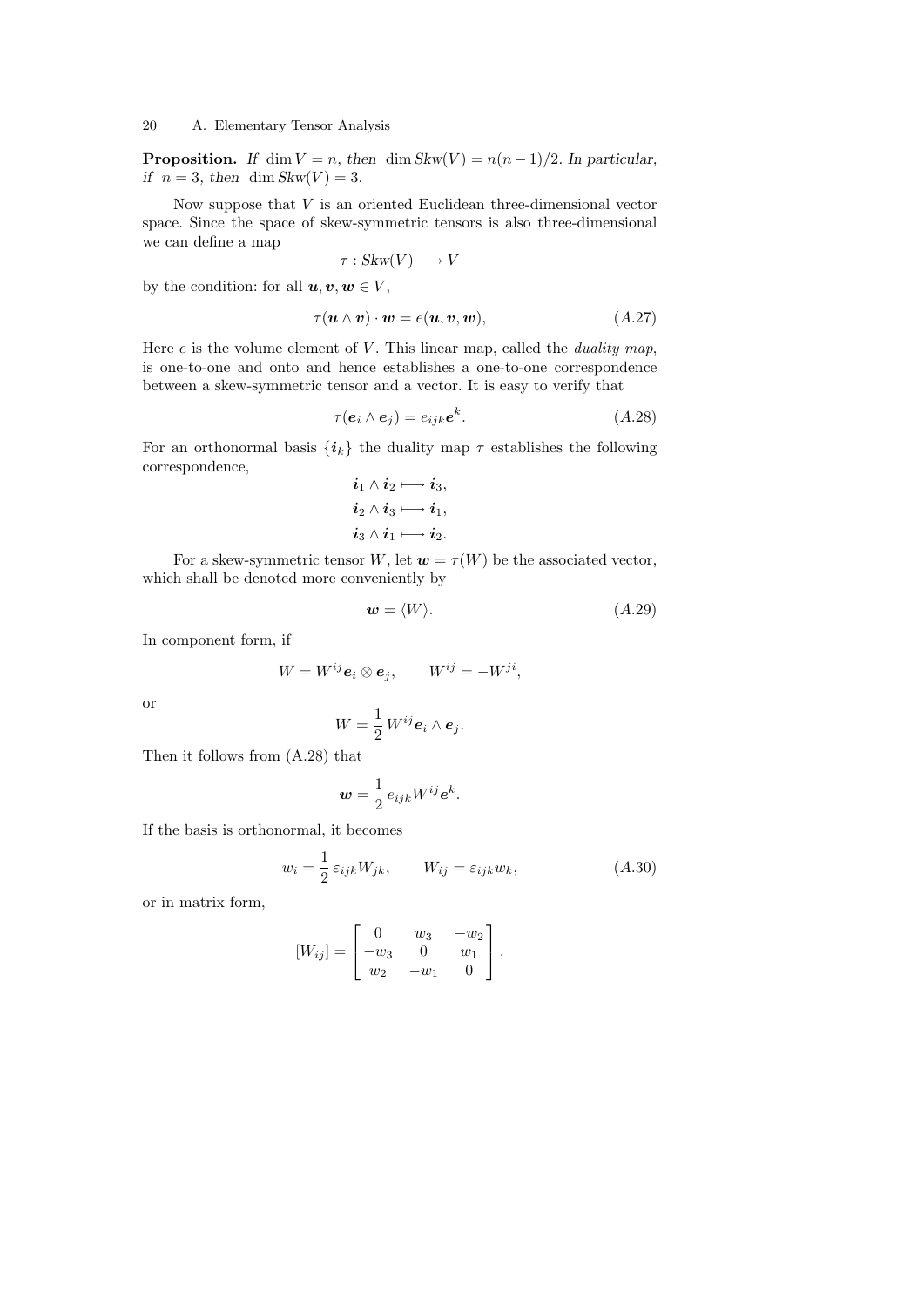Remark. It is worthwhile to point out that the vector associated with a skew-symmetric tensor behaves differently from usual vectors under linear transformations. To see this, let  $u, v \in V$ , then for any  $w \in V$ and  $Q \in \mathcal{L}(V)$ , it follows from the definition that

$$
\langle Qu \wedge Qv \rangle \cdot Qw = e(Qu, Qv, Qw)
$$
  
=  $(\det Q) e(u, v, w) = (\det Q) \langle u \wedge v \rangle \cdot w,$ 

which implies that

$$
\langle Qu \wedge Qv \rangle = (\det Q)Q \langle u \wedge v \rangle.
$$

In other words, as the vectors  $u, v$  are transformed into  $Qu, Qv$  respectively, the vector  $\langle \mathbf{u} \wedge \mathbf{v} \rangle$  is transformed into  $Q\langle \mathbf{u} \wedge \mathbf{v} \rangle$  only to within a scalar constant, or, into a vector which may point in one or the opposite sense of the same axial direction. For this reason, a vector associated with a skew-symmetric tensor is usually called an *axial vector*.  $\Box$ 

The usual vector product, in the three-dimensional vector space, can now be defined from the exterior product in a similar manner.

**Definition.** For any  $u, v \in V$ , the vector product of **u** and **v**, denoted  $u \times v$ , is defined by

$$
\mathbf{u} \times \mathbf{v} = \langle \mathbf{u} \wedge \mathbf{v} \rangle. \tag{A.31}
$$

Clearly the operation  $\times : V \times V \longrightarrow V$  is bilinear and skew-symmetric. In components (A.31) gives

$$
\mathbf{u} \times \mathbf{v} = e_{ijk} u^j v^k \mathbf{e}^i,
$$

If the basis is orthonormal, say  $\{\boldsymbol{i}_k\}$ , then it becomes

$$
\boldsymbol{u}\times\boldsymbol{v}=\varepsilon_{ijk}u_jv_k\boldsymbol{i}_i,
$$

which is the usual definition of the vector product. The relations (A.27) and (A.31) imply that

$$
e(\boldsymbol{u},\boldsymbol{v},\boldsymbol{w})=(\boldsymbol{u}\times\boldsymbol{v})\cdot\boldsymbol{w}.
$$

This is usually called the *triple product* of  $u, v$ , and  $w$ . For convenience, we shall also use the notation,

$$
[\boldsymbol{u},\boldsymbol{v},\boldsymbol{w}] = (\boldsymbol{u}\times\boldsymbol{v})\cdot\boldsymbol{w}.
$$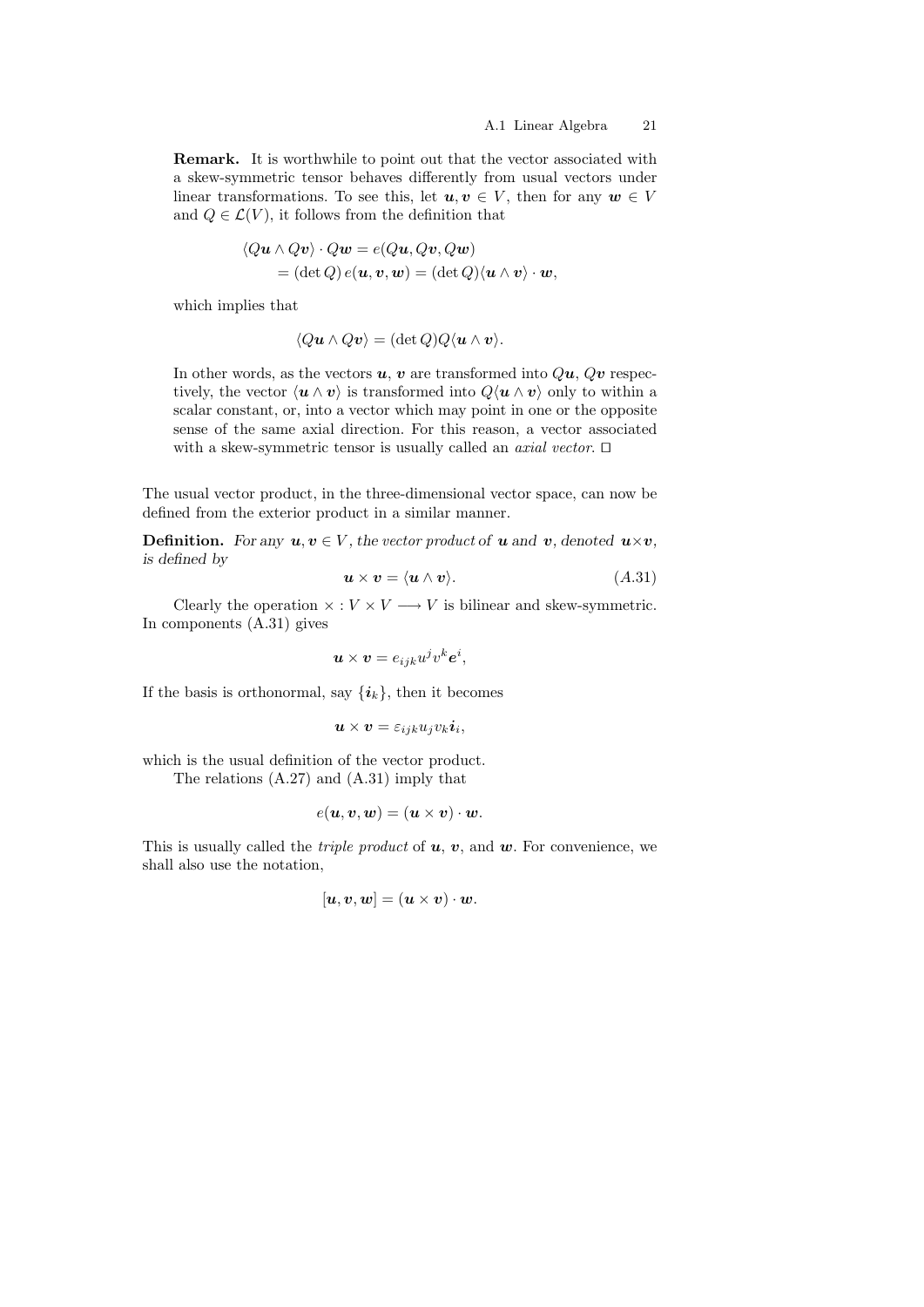With this notation, we can rewrite the definitions (A.19) and (A.21) of the determinant and the trace in the following form

$$
\det A = \frac{[Ae_1, Ae_2, Ae_3]}{[e_1, e_2, e_3]},
$$
  
\n
$$
\text{tr } A = \frac{[Ae_1, e_2, e_3] + [e_1, Ae_2, e_3] + [e_1, e_2, Ae_3]}{[e_1, e_2, e_3]}.
$$
\n(A.32)

One may use the duality map to identify a skew-symmetric tensor with an axial vector, as well as the exterior product with the vector product. In other words, one may interpret the duality in either way in case no ambiguity would arise.

Exercise A.1.6 Verify the following relations, using index notations: 1)  $Wv = -w \times v$ .

- 2)  $(\mathbf{u} \times \mathbf{v}) \times \mathbf{w} = (\mathbf{u} \cdot \mathbf{w})\mathbf{v} (\mathbf{v} \cdot \mathbf{w})\mathbf{u}.$
- $3)$   $|\bm{u}\times\bm{v}|^2 = |\bm{u}|^2|\bm{v}|^2 |\bm{u}\cdot\bm{v}|^2.$
- 4)  $|\mathbf{u} \times \mathbf{v}| = |\mathbf{u}| |\mathbf{v}| \sin \theta(\mathbf{u}, \mathbf{v}).$

# A.1.7 Second Order Tensors

We shall review some of the important properties of linear transformations, i.e., the second order tensors, mostly without proofs in this section. The proofs can be found in most standard books in linear algebra.

First, let us introduce an inner product of two second order tensors. Let  $A, B \in \mathcal{L}(V)$ , we can define the *inner product* of A and B by

$$
A \cdot B = \text{tr}(AB^T),
$$

which is obviously a bilinear, symmetric and positive-definite operation. We have

$$
1 \cdot A = \operatorname{tr} A,
$$

where 1 is the identity tensor, and for any  $A, B, C \in \mathcal{L}(V)$ ,

$$
AB \cdot C = B \cdot A^T C.
$$

The *norm* of a tensor  $A \in \mathcal{L}(V)$ , can then be defined as

$$
|A| = \sqrt{A \cdot A} = \sqrt{\text{tr } AA^T}.
$$

Note that if  $A_{ij}$  is the components of A relative to an orthonormal basis, then the norm of  $A$  is simply

$$
|A| = (A_{11}^2 + A_{12}^2 + \dots + A_{nn}^2)^{1/2}.
$$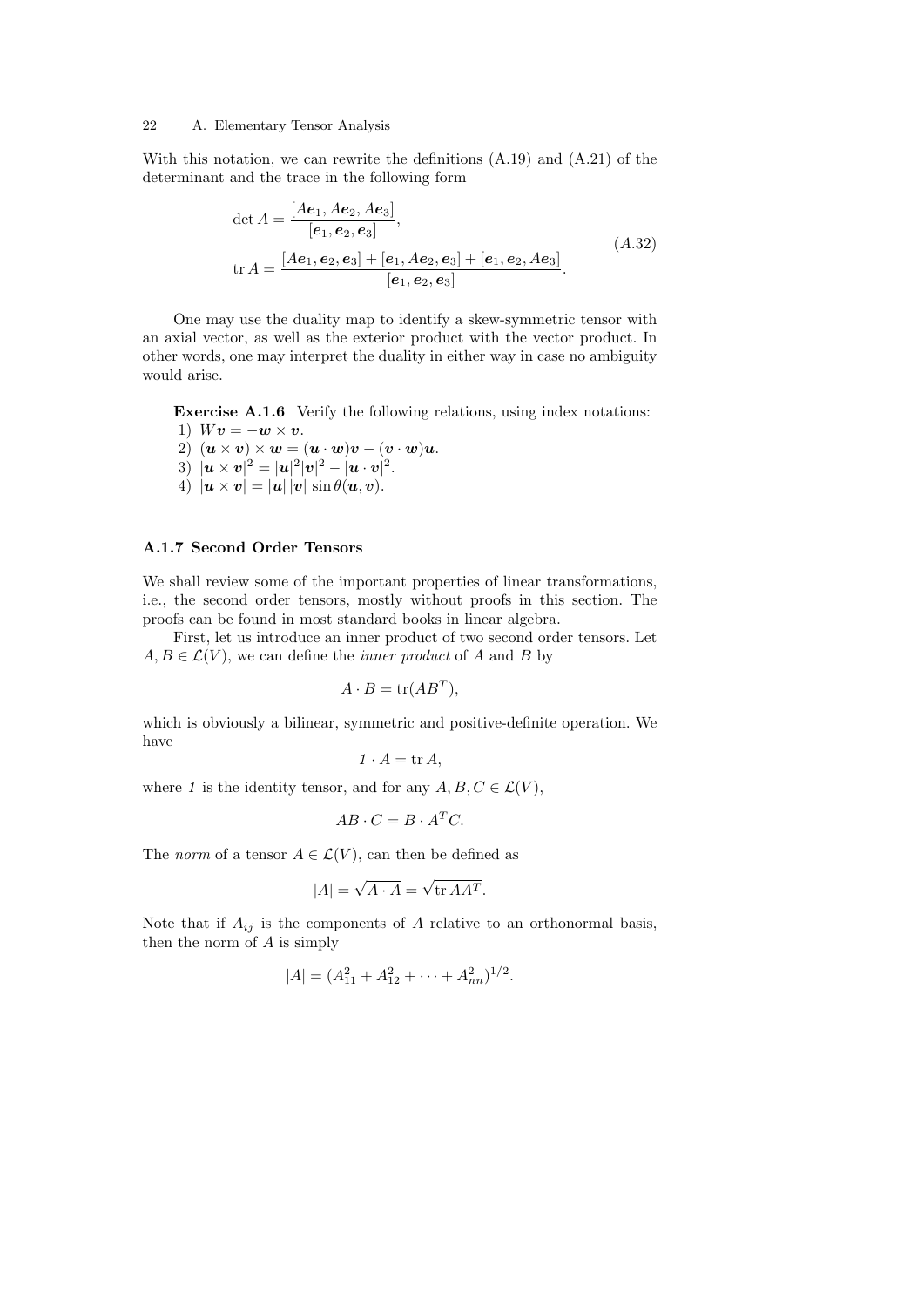Now, suppose that  $A \in \mathcal{L}(V)$  is one-to-one (therefore, onto), then there is a unique  $A^{-1} \in \mathcal{L}(V)$ , called the *inverse* of A, such that

$$
AA^{-1} = A^{-1}A = 1.
$$

If  $A^{-1}$  exists, A is said to be *invertible* or *nonsingular*, otherwise, it is said to be *singular*. It can be proved that A is invertible if and only if det  $A \neq 0$ , and for any nonsingular A and B,

$$
(AB)^{-1} = B^{-1}A^{-1},
$$
  

$$
(A^{-1})^T = (A^T)^{-1} = A^{-T}
$$

.

Notation.  $Inv(V) = \{F \in \mathcal{L}(V) \mid F \text{ is invertible}\}.$ 

Recall that a set  $G$  is called a *group* if it has the following properties:

- 1) If  $A, B \in G$  then  $AB \in G$ .
- 2) If  $A, B, C \in G$  then  $A(BC) = (AB)C$ .
- 3) There exists an identity element  $1 \in G$  such that  $1A = A1 = A$ , for any  $A \in G$ .
- 4) For any  $A \in G$ , there exists  $A^{-1} \in G$ , such that  $AA^{-1} = A^{-1}A = 1$ .

It is easy to verify that  $Inv(V)$  forms a group under the operation of composition. It is usually known as the *general linear group* of  $V$ , denoted by  $GL(V)$ .

**Definition.**  $Q \in \mathcal{L}(V)$  is called an orthogonal transformation if it preserves the inner product of V. i.e., for all  $u, v \in V$ ,

$$
Qu \cdot Qu = u \cdot v.
$$

Notation.  $\mathcal{O}(V) = \{Q \in \mathcal{L}(V) \mid Q \text{ is orthogonal}\}.$ 

The set  $\mathcal{O}(V)$  forms a group and is called the *orthogonal group* of V. Orthogonal transformations have the following properties:

1)  $Q^T = Q^{-1}$ . 2)  $|\det Q| = 1.$ 3)  $|Qv| = |v|$ . 4)  $\theta(Qv, Qu) = \theta(v, u)$ .

The last two relations assert that orthogonal transformations also preserve norms and angles. An orthogonal transformation  $Q$  is said to be *proper* if det  $Q = 1$ , and *improper* if det  $Q = -1$ .

Notation.  $\mathcal{O}^+(V) = \{Q \in \mathcal{O}(V) \mid \det Q = 1\}.$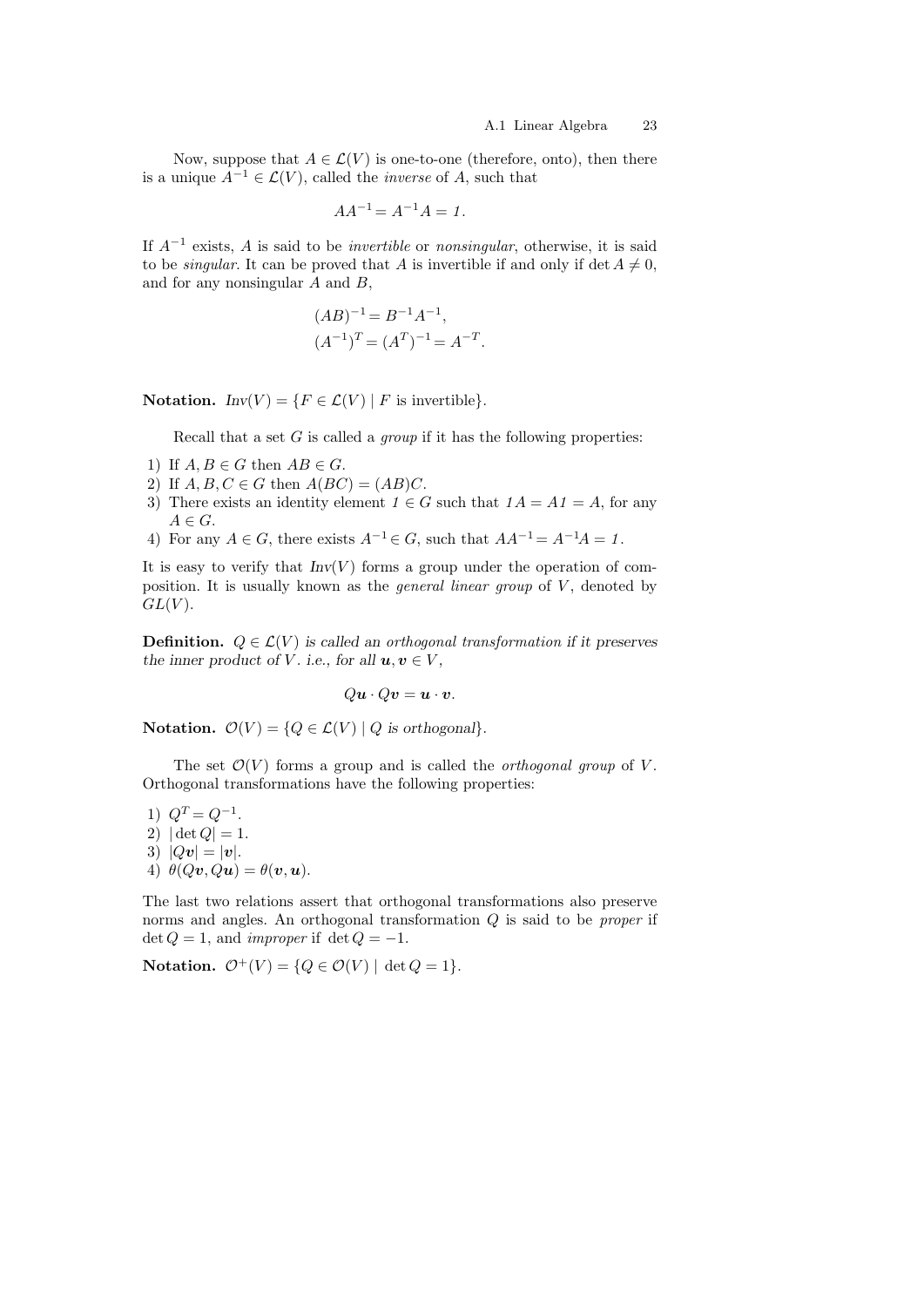The set  $\mathcal{O}^+(V)$  also forms a group, called the *proper orthogonal group* of V. It is also called the *rotation group* since its elements are rotations. Note that the subset of  $\mathcal{O}(V)$  with determinant equal to  $-1$  does not form a group since it does not have an identity element.

Notation.  $\mathcal{U}(V) = \{T \in \mathcal{L}(V) \mid |\det T| = 1\}$ , and  $SL(V) = \{T \in$  $\mathcal{L}(V)$  | det  $T = 1$  }.

Element of  $\mathcal{U}(V)$  are called unimodular transformations and  $\mathcal{U}(V)$  forms a group, called the *unimodular group* of V.  $SL(V)$  also forms a group, called the special linear group of  $V$ . Clearly, we have the following relations:

$$
\mathcal{O}^+(V) \subset \frac{SL(V)}{\mathcal{O}(V)} \subset \mathcal{U}(V) \subset GL(V).
$$

# A.1.8 Some Theorems of Linear Algebra

We shall mention some important theorems of linear algebra relevant to the study of mechanics. They are all related to the concept of eigenvalues and eigenvectors.

**Definition.** Let  $A \in \mathcal{L}(V)$ . A scalar  $\lambda \in \mathbb{R}$  is called an eigenvalue of A, if there exists a non-zero vector  $v \in V$ , such that

$$
Av = \lambda v. \tag{A.33}
$$

**v** is called the eigenvector of A associated with the eigenvalue  $\lambda$ .

It follows from the definition that  $\lambda$  is an eigenvalue if and only if

$$
\det(A - \lambda 1) = 0. \tag{A.34}
$$

The left-hand side of  $(A.34)$  is a polynomial of degree n in  $\lambda$ , where n is the dimension of  $V$ . We may write it in the form

$$
(-\lambda)^n + I_1(-\lambda)^{n-1} + \dots + I_{n-1}(-\lambda) + I_n = 0.
$$

It is called the characteristic equation of A. Its real roots are the eigenvalues of A. The coefficients  $I_1, \dots, I_n$  are scalar functions of A and are called the principal invariants of A.

It can be shown that the characteristic equation is also satisfy by the tensor A itself. We have the following

Cayley–Hamilton Theorem. A second order tensor  $A \in \mathcal{L}(V)$  satisfies its own characteristic equation,

$$
(-A)^{n} + I_{1}(-A)^{n-1} + \cdots + I_{n-1}(-A) + I_{n}1 = 0.
$$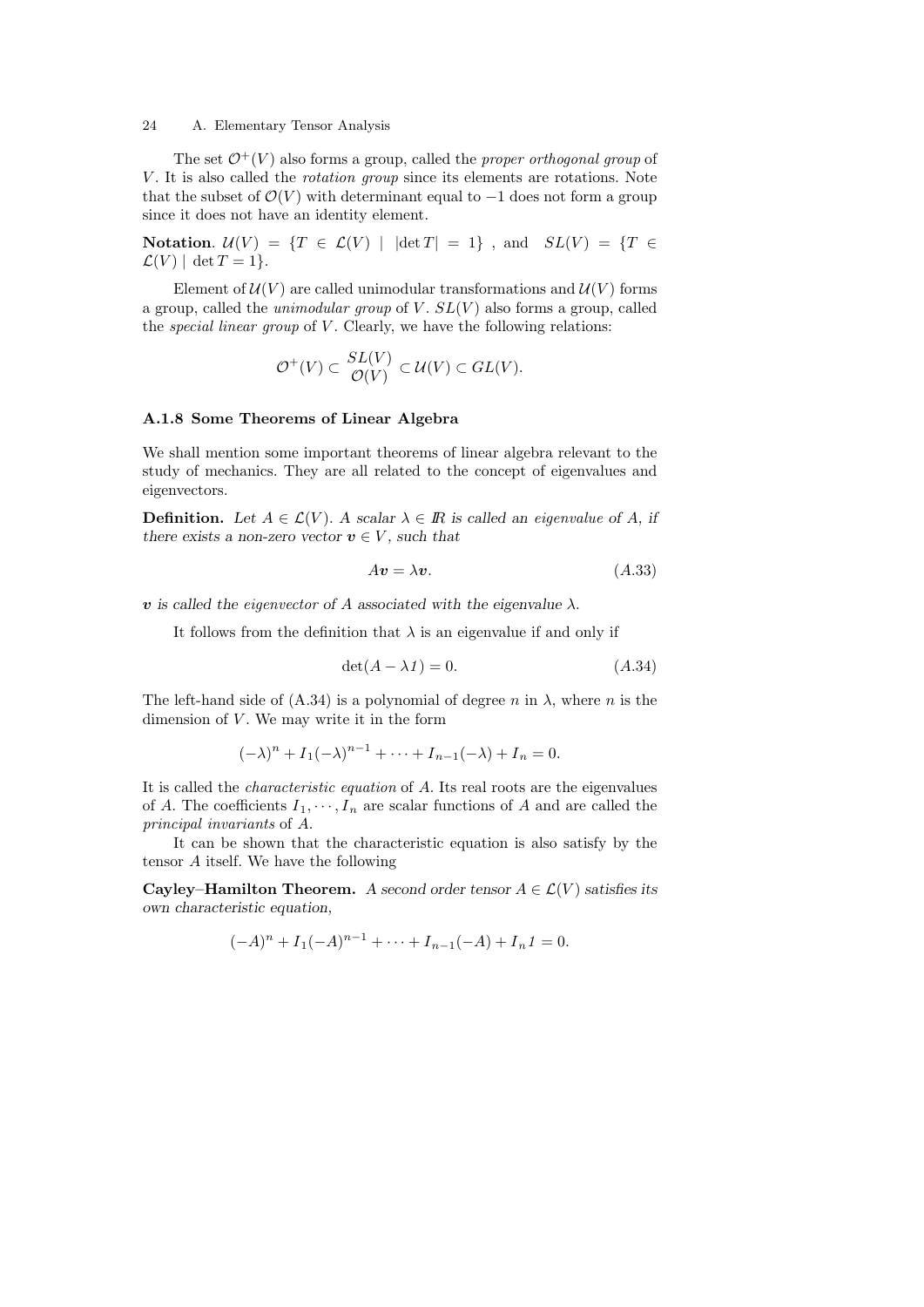**Example A.1.6** For dim  $V = 3$  and  $A \in V$ , we have

$$
\det(A - \lambda I) = -\lambda^3 + I_A \lambda^2 - II_A \lambda + III_A.
$$
 (A.35)

The three principal invariants of  $A$ , more specifically denoted by  $I_A$ ,  $II_A$ , and  $III<sub>A</sub>$  can be obtained from the following relations:

$$
I_A = \text{tr } A, \qquad II_A = \text{tr } A^{-1} \det A, \qquad III_A = \det A. \tag{A.36}
$$

Of course, the second relation is valid only when A is nonsingular.

*Proof*: From  $(A.32)$  we can write

$$
\det(A - \lambda 1)[e_1, e_2, e_3] = [(A - \lambda 1)e_1, (A - \lambda 1)e_2, (A - \lambda 1)e_3]
$$
  
=  $-\lambda^3 [e_1, e_2, e_3]$   
+  $\lambda^2([Ae_1, e_2, e_3] + [e_1, Ae_2, e_3] + [e_1, e_2, Ae_3])$   
-  $\lambda ([e_1, Ae_2, Ae_3] + [Ae_1, e_2, Ae_3] + [Ae_1, Ae_2, e_3])$   
+  $[Ae_1, Ae_2, Ae_3].$ 

Comparing this with the right-hand side of  $(A.35)$ , we obtain  $(A.36)_{1,3}$ by the use of (A.32), as well as the following relation for the second invariant  $II_A$ ,

$$
II_A = \frac{[e_1, Ae_2, Ae_3] + [Ae_1, e_2, Ae_3] + [Ae_1, Ae_2, e_3]}{[e_1, e_2, e_3]}.
$$

If  $A \in Inv(V)$ , then it implies the second relation of  $(A.36)$ . In particular, if det  $A = 1$ , we have  $\prod_{A} = I_{A^{-1}}$ .  $\Box$ 

In general, the characteristic equation may not have real roots. However, it is known that if A is symmetric all the roots are real and there exists a basis of V consisting entirely of eigenvectors.

**Spectral Theorem.** Let  $S \in Sym(V)$ , then there exists an orthonormal basis  ${e_i}$  of V, such that S can be written in the form

$$
S = \sum_{i=1}^{n} s_i e_i \otimes e_i.
$$
 (A.37)

Such a basis is called a principal basis for S. Relative to this basis, the component matrix of S is a diagonal matrix and the diagonal elements  $s_i$ are the eigenvalues of S associated with the eigenvectors  $e_i$  respectively. The eigenvalues  $s_i$ ,  $i = 1, \dots, n$  may or may not be distinct.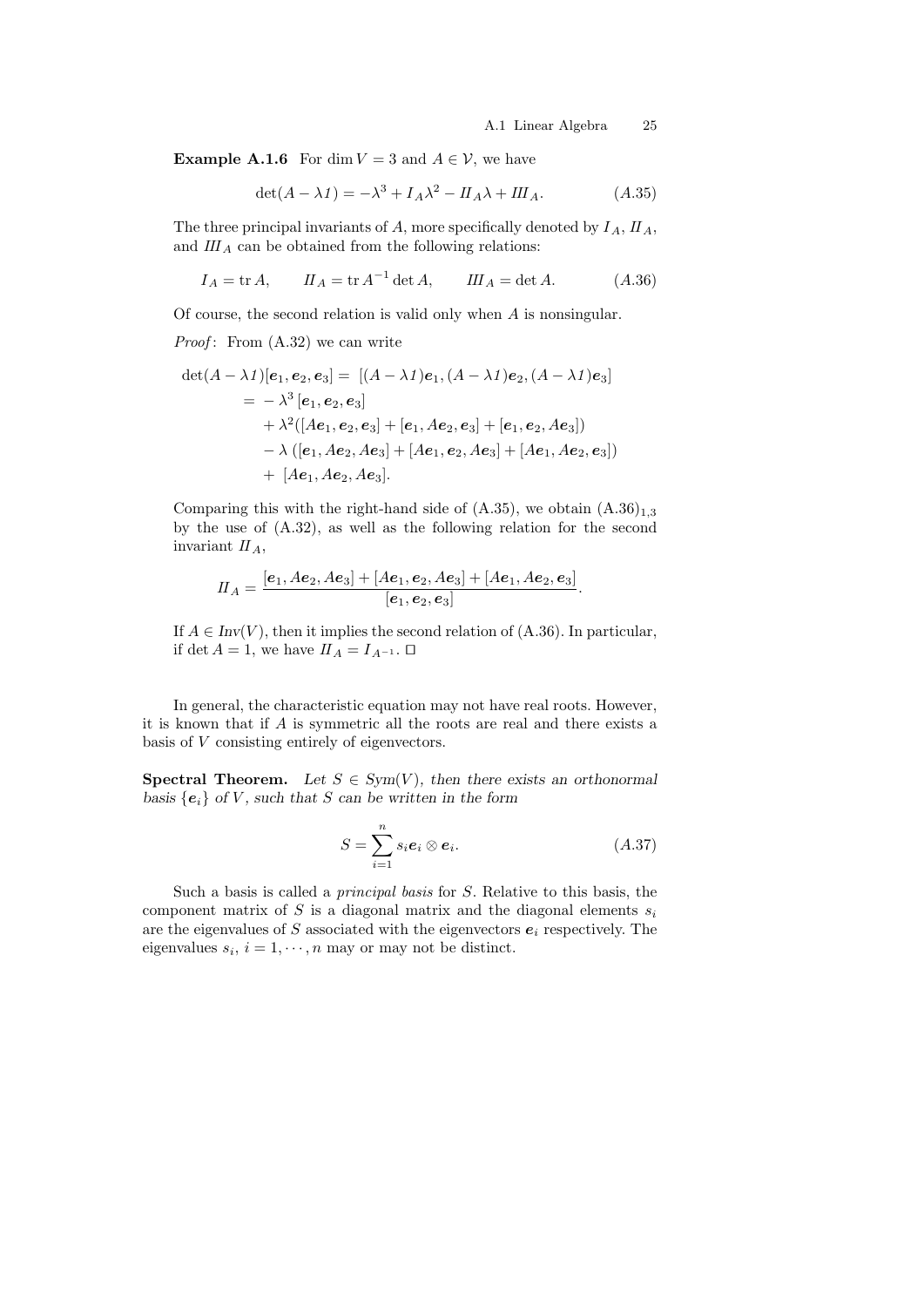**Definition.** Let  $\lambda$  be an eigenvalue of  $S \in \mathcal{L}(V)$ . We call  $V_{\lambda} = \{v \in V | Sv =$  $\lambda v$  the characteristic space of S associated with  $\lambda$ .

If S is a symmetric tensor and suppose that  $v \in V_\lambda$ ,  $u \in V_\mu$ , where  $\lambda$  and  $\mu$  are two distinct eigenvalues of S, then one can easily show that  $\mathbf{v} \cdot \mathbf{u} = 0$ , i.e. they are mutually orthogonal. Moreover, by the spectral theorem any vector  $v$  can be written in the form

$$
\mathbf{v} = \sum_{\lambda} \mathbf{v}_{\lambda}, \qquad \mathbf{v}_{\lambda} \in V_{\lambda}, \tag{A.38}
$$

where the summation is extended over all characteristic spaces of S.

Commutation Theorem. Let  $T \in \mathcal{L}(V)$  and  $S \in Sym(V)$ . Then

$$
ST=TS
$$

if and only if  $T$  preserves all characteristic spaces of  $S$ . i.e.,  $T$  maps each characteristic space of S into itself.

*Proof*: Suppose that S and T commute, and  $Sv = \lambda v$ . Then

$$
S(Tv) = T(Sv) = \lambda(Tv),
$$

so that both  $\boldsymbol{v}$  and  $T\boldsymbol{v}$  belong to the characteristic space  $V_{\lambda}$ .

 $\sum_{\lambda} v_{\lambda}$  be the decomposition relative to the characteristic spaces of S as given To prove the converse, since S is symmetric, for any  $v \in V$ , let  $v =$ in (A.38). If T leaves each characteristic space  $V_{\lambda}$  invariant, then  $T\mathbf{v}_{\lambda} \in V_{\lambda}$ and

$$
S(Tv_{\lambda}) = \lambda(Tv_{\lambda}) = T(\lambda v_{\lambda}) = T(Sv_{\lambda}).
$$

Therefore, by (A.38), we have

$$
STv = \sum_{\lambda} STv_{\lambda} = \sum_{\lambda} TSv_{\lambda} = TSv,
$$

which shows that  $ST = TS$ .  $\Box$ 

There is only one subspace of  $V$  that is preserved by any rotation, namely V itself. Therefore, we have the following

Corollary. A symmetric  $S \in \mathcal{L}(V)$  commutes with every orthogonal transformation if and only if  $S = \lambda \mathbb{1}$ , for some  $\lambda \in \mathbb{R}$ .

**Definition.**  $S \in \mathcal{L}(V)$  is said to be positive definite (positive semi-definite) if for any  $v \in V$  and  $v \neq 0$ ,

$$
\boldsymbol{v}\cdot S\boldsymbol{v}>0\ (\geq 0).
$$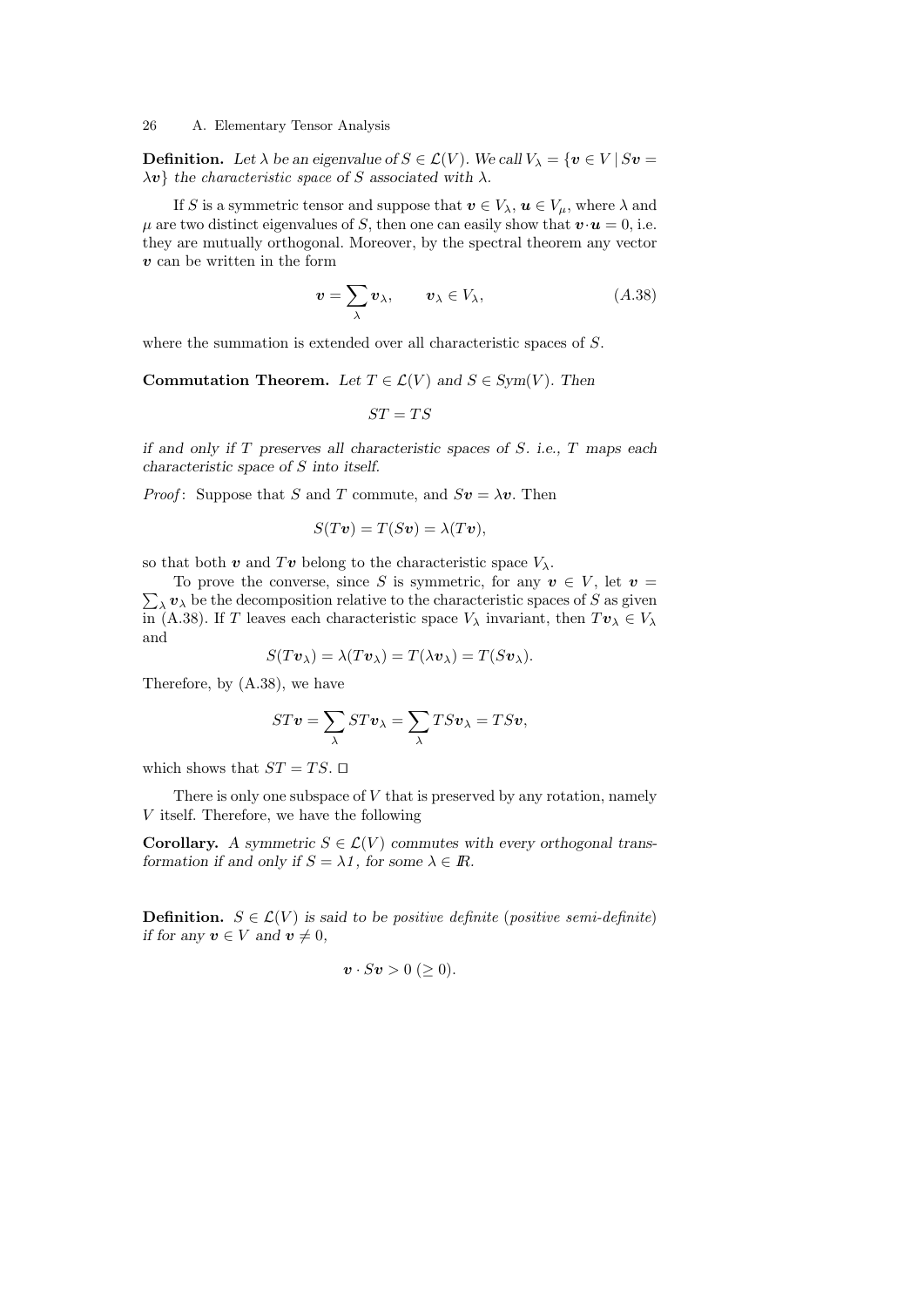Similarly, S is said to be negative definite (negative semi-definite) if

$$
\boldsymbol{v} \cdot S\boldsymbol{v} < 0 \ (\leq 0).
$$

One can easily see that if  $S$  is symmetric, then it is positive definite if and only if all of its eigenvalues are positive. Consequently, for any symmetric positive definite transformation  $S$ , there is a *unique* symmetric positive definite transformation T such that  $T^2 = S$  and the eigenvalues of T are the positive square roots of those of S associated with the same eigenvectors. We denote  $T = \sqrt{S}$  and call T the *square root* of S. In other words, if S is expressed by (A.37) in terms of the principal basis, then

$$
T=\sqrt{S}=\sum_{i=1}^n\sqrt{s}_i\mathbf{e}_i\otimes\mathbf{e}_i.
$$

**Example A.1.7** Let  $S \in \mathcal{L}(I\!\!R^2)$  be given by  $S(x, y) = (3x+)$  $\sqrt{2}y, \sqrt{2}x +$ 2y). Relative to the standard basis of  $\mathbb{R}^2$ , the matrix of S is

$$
[S_{ij}] = \begin{bmatrix} 3 & \sqrt{2} \\ \sqrt{2} & 2 \end{bmatrix},
$$

which has the eigenvalues  $s_1 = 4$  and  $s_2 = 1$  and the corresponding principal basis  $e_1 = (\sqrt{2/3}, \sqrt{1/3})$  and  $e_2 = (-\sqrt{1/3}, \sqrt{2/3})$ . Therefore, we have √

$$
T=\sqrt{S}=2\boldsymbol{e}_1\otimes \boldsymbol{e}_1+\boldsymbol{e}_2\otimes \boldsymbol{e}_2,
$$

whose matrix relative to the standard basis becomes

$$
[T_{ij}] = \frac{2}{3} \begin{bmatrix} 2 & \sqrt{2} \\ \sqrt{2} & 1 \end{bmatrix} + \frac{1}{3} \begin{bmatrix} 1 & -\sqrt{2} \\ -\sqrt{2} & 2 \end{bmatrix} = \frac{1}{3} \begin{bmatrix} 5 & \sqrt{2} \\ \sqrt{2} & 4 \end{bmatrix}.
$$

One can easily verify that  $[T_{ij}]^2 = [S_{ij}]$ .  $\square$ 

**Example A.1.8** Let  $S$  be a positive definite symmetric tensor in a two-dimensional space, then

$$
\sqrt{S} = \frac{1}{b}(S + a1),
$$

where  $a =$ √  $\det S$  and  $b =$ √ and  $b = \sqrt{2a + \text{tr }S}$ .

*Proof*: Let  $A = \sqrt{S}$ . By the Cayley-Hamilton Theorem in the twodimensional space, we have the identity

$$
A^2 - (\operatorname{tr} A)A + (\det A)1 = 0.
$$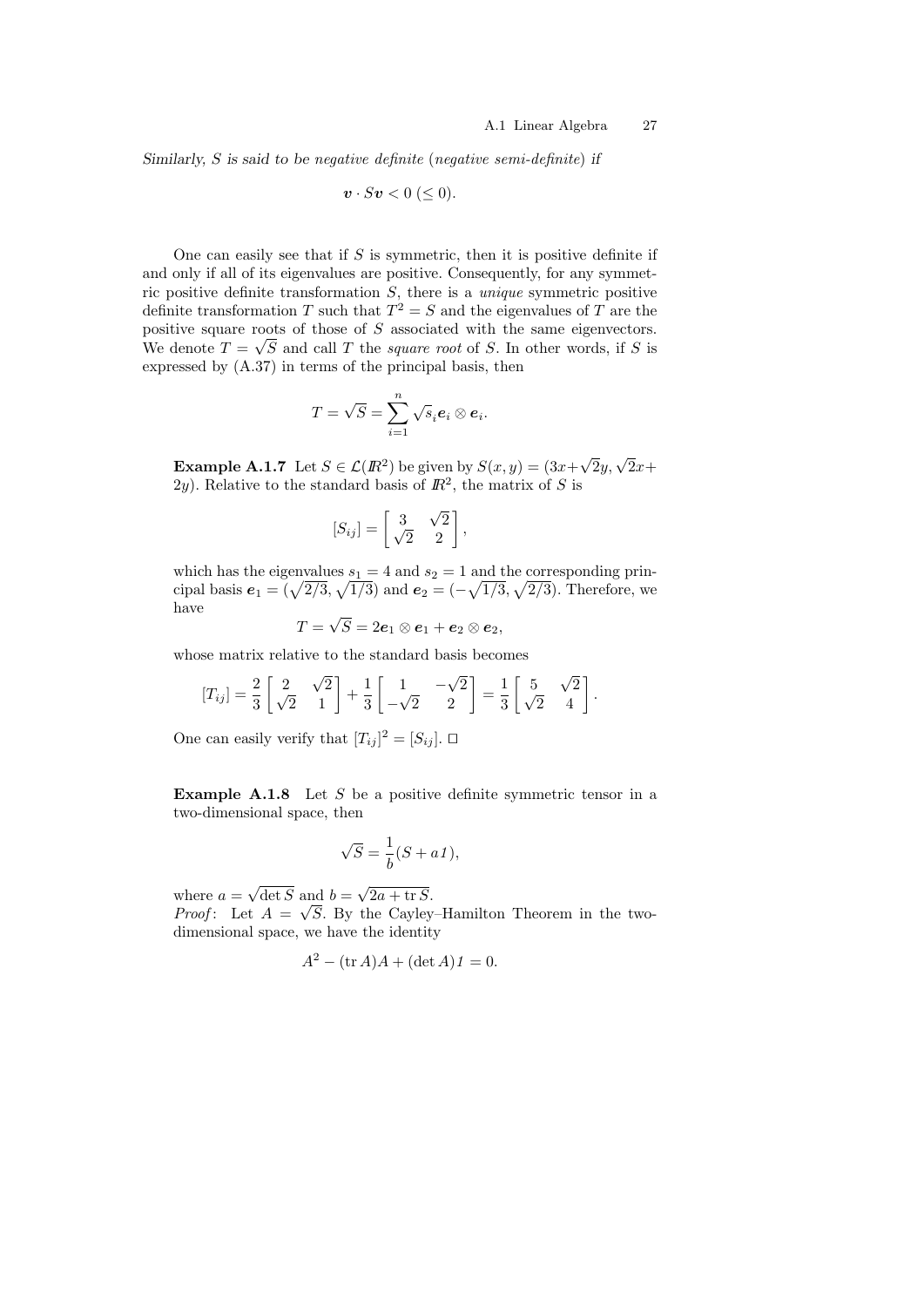Since  $A^2 = S$ , if we let the eigenvalues of A be  $a_1$  and  $a_2$ , then det  $S =$  $a_1^2 a_2^2$  and  $\text{tr } S = a_1^2 + a_2^2$ . Therefore

$$
a = \sqrt{a_1^2 a_2^2} = a_1 a_2 = \det A,
$$
  

$$
b = \sqrt{2a_1 a_2 + a_1^2 + a_2^2} = a_1 + a_2 = \text{tr } A,
$$

which together with the above identity prove the result.  $\square$ 

Polar Decomposition Theorem. For any  $F \in Inv(V)$ , there exist symmetric positive definite transformations  $V$  and  $U$  and a orthogonal transformation R such that

$$
F = RU = VR.
$$

Moveover, the transformations  $U, V$  and  $R$  are uniquely determined in the above decompositions.

*Proof*: We can easily verify that  $FF^T$  and  $F^T F$  are symmetric positive definite. Indeed for any  $v \neq 0$ , we have

$$
(\boldsymbol{v} \cdot F^T F \boldsymbol{v}) = (F \boldsymbol{v} \cdot F \boldsymbol{v}) > 0,
$$

since  $F$  is nonsingular.

To prove the theorem, let us define

$$
U = \sqrt{F^T F}, \quad R = F U^{-1}, \quad V = R U R^T. \tag{A.39}
$$

By definition,  $U$  is symmetric positive definite and  $R$  is orthogonal since

$$
RR^{T} = FU^{-1}(FU^{-1})^{T} = FU^{-1}U^{-T}F^{T}
$$

$$
= FU^{-2}F^{T} = F(F^{T}F)^{-1}F^{T} = 1.
$$

Moreover, from the definition (A.39) we also have

$$
V^2 = RUR^T(RUR^T) = (RU)(RU)^T = FF^T.
$$

Therefore,  $V$  is the square root of  $FF<sup>T</sup>$  and hence is itself a symmetric positive definite transformation. Furthermore, the uniqueness follows from the definition of square root.  $\square$ 

The polar decomposition theorem, which decomposes a nonsingular transformation into a rotation and a positive definite tensor, is crucial in the development of continuum mechanics. The following decomposition of a tensor into its symmetric and skew-symmetric parts is also important in mechanics.

For any  $T \in \mathcal{L}(V)$ , let

$$
A = \frac{1}{2}(T + T^T),
$$
  $B = \frac{1}{2}(T - T^T),$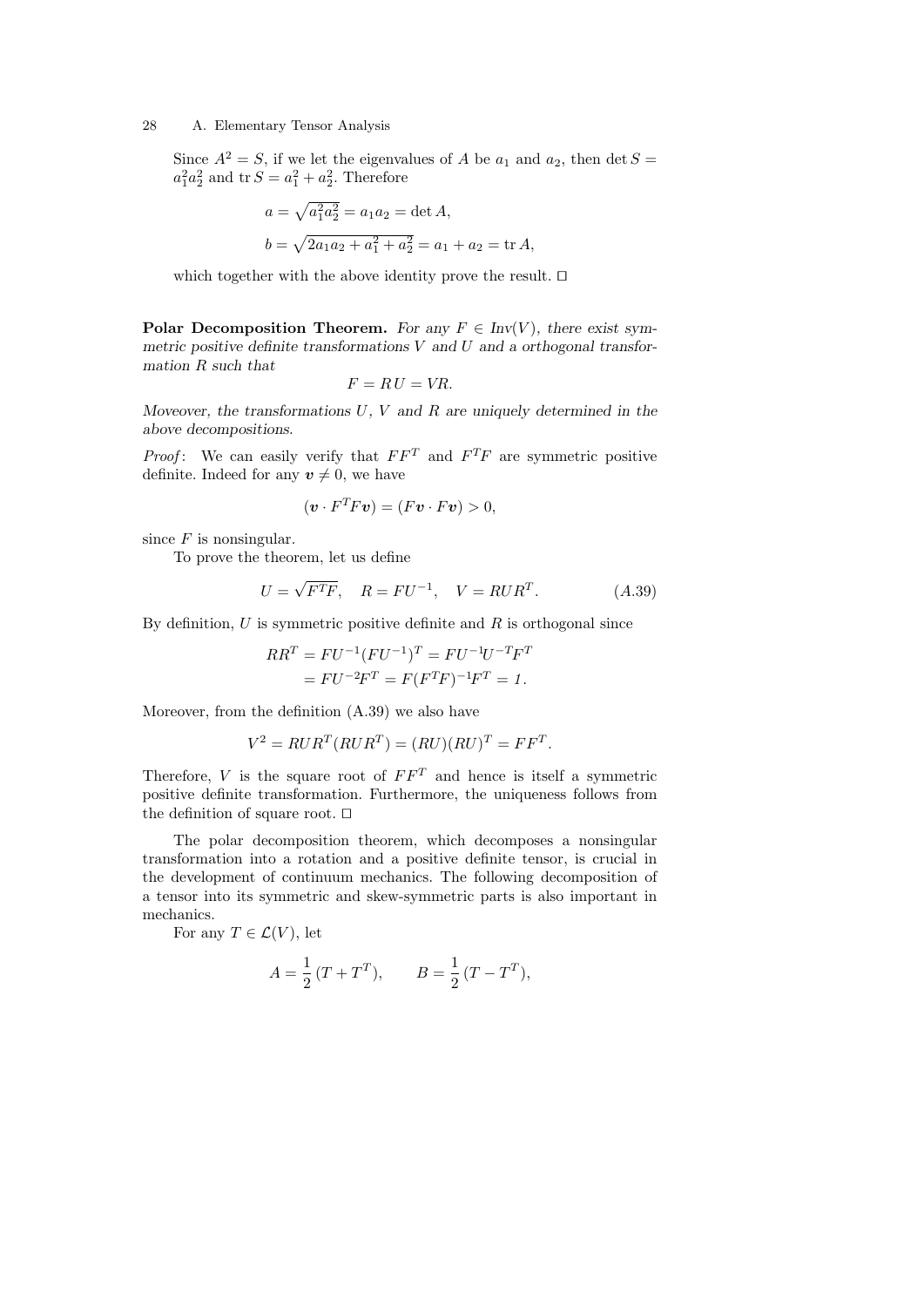then

$$
T = A + B, \qquad A \in Sym(V), \quad B \in Skw(V).
$$

This is sometimes called the Cartesian decomposition of a tensor. Such a decomposition is also unique.

**Exercise A.1.7** Let  $A \in \mathcal{L}(V)$  be such that  $(1 + A)$  is nonsigular. Verify that

1) 
$$
(1 + A)^{-1} = 1 - A(1 + A)^{-1}
$$
.  
\n2)  $(1 + A)^{-1} = 1 - A + A^2 - \dots + (-1)^n A^n + o(A^n)$  if  $\lim_{|A| \to 0} \frac{o(A^n)}{|A|^n} = 0$ .

**Exercise A.1.8** Let  $u, v \in V$ . Show that if  $1 + u \cdot v \neq 0$  then

$$
(1+\mathbf{u}\otimes\mathbf{v})^{-1}=1-\frac{\mathbf{u}\otimes\mathbf{v}}{1+\mathbf{u}\cdot\mathbf{v}}.
$$

**Exercise A.1.9** For dim  $V = 3$ , let  $A \in \mathcal{L}(V)$  and  $B = 1 + A$ . Show that  $I_B = 3 + I$ 

$$
I_B = 3 + I_A,
$$
  
\n
$$
II_B = 3 + 2I_A + II_A,
$$
  
\n
$$
III_B = 1 + I_A + II_A + III_A,
$$

and if  $a = \det B \neq 0$ , verify that

$$
(1+A)^{-1} = \frac{1}{a} \Big( (1 + I_A + II_A) \, 1 - (1 + I_A)A + A^2 \Big).
$$

Exercise A.1.10 Prove the Cayley–Hamilton theorem for the special case that  $A \in \mathcal{L}(V)$  is symmetric, by employing the spectral theorem.

**Exercise A.1.11** Let  $\beta = \{(1, 0, 0), (0, 1, 0), (0, 0, 1)\}$  be the standard basis of  $\mathbb{R}^3$  and the matrix representation of  $F \in \mathcal{L}(\mathbb{R}^3)$  relative to  $\beta$ be given by √

$$
F = \begin{bmatrix} \sqrt{3} & 1 & 0 \\ 0 & 2 & 0 \\ 0 & 0 & 1 \end{bmatrix}
$$

Suppose that  $F = RU = VR$  be the polar decomposition of F. Find the matrix representation of  $U, V$ , and  $R$  relative to the standard basis  $\beta$ .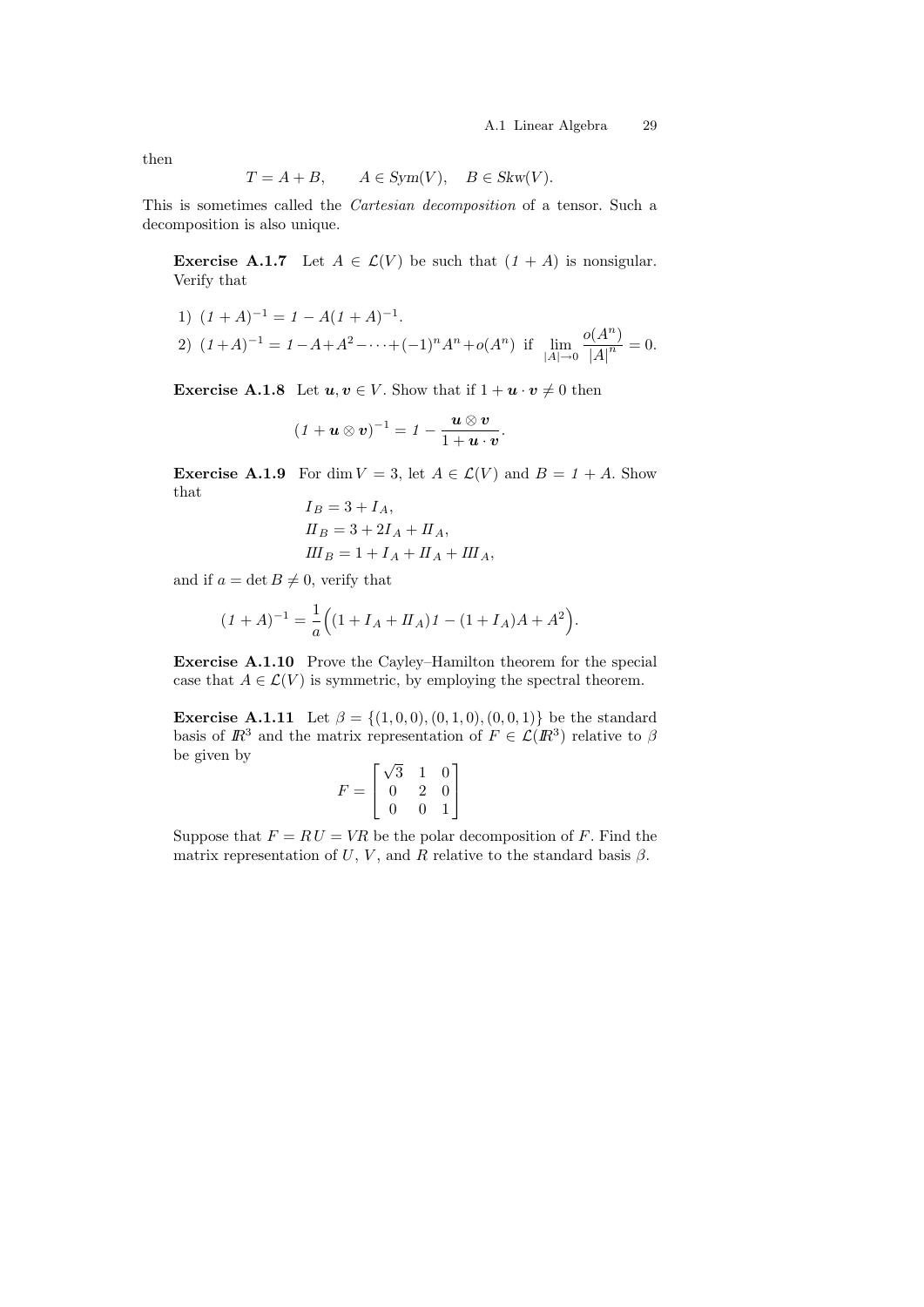# A.2 Tensor Calculus

In the second part of this appendix, we shall discuss some basic notions of calculus on Euclidean spaces: gradients and other differential operators of tensor functions.

# A.2.1 Euclidean Point Space

Let  $\mathcal E$  be a set of points and V be a Euclidean vector space of dimension n.

**Definition.**  $\mathcal{E}$  is called a Euclidean point space of dimension n, and V is called the translation space of  $\mathcal{E}$ , if for any pair of points  $x, y \in \mathcal{E}$ , there is a vector  $v \in V$ , called the difference vector of x and y, written as

$$
v = y - x,\tag{A.40}
$$

with the following properties:

- 1)  $\forall x \in \mathcal{E}, \quad x x = 0 \in V.$
- 2)  $\forall x \in \mathcal{E}, \forall v \in V$ , there exists a unique point  $y \in \mathcal{E}$ , such that (A.40) is satisfied. We write  $y = x + v$ .
- 3)  $\forall x, y, z \in \mathcal{E}, \quad (x y) + (y z) = (x z).$

Obviously, with (A.40) we can define the *distance* between x and y in  $\mathcal{E}$ , denoted  $d(x, y)$ , by

$$
d(x,y)=|\boldsymbol{v}|,
$$

or equivalently

$$
d(x,y) = \sqrt{(x-y)\cdot(x-y)},
$$

where the dot denotes the inner product on  $V$ .

**Notation.** 
$$
\mathcal{E}_x = \{ \mathbf{v}_x = (x, \mathbf{v}) \mid \mathbf{v} = y - x, \forall y \in \mathcal{E} \}.
$$

 $\mathcal{E}_x$  denotes the set of all difference vectors at x. It can be made into a Euclidean vector space in an obvious way, with the addition and scalar multiplication defined as

$$
\boldsymbol{v}_x + \boldsymbol{u}_x = (\boldsymbol{v} + \boldsymbol{u})_x, \alpha \boldsymbol{v}_x = (\alpha \boldsymbol{v})_x.
$$

We call  $\mathcal{E}_x$  the *tangent space* of  $\mathcal E$  at x.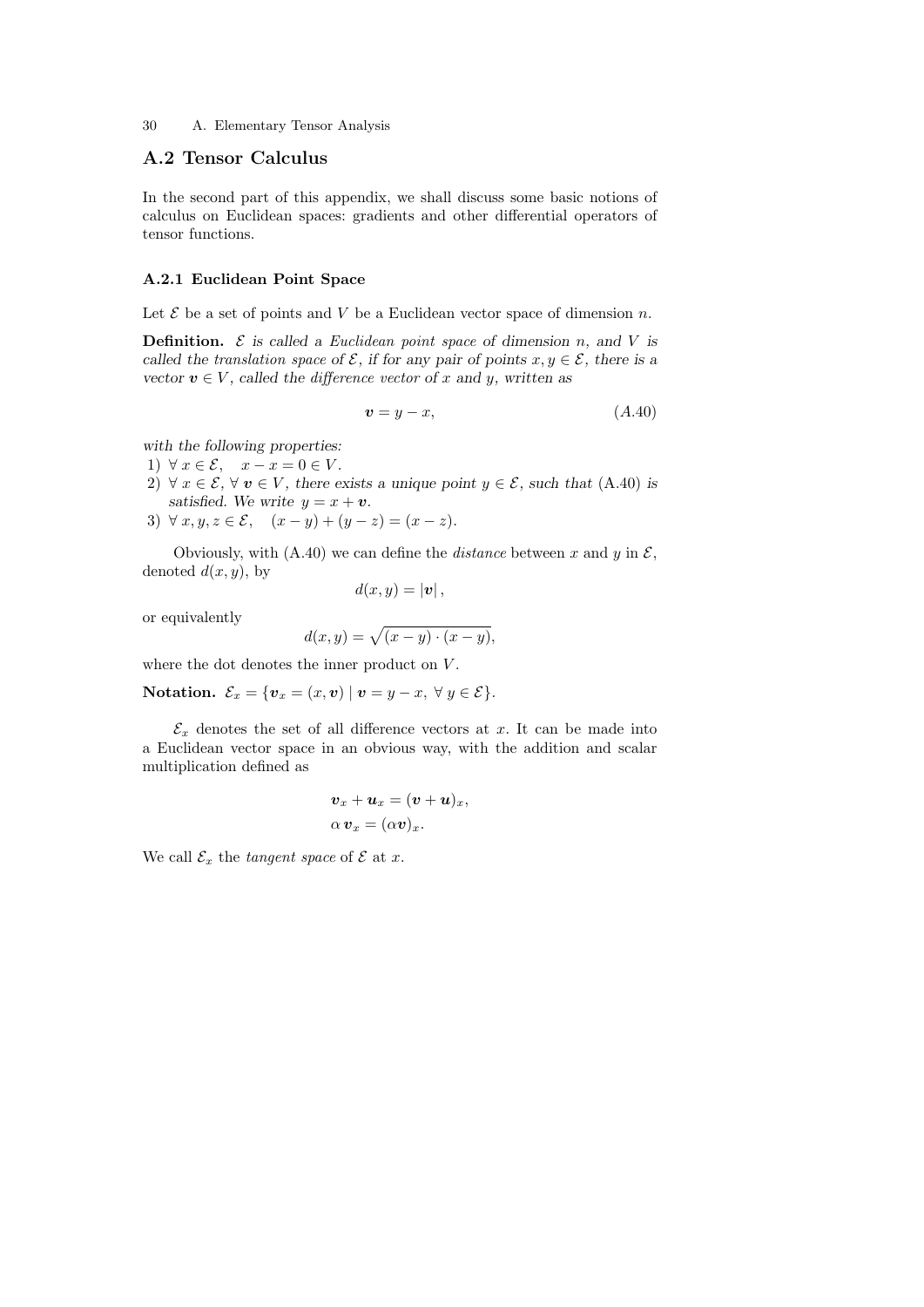

Fig. A.1. Parallel translation

Clearly  $\mathcal{E}_x$  is a copy of V, i.e., it is isomorphic to V. In other words, for any  $x \in \mathcal{E}$ , the map  $i_x : V \to \mathcal{E}_x$ , called the *Euclidean parallelism*, taking v to  $v_x$  trivially establishes a one-to-one correspondence between  $\mathcal{E}_x$  and V. The composite map

$$
\tau_{xy}=i_y\circ i_x^{-1}:\mathcal{E}_x\longrightarrow\mathcal{E}_y
$$

taking

$$
\boldsymbol{v}_x = (x, \boldsymbol{v}) \longmapsto \boldsymbol{v}_y = (y, \boldsymbol{v})
$$

defines the *parallel translation* of vectors at  $x$  to vectors at  $y$  (Fig. A.1).

Therefore, although  $\mathcal{E}_x$  and  $\mathcal{E}_y$  for  $x \neq y$ , are two different tangent spaces, they can be identified through  $V$  in an obvious manner,

$$
\mathcal{E}_x \cong \mathcal{E}_y \cong V, \qquad \forall x, y \in \mathcal{E}.
$$

In other words,  $v_x = (x, v) \in \mathcal{E}_x$  and  $u_y = (y, u) \in \mathcal{E}_y$  are regarded as the same vector if and only if  $v = u$ . In this manner, vectors at different tangent spaces can be added or subtracted as if they were in the same vector space.

# A.2.2 Differentiation

Before we define the derivative of tensor functions on Euclidean space in general, let us recall the definition of derivative of a real-valued function of a real variable. Let  $f : (a, b) \to \mathbb{R}$  be a function on the interval  $(a, b) \subset \mathbb{R}$ . The derivative of f at  $t \in (a, b)$  is defined as

$$
\frac{df(t)}{dt} = \lim_{h \to 0} \frac{1}{h} \left( f(t+h) - f(t) \right),
$$

if the limit exists.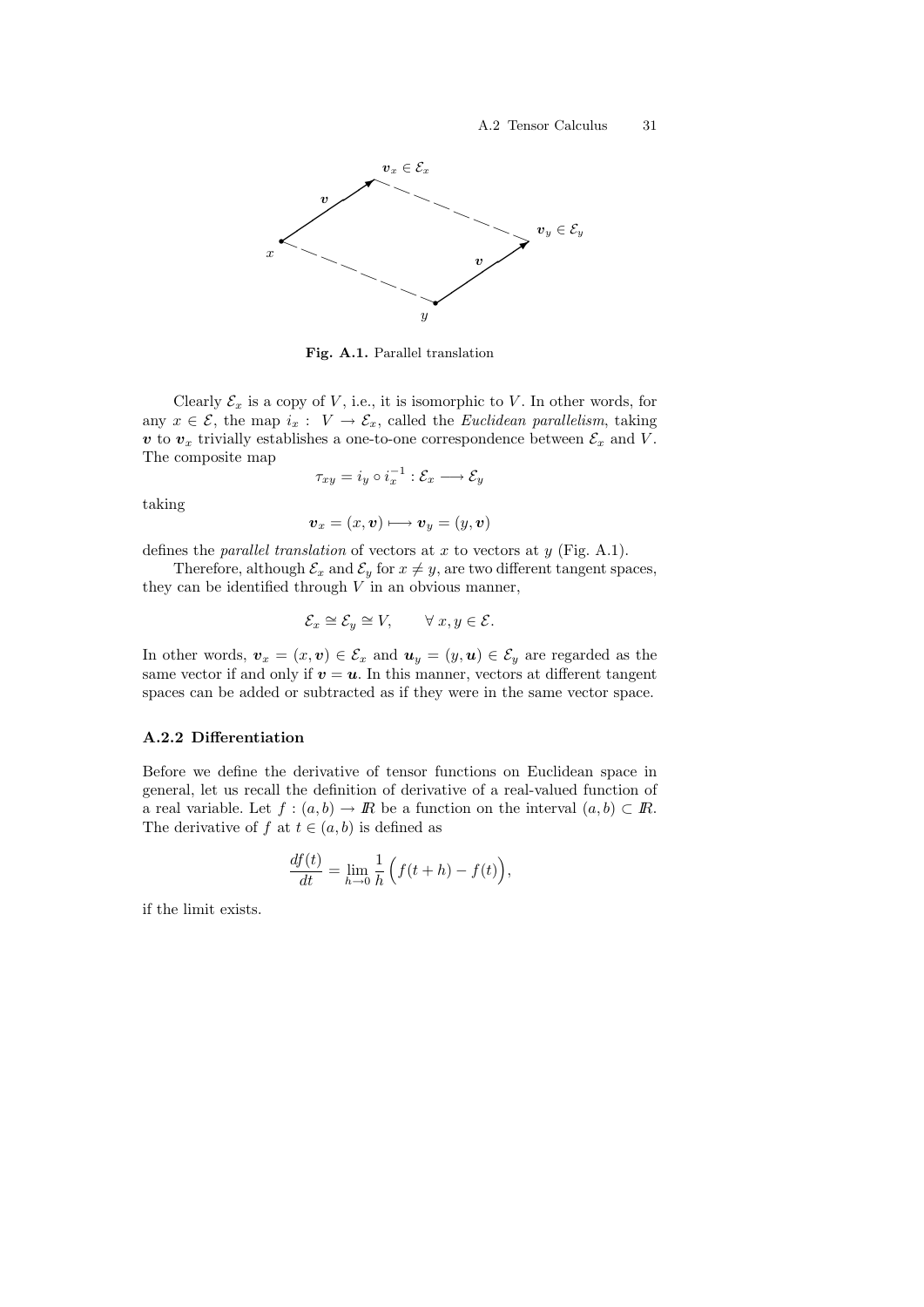This definition can easily be extended to tensor-valued functions of a real variable. Let W be a space equipped with a norm (or a distance function). As examples, we have

$$
R : d(x, y) = |x - y|,
$$
  
\n
$$
\mathcal{E} : d(x, y) = \sqrt{(x - y) \cdot (x - y)},
$$
  
\n
$$
V : |u| = \sqrt{u \cdot u},
$$
  
\n
$$
\mathcal{L}(V), Sym(V), Skw(V): |A| = \sqrt{\text{tr } AA^T}.
$$
\n
$$
(A.41)
$$

With a norm it makes sense to talk about limit and convergence in the space W.

Let  $f : (a, b) \to W$  be a function defined on an interval  $(a, b) \subset \mathbb{R}$ . The derivative of  $f$  at  $t \in (a, b)$  is defined as

$$
\frac{d\boldsymbol{f}(t)}{dt} = \lim_{h \to 0} \frac{1}{h} \left( \boldsymbol{f}(t+h) - \boldsymbol{f}(t) \right). \tag{A.42}
$$

The derivative of  $f$  at t will also be denoted by  $\dot{f}(t)$ . Obviously for any  $t \in (a, b)$  we have  $\dot{f}(t) \in W$ .

Note that if  $f$  is defined on a more general space, the expression on the right-hand side of the definition (A.42) may not make sense at all. However, we can rewrite the relation (A.42) in a different form.

For fixed t, let  $Df(t)$ :  $\mathbb{R} \to W$  be the linear transformation defined by

$$
Df(t)[h] = \dot{f}(t) h.
$$

Then (A.42) is equivalent to

$$
\lim_{h \to 0} \frac{1}{|h|} |f(t+h) - f(t) - Df(t)[h]| = 0.
$$

In this form the definition of derivative can easily be generalized to other functions.

# Tensor fields

Now we shall consider functions on a Euclidean point space  $\mathcal{E}$ . Let  $\mathcal{D}$  be an open set in  $\mathcal{E}$ , and  $f$  be a tensor-valued function,  $f : \mathcal{D} \to W$ . Such functions are usually called tensor fields, more specifically, 1)  $W = \mathbb{R}$ ,  $\boldsymbol{f}$  is called a scalar field on  $\mathcal{D}$ ,

$$
\boldsymbol{f} : x \in \mathcal{D} \longmapsto \boldsymbol{f}(x) \in I\!\!R.
$$

2)  $W = V$ ,  $f$  is called a vector field on  $D$ ,

$$
\boldsymbol{f} : x \in \mathcal{D} \longmapsto \boldsymbol{f}(x) \in \mathcal{E}_x \cong V.
$$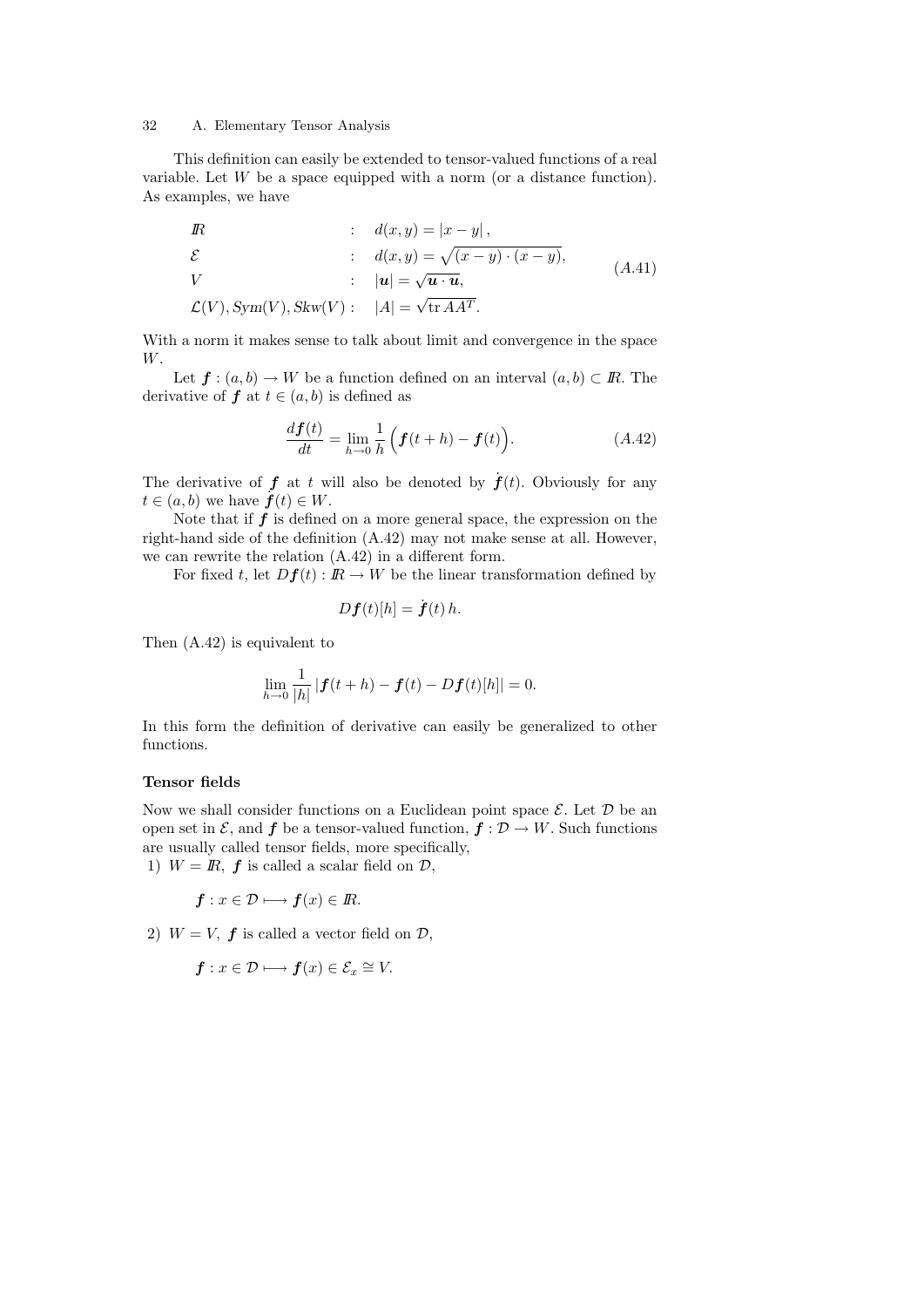3)  $W = \mathcal{L}(V)$ , **f** is called a second order tensor field on  $\mathcal{D}$ ,

$$
\boldsymbol{f} : x \in \mathcal{D} \longmapsto \boldsymbol{f}(x) \in \mathcal{E}_x \otimes \mathcal{E}_x \cong \mathcal{L}(V).
$$

4)  $W = \mathcal{E}$ , **f** is called a point field on  $\mathcal{D}$  or a deformation of  $\mathcal{D}$ ,

$$
\boldsymbol{f} : x \in \mathcal{D} \longmapsto \boldsymbol{f}(x) \in \mathcal{E}.
$$

**Definition.** A function  $f: \mathcal{D} \to W$  is said to be differentiable at  $x \in \mathcal{D} \subset \mathcal{E}$ , if there exists a linear transformation  $Df(x) \in \mathcal{L}(V, W)$  at x, such that for any  $v \in V$ ,

$$
\lim_{|\mathbf{v}| \to 0} \frac{1}{|\mathbf{v}|} |\mathbf{f}(x + \mathbf{v}) - \mathbf{f}(x) - D\mathbf{f}(x)[\mathbf{v}]| = 0.
$$
 (A.43)

The linear transformation  $Df(x)$  is uniquely determined by the above relation, and it is called the *gradient* (or *derivative*) of  $f$  at  $x$ , denoted by grad f, or  $\nabla_x f$ , or simply  $\nabla f$ . By definition,  $\nabla f(x)$  is a tensor in  $W \otimes V$ , or is a vector in V if  $W = \mathbb{R}$ .

The condition (A.43) is equivalent to

$$
\boldsymbol{f}(x+\boldsymbol{v}) - \boldsymbol{f}(x) = \nabla \boldsymbol{f}(x)[\boldsymbol{v}] + o(\boldsymbol{v}),
$$

where  $o(\boldsymbol{v})$  is a quantity containing terms such that

$$
\lim_{|\boldsymbol{v}|\to 0} \frac{o(\boldsymbol{v})}{|\boldsymbol{v}|} = 0.
$$

Moreover, if we substitute tv for v for some fixed v in V,  $(A.43)$  is also equivalent to

$$
\nabla \boldsymbol{f}(x)[\boldsymbol{v}] = \lim_{t \to 0} \frac{1}{t} \left( \boldsymbol{f}(x + t\boldsymbol{v}) - \boldsymbol{f}(x) \right)
$$
  
= 
$$
\frac{d}{dt} \boldsymbol{f}(x + t\boldsymbol{v}) \Big|_{t=0},
$$
 (A.44)

The right-hand side of the above relation is usually known as the directional derivative of f relative to the vector v. Note that for fixed x and v,  $f(x+tv)$ is a tensor-valued function of a real variable and its derivative can easily determined from (A.42).

#### Functions on tensor spaces

Let  $W_1$  and  $W_2$  be two spaces on which a norm or a distance function is defined, such as the spaces mentioned in  $(A.41)$  and let  $\mathcal{D} \subset W_1$  be an open subset. The gradient of tensor functions on  $\mathcal D$  can be defined in a similar manner.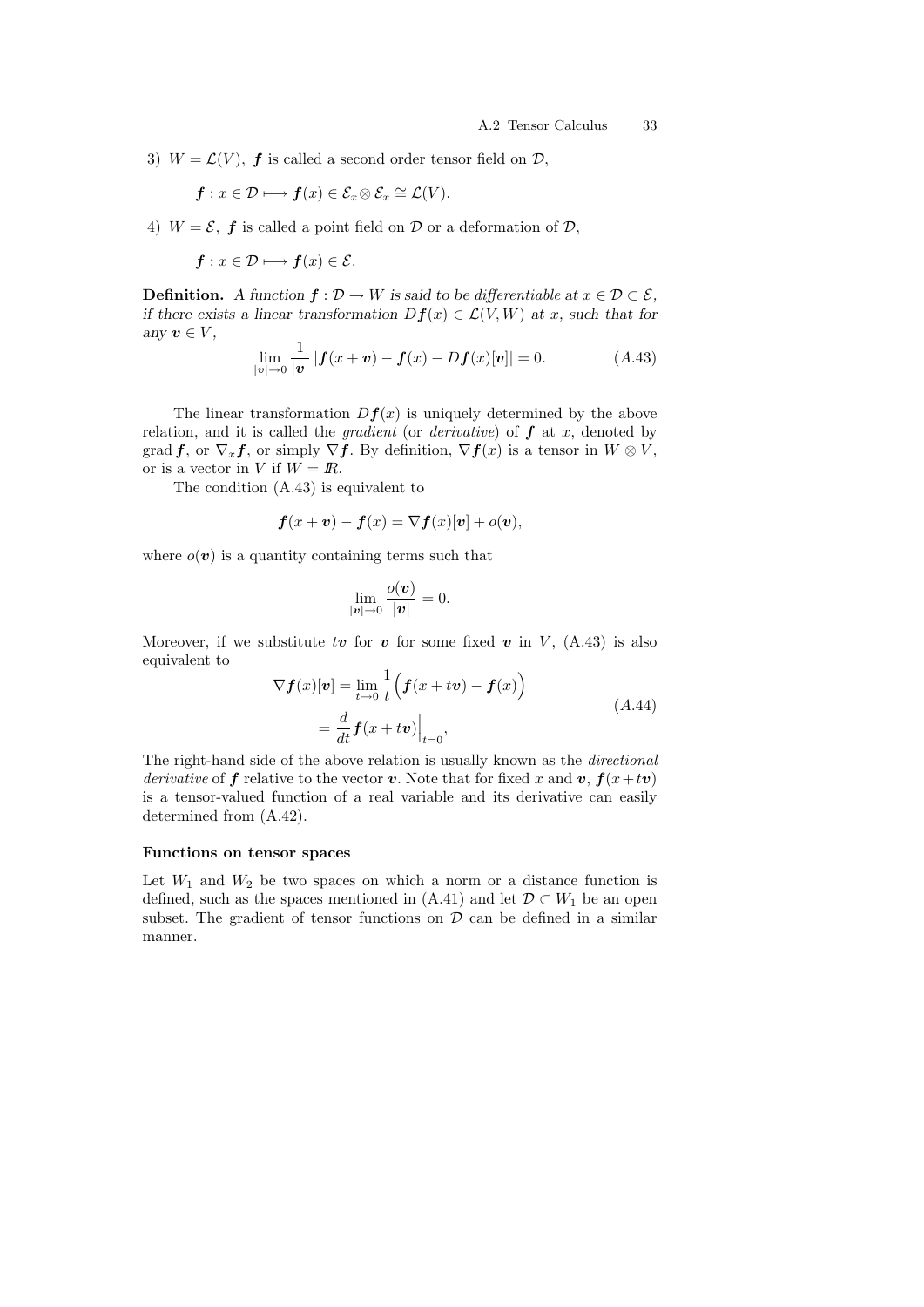**Definition.** A function  $\mathbf{F} : \mathcal{D} \to W_2$  is said to be differentiable at  $X \in \mathcal{D} \subset$  $W_1$ , if there exists a linear transformation  $DF(X) \in \mathcal{L}(W_1, W_2)$  at X, such that  $\forall Y \in \mathcal{D}$ ,

$$
\lim_{|Y| \to 0} \frac{1}{|Y|} |F(X+Y) - F(X) - DF(X)[Y]| = 0.
$$

The linear transformation  $DF(X)$  is uniquely determined by the above relation, and it is called the *gradient* of **F** with respect to X, denoted by  $\partial_X \mathbf{F}$ . We have  $\partial_X \mathbf{F} \in W_2 \otimes W_1$ . The definition is equivalent to the condition: for any  $Y$ , we have

$$
\boldsymbol{F}(X+Y) - \boldsymbol{F}(X) = \partial_X \boldsymbol{F}(X)[Y] + o(Y), \tag{A.45}
$$

or

$$
\partial_X \boldsymbol{F}(X)[Y] = \frac{d}{dt} \boldsymbol{F}(X + tY)\Big|_{t=0}.
$$
\n(A.46)

For  $\phi \in W_2 \otimes W_1$ , and  $Y \in W_1$ , the notation  $\phi[Y]$  used in the above relations is self-evident: for  $\phi = K \otimes X$ ,

$$
(K\otimes X)[Y]=(X\cdot Y)K,\qquad \forall\,K\in W_2,\,\,X,Y\in W_1.
$$

Moreover, for all  $v, u \in V$  and  $A, S \in \mathcal{L}(V)$ , we have

$$
v[u] = v \cdot u,
$$
  
\n
$$
A[u] = Au,
$$
  
\n
$$
A[S] = A \cdot S = \text{tr } AS^T,
$$
  
\n
$$
(v \otimes u)[S] = v \cdot Su.
$$

Gradients can easily be computed directly from the definition (A.45) or (A.46). We demonstrate this procedure with some examples.

**Example A.2.1** Let  $\phi : \mathcal{L}(V) \times V \to \mathbb{R}$  be defined by

$$
\phi(A, \mathbf{v}) = \mathbf{v} \cdot A \mathbf{v}.
$$

Then

$$
\phi(A, \mathbf{v} + \mathbf{u}) = (\mathbf{v} + \mathbf{u}) \cdot A(\mathbf{v} + \mathbf{u})
$$
  
=  $\mathbf{v} \cdot A\mathbf{v} + \mathbf{v} \cdot A\mathbf{u} + \mathbf{u} \cdot A\mathbf{v} + \mathbf{u} \cdot A\mathbf{u}$   
=  $\phi(A, \mathbf{v}) + \partial_{\mathbf{v}} \phi[\mathbf{u}] + o(\mathbf{u}),$ 

so that

$$
\partial_{\boldsymbol{v}} \phi[\boldsymbol{u}] = \boldsymbol{v} \cdot A \boldsymbol{u} + \boldsymbol{u} \cdot A \boldsymbol{v}
$$

$$
= A^T \boldsymbol{v} \cdot \boldsymbol{u} + A \boldsymbol{v} \cdot \boldsymbol{u}
$$

$$
= (A^T + A)\boldsymbol{v}[\boldsymbol{u}].
$$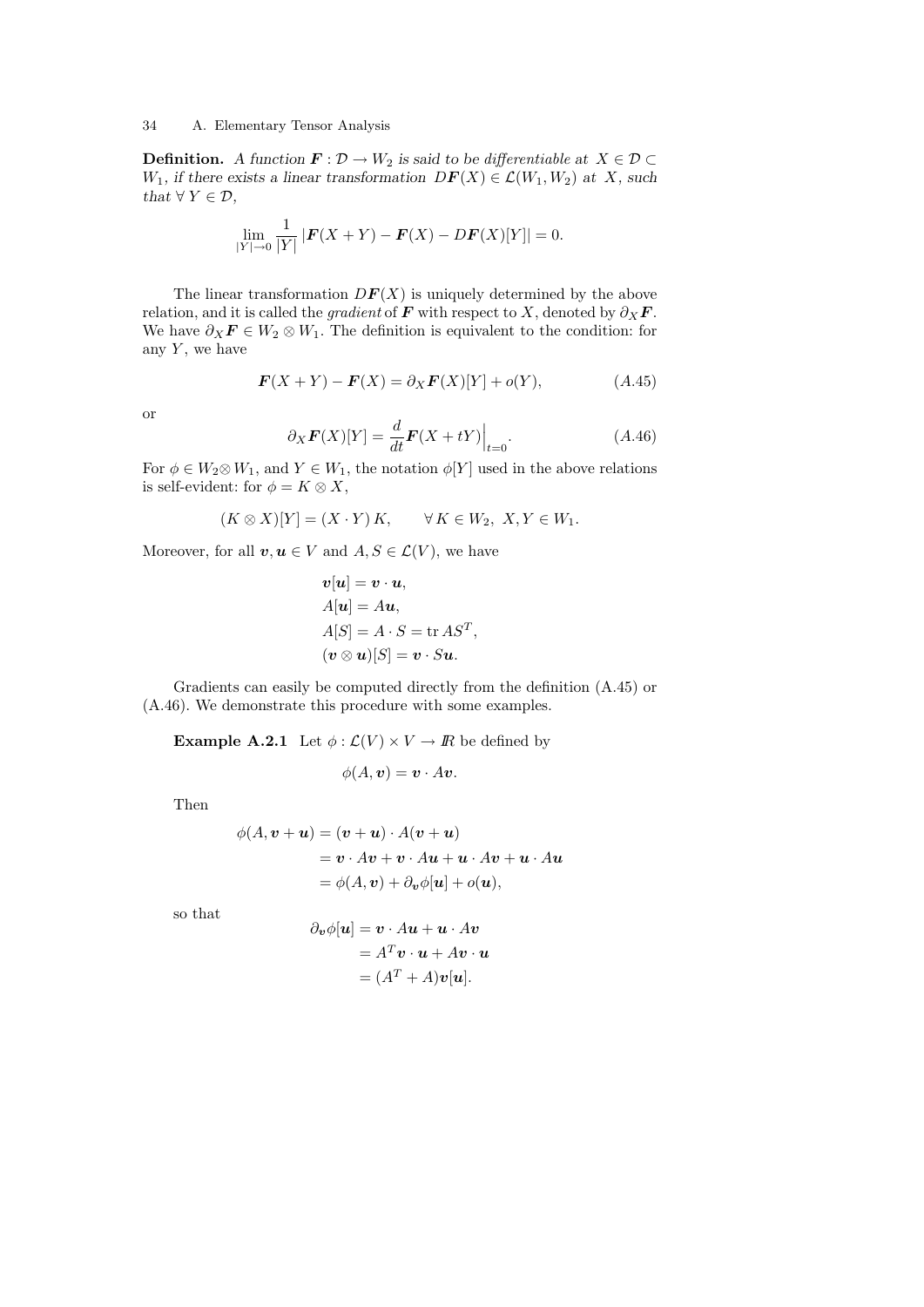Therefore, we obtain

$$
\partial_{\boldsymbol{v}} \phi = (A + A^T) \boldsymbol{v}.
$$

Moreover, we have

$$
\phi(A+S, v) = \mathbf{v} \cdot (A+S)v = \mathbf{v} \cdot Av + \mathbf{v} \cdot Sv,
$$

which implies

$$
\partial_A \phi[S] = \mathbf{v} \cdot S \mathbf{v} = (\mathbf{v} \otimes \mathbf{v})[S],
$$

so that

$$
\partial_A \phi = \boldsymbol{v} \otimes \boldsymbol{v}.
$$

 $\Box$ 

**Example A.2.2** Let  $\phi : \mathcal{L}(V) \to \mathbb{R}$  be defined for any fixed  $u, v \in V$ by

$$
\phi(A) = \mathbf{u} \cdot A \mathbf{v}.
$$

From (A.46) we have

$$
\partial_A \phi[S] = \frac{d}{dt} \Big( \boldsymbol{u} \cdot (A + tS) \boldsymbol{v} \Big) \Big|_{t=0} = \boldsymbol{u} \cdot S \boldsymbol{v} = (\boldsymbol{u} \otimes \boldsymbol{v})[S],
$$

for all  $S \in \mathcal{L}(V)$ , and we obtain

$$
\partial_A \phi = \boldsymbol{u} \otimes \boldsymbol{v}.
$$

Now suppose that A is a symmetric tensor, hence the function  $\phi$  is defined on the subspace  $Sym(V)$  only,

$$
\phi: Sym(V) \to I\!\!R,
$$

and by definition  $\partial_A \phi \in Sym(V)$  also. In this case, we have the same relation,

$$
\partial_A \phi[S] = (\boldsymbol{u} \otimes \boldsymbol{v})[S],
$$

but it holds only for all  $S \in Sym(V)$ . Therefore we conclude that

$$
\partial_A \phi = \frac{1}{2} (\boldsymbol{u} \otimes \boldsymbol{v} + \boldsymbol{v} \otimes \boldsymbol{u}),
$$

after symmetrization.

Similarly, if A is a skew-symmetric tensor, then  $\partial_A \phi \in Skw(V)$  and the result must be skew-symmetrized,

$$
\partial_A \phi = \frac{1}{2} (\boldsymbol{u} \otimes \boldsymbol{v} - \boldsymbol{v} \otimes \boldsymbol{u}).
$$

 $\Box$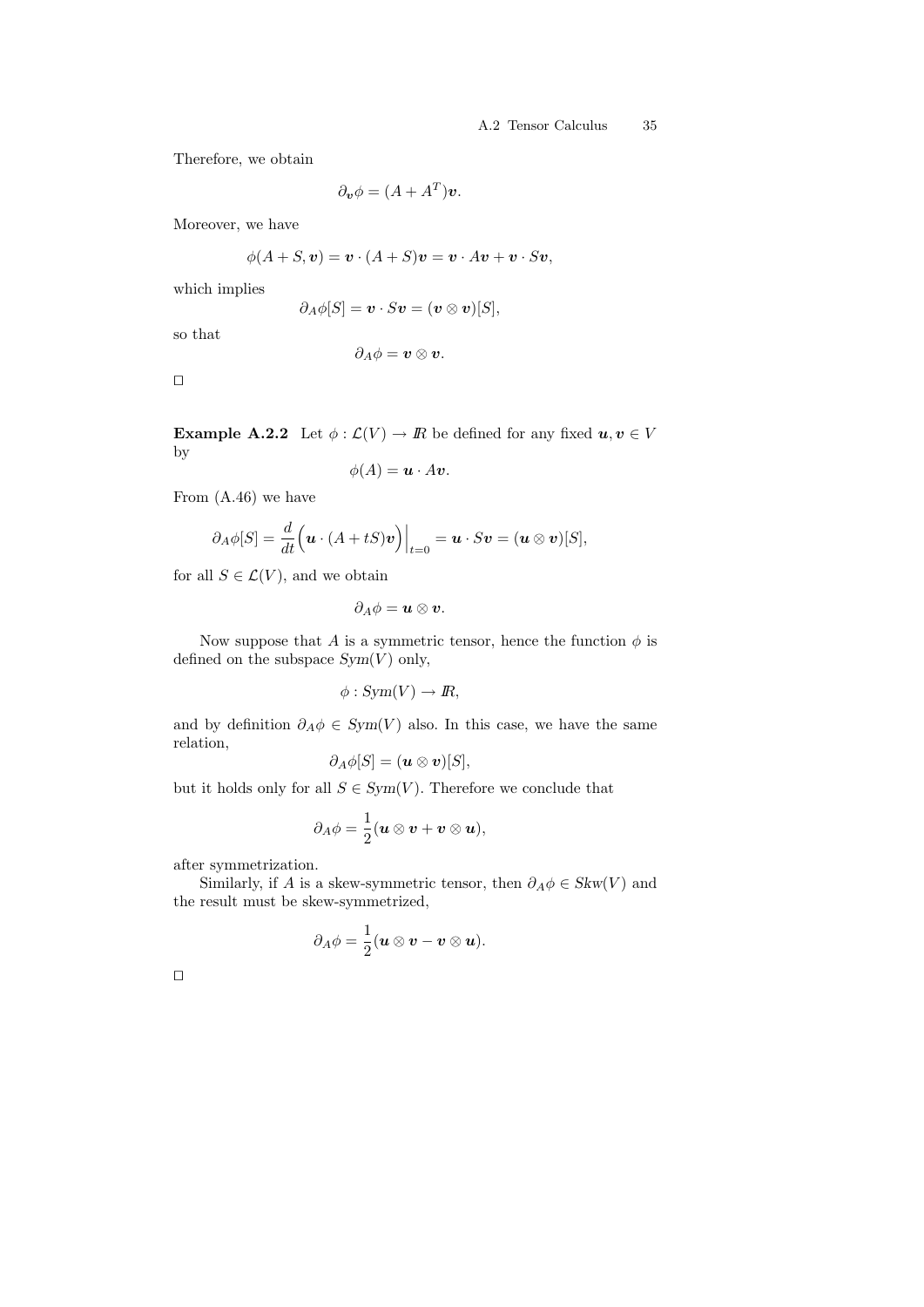Example A.2.3 We consider trace and determinant function. Since

$$
tr(A+S) = tr A + tr S = tr A + 1 \cdot S,
$$

so that trivially, the gradient of the trace is the identity transformation,

$$
\partial_A(\text{tr}\,A) = 1.\tag{A.47}
$$

For the gradient of the determinant, we have

$$
(\partial_A \det A)[S] = \det(A+S) - \det(A) + o(S).
$$

Let  $\omega$  be a non-trivial alternating n-linear form, then

$$
\omega(\boldsymbol{v}_1,\dots,\boldsymbol{v}_n)(\partial_A \det A)[S] \n= \omega((A+S)\boldsymbol{v}_1,\dots,(A+S)\boldsymbol{v}_n)-\omega(A\boldsymbol{v}_1,\dots,A\boldsymbol{v}_n)+o(S).
$$

By the linearity of  $\omega$ , after throwing away all the higher order terms into  $o(S)$ , the right-hand side becomes

$$
= \sum_{i=1}^{n} \omega(Av_1, \dots, Sv_i, \dots, Av_n) + o(S)
$$
  
= 
$$
\sum_{i=1}^{n} \omega(Av_1, \dots, AA^{-1}Sv_i, \dots, Av_n) + o(S)
$$
  
= 
$$
(\det A) \sum_{i=1}^{n} \omega(v_1, \dots, A^{-1}Sv_i, \dots, v_n) + o(S)
$$
  
= 
$$
(\det A)(\operatorname{tr} A^{-1}S)\omega(v_1, \dots, v_n) + o(S),
$$

by (A.21). Therefore, we have

$$
(\partial_A \det A)[S] = (\det A)(\operatorname{tr} SA^{-1}) = (\det A)A^{-T}[S],
$$

which implies the following formula,

$$
\partial_A \det A = (\det A) A^{-T}.
$$
\n
$$
(A.48)
$$

In differential calculus, we frequently differentiate a composite function by the chain rule. This rule can be stated for composite tensor functions in general. Let  $W_1,$   $W_2,$   $W_3$  be normed spaces of the type (A.41) and  $\mathcal{D}_1 \subset W_1$ ,  $\mathcal{D}_2 \subset W_2$  be open subsets, and let

$$
\phi: \mathcal{D}_1 \to W_2, \qquad \psi: \mathcal{D}_2 \to W_3,
$$

with  $\phi(\mathcal{D}_1) \subset \mathcal{D}_2$ . Then we have the following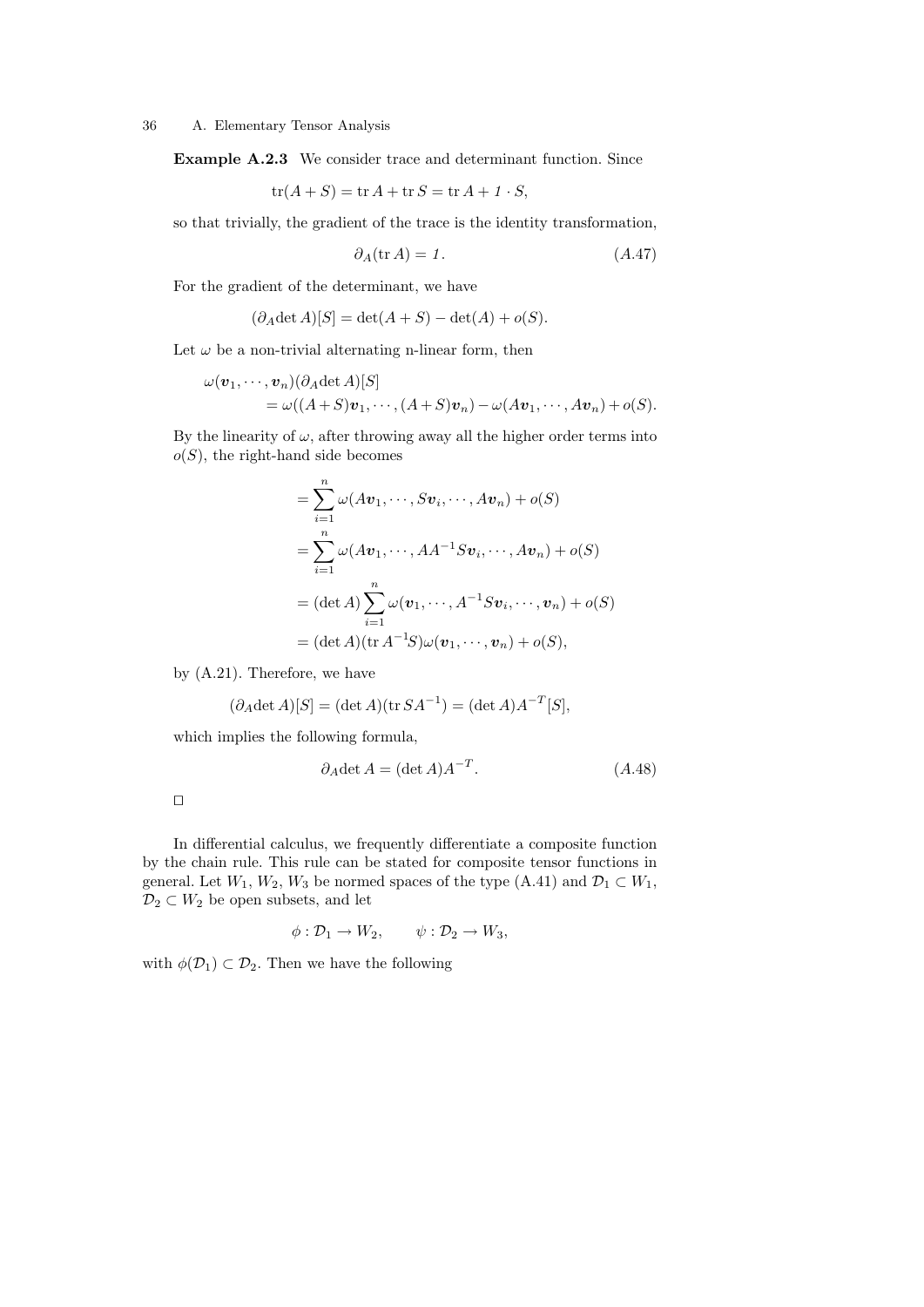**Chain Rule.** Let  $\phi$  be differentiable at  $X \in \mathcal{D}_1$ , and  $\psi$  be differentiable at  $Y = \phi(X) \in \mathcal{D}_2$ . Then the composition  $\mathbf{f} = \psi \circ \phi$  is differentiable at X and

$$
Df(X)[Z] = D\psi(\phi(X))[D\phi(X)[Z]], \qquad (A.49)
$$

for any  $Z \in W_1$  or simply

$$
Df(X) = D\psi(Y) \circ D\phi(X).
$$

**Example A.2.4** If  $\phi$  is a scalar-valued function of a vector variable,  $g(x)$  is a vector field on  $\mathcal{E}$ , and  $h(v)$  is a vector-valued function of a vector variable, then

$$
\nabla h(g(x)) = \partial_v h \Big|_{v = g(x)} (\nabla g(x)),
$$
  

$$
\nabla \phi(g(x)) = (\nabla g(x))^T \partial_v \phi \Big|_{v = g(x)}.
$$

Let us verify the last one in the above formulae. For any  $u \in V$ , from (A.49),

$$
\nabla \phi(\mathbf{g}(x))[\mathbf{u}] = \partial_{\mathbf{v}} \phi \Big|_{\mathbf{v} = \mathbf{g}(x)} [\nabla \mathbf{g}(x)[\mathbf{u}]] = \partial_{\mathbf{v}} \phi \Big|_{\mathbf{v} = \mathbf{g}(x)} \cdot (\nabla \mathbf{g}(x)) \mathbf{u}
$$

$$
= (\nabla \mathbf{g}(x))^T \partial_{\mathbf{v}} \phi \Big|_{\mathbf{v} = \mathbf{g}(x)} \cdot \mathbf{u} = (\nabla \mathbf{g}(x))^T \partial_{\mathbf{v}} \phi \Big|_{\mathbf{v} = \mathbf{g}(x)} [\mathbf{u}],
$$

where in the third step we have used the definition of transpose  $(A.8)$ . Note that  $\nabla h$ ,  $\nabla g$ , and  $\partial_{\boldsymbol{v}} h$  are all second order tensors, while  $\partial_{\boldsymbol{v}} \phi$  is a vector quantity.  $\square$ 

Another important result in differentiation is the product rule. For tensor functions in general, there are many different products available, for example, the product of a scalar and a vector, the inner product, the tensor product, the action of a tensor on a vector etc. These products have one property in common, namely, bilinearity. Therefore, in order to establish a product rule valid for all cases of interest, we consider the bilinear operation

$$
\pi: W_1 \times W_2 \longrightarrow W_3
$$

which assigns to each  $\phi \in W_1$ ,  $\psi \in W_2$ , the product  $\pi(\phi, \psi) \in W_3$ . If  $\phi$ ,  $\psi$ are two functions,

$$
\phi: \mathcal{D} \to W_1, \qquad \psi: \mathcal{D} \to W_2,
$$

where  $\mathcal D$  is an open subset of some normed space W, then the product  $\boldsymbol{f} =$  $\pi(\phi, \psi)$  is the function defined by

$$
f: \mathcal{D} \longrightarrow W_3
$$
  

$$
f(X) = \pi(\phi(X), \psi(X)), \quad \forall X \in \mathcal{D}.
$$

We then have the following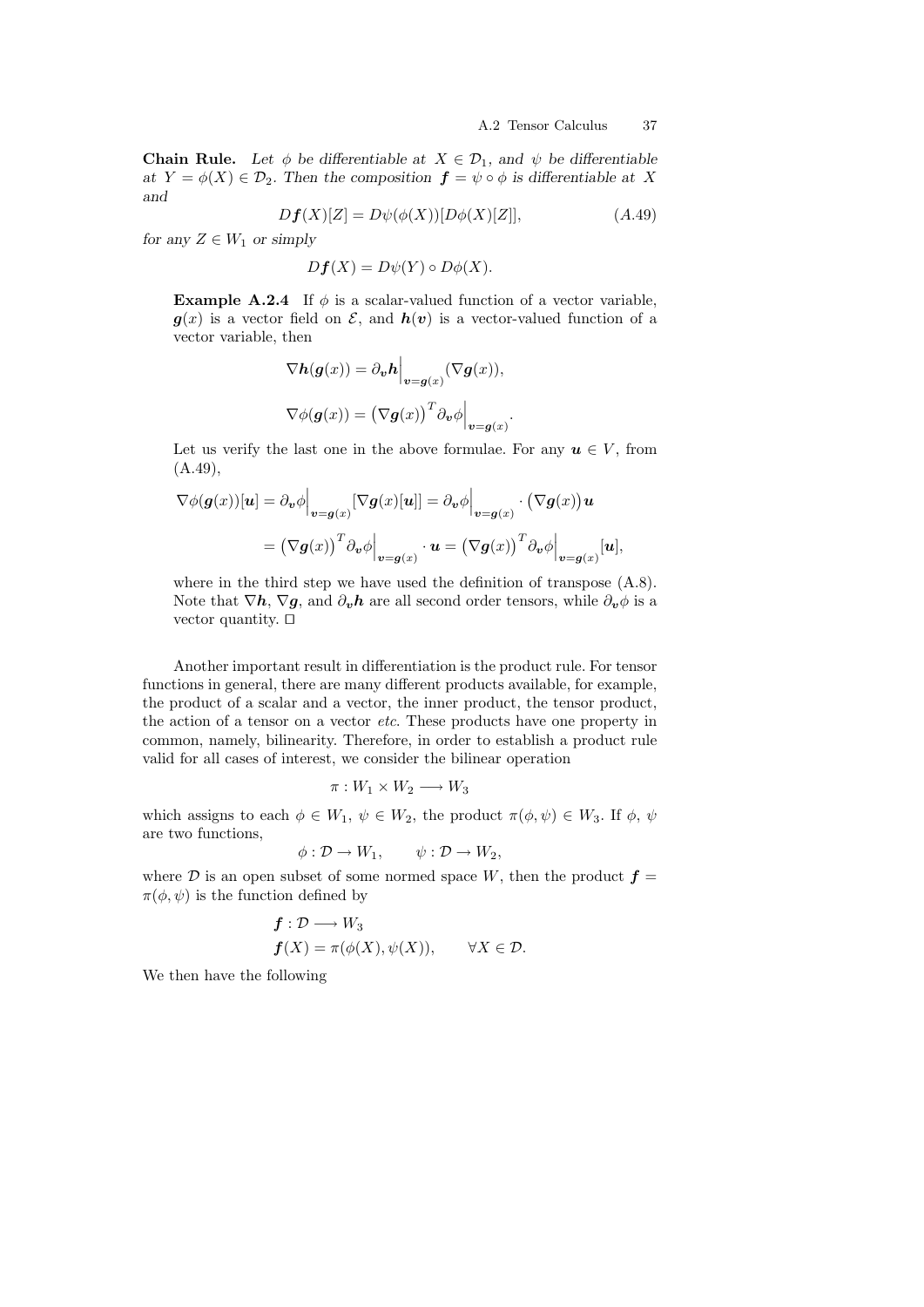**Product Rule.** Suppose that  $\phi$  and  $\psi$  are differentiable at  $X \in \mathcal{D} \subset W$ , then their product  $\mathbf{f} = \pi(\phi, \psi)$  is differentiable at X and

$$
Df(X)[V] = \pi(D\phi(X)[V], \psi(X)) + \pi(\phi(X), D\psi(X)[V]), \tag{A.50}
$$

for all  $V \in W$ .

In other words, the derivative of the product  $\pi(\phi, \psi)$  is the derivative of  $\pi$  holding  $\psi$  fixed plus the derivative of  $\pi$  holding  $\phi$  fixed.

**Example A.2.5** Let f be a scalar-valued, and  $h$ ,  $q$  be vector-valued functions on  $\mathcal{D} \subset W$ . For  $W = \mathbb{R}$ , we have

$$
(fh) = fh + fh,(q \cdot h) = \dot{q} \cdot h + q \cdot \dot{h}.
$$
 (A.51)

For  $W = \mathcal{E}$ , we have

$$
\nabla(fh) = \mathbf{h} \otimes \nabla f + f \nabla \mathbf{h},
$$
  
\n
$$
\nabla(\mathbf{q} \cdot \mathbf{h}) = (\nabla \mathbf{q})^T \mathbf{h} + (\nabla \mathbf{h})^T \mathbf{q}.
$$
\n(A.52)

For  $W = V$ , we have

$$
\partial_{\boldsymbol{v}}(fh) = \boldsymbol{h} \otimes \partial_{\boldsymbol{v}}f + f \partial_{\boldsymbol{v}}\boldsymbol{h},
$$
  
\n
$$
\partial_{\boldsymbol{v}}(\boldsymbol{q} \cdot \boldsymbol{h}) = (\partial_{\boldsymbol{v}}\boldsymbol{q})^T \boldsymbol{h} + (\partial_{\boldsymbol{v}}\boldsymbol{h})^T \boldsymbol{q},
$$
\n(A.53)

Unlike the simple formulae in  $(A.51)$ , the relations in  $(A.52)$  and  $(A.53)$ do not look like the familiar product rules, because they have to be consistent with our notation conventions.

Let us demonstrate the first relation of (A.52). By the product rule  $(A.50)$ , for any  $w \in V$ , we have

$$
\nabla(f\mathbf{h})[\mathbf{w}] = (\nabla f[\mathbf{w}])\mathbf{h} + f(\nabla \mathbf{h}[\mathbf{w}]) = (\nabla f \cdot \mathbf{w})\mathbf{h} + f(\nabla \mathbf{h})\mathbf{w}
$$
  
=  $(\mathbf{h} \otimes \nabla f)\mathbf{w} + f(\nabla \mathbf{h})\mathbf{w} = (\mathbf{h} \otimes \nabla f + f(\nabla \mathbf{h}))[\mathbf{w}],$ 

where in the third step we have used the definition  $(A.4)$ .  $\square$ 

If  $f: \mathcal{D} \subset U \to W$  is differentiable and its derivative  $Df$  is continuous in D, we say that  $f$  is of class  $C^1$ . The derivative is again a function,  $Df$ :  $\mathcal{D} \to W \otimes U$ , for which we can talk about the differentiability and continuity. We say that  $f$  is of class  $C^2$ , if  $Df$  is of class  $C^1$ , and so forth. Frequently, we say a function is *smooth* to mean that it is of class  $C^k$  for some  $k \geq 1$ . We mention the following

Inverse Function Theorem. Let  $\mathcal{D} \subset W$  be an open subset and  $f$ :  $\mathcal{D} \to W$  be a one-to-one function of class  $C^k(k \geq 1)$ . Assume that the linear transformation  $Df(X) : W \to W$  is invertible at each  $X \in \mathcal{D}$ , then  $f^{-1}$ exists and is of class  $C^k$ .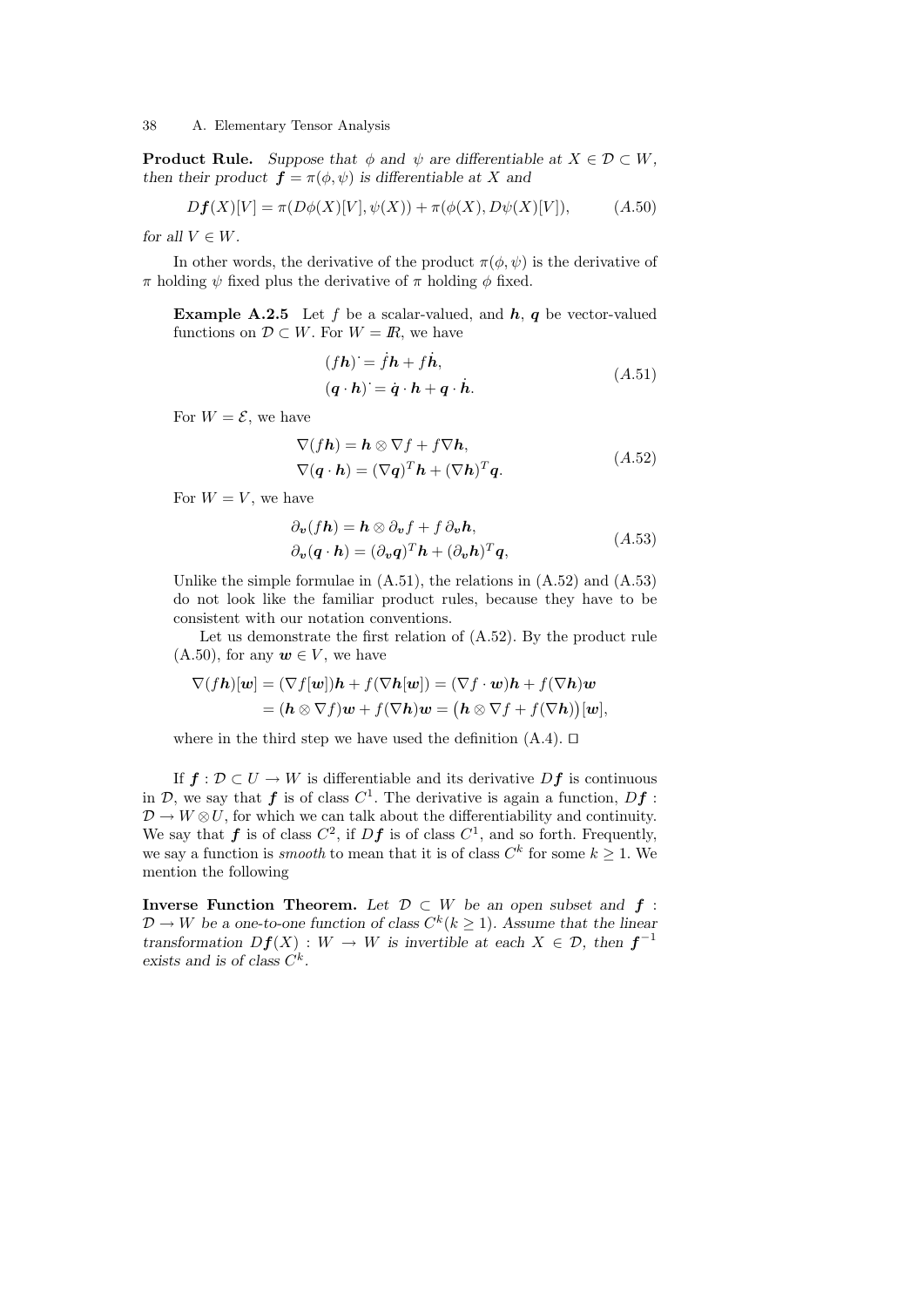**Example A.2.6** Let  $\mathcal{D} \subset \mathcal{E}$  and  $\phi : \mathcal{D} \to \mathbb{R}$  be of class  $C^2$ . Then the second gradient of  $\phi$  is a symmetric tensor, that is,  $\nabla(\nabla\phi) \in Sym(V)$ .

Indeed, from the definition, we have

$$
\nabla \phi(x + \mathbf{u}) - \nabla \phi(x) = \nabla (\nabla \phi)[\mathbf{u}] + o(\mathbf{u}).
$$

Taking inner product with  $v$ , we obtain

$$
\nabla \phi(x+\boldsymbol{u})[\boldsymbol{v}] - \nabla \phi(x)[\boldsymbol{v}] = \boldsymbol{v} \cdot \nabla(\nabla \phi) \boldsymbol{u} + o(\boldsymbol{u}),
$$

which implies that

$$
\mathbf{v} \cdot \nabla(\nabla \phi)\mathbf{u} = (\phi(x + \mathbf{u} + \mathbf{v}) - \phi(x + \mathbf{u})) - (\phi(x + \mathbf{v}) - \phi(x)) + o(\mathbf{u}) + o(\mathbf{v}).
$$

Since the right-hand side of the last relation is symmetric in  $u$  and  $v$ , it follows that

$$
\boldsymbol{v}\cdot\nabla(\nabla\phi)\boldsymbol{u}=\boldsymbol{u}\cdot\nabla(\nabla\phi)\boldsymbol{v},
$$

which proves that the second gradient of  $\phi$  is symmetric.  $\square$ 

**Exercise A.2.1** Show that if  $Q : \mathbb{R} \to \mathcal{O}(V)$  is differentiable, then  $\dot{Q}Q^{T}$  is skew symmetric.

**Exercise A.2.2** Let  $h(v, A) = (v \cdot Av)A^2v$  be a vector function of a vector v and a second order tensor A. Compute  $\partial_{\boldsymbol{v}} \boldsymbol{h}$  and  $(\partial_A \boldsymbol{h})[S]$  for any  $S \in \mathcal{L}(V)$ .

**Exercise A.2.3** If  $A \in \mathcal{L}(V)$  is invertible, show that 1)  $(\partial_A A^{-1})[S] = -A^{-1}SA^{-1}$ , for any  $S \in \mathcal{L}(V)$ , 2)  $\partial_A \text{tr}(A^{-1}) = -(A^{-2})^T$ .

Exercise A.2.4 Let A be a second order tensor. Show that 1) For any positive integer  $k$ ,

$$
\partial_A \operatorname{tr} A^k = k(A^{k-1})^T.
$$

2) For principal invariants  $I_A$ ,  $II_A$ ,  $III_A$ ,

$$
\partial_A I_A = 1,
$$
  
\n
$$
\partial_A II_A = (I_A 1 - A)^T,
$$
  
\n
$$
\partial_A III_A = (II_A 1 - I_A A + A^2)^T.
$$
\n(A.54)

Hint: Calculate  $\partial_A \det(A + \lambda I) = \partial_A (\lambda^3 + I_A \lambda^2 + II_A \lambda + III_A)$ .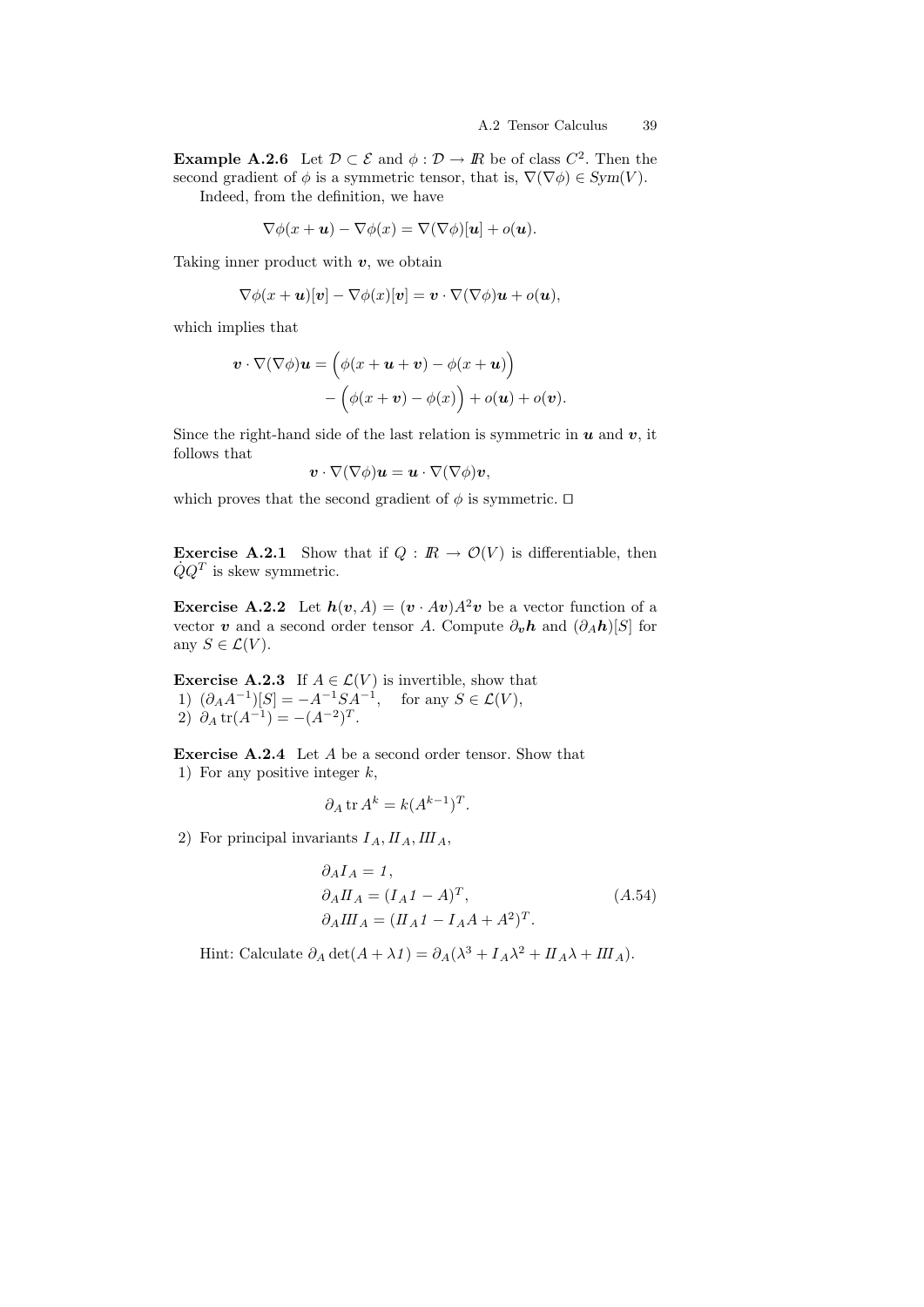# A.2.3 Coordinate System

Tensor functions can be expressed in terms of components relative to smooth fields of bases in the Euclidean point space  $\mathcal E$  associated with a coordinate system.

**Definition.** Let  $\mathcal{D} \subset \mathcal{E}$  be an open set. A coordinate system on  $\mathcal{D}$  is a smooth one-to-one mapping

$$
\psi:\mathcal{D}\longrightarrow U,
$$

where U is an open set in  $\mathbb{R}^n$ , such that  $\psi^{-1}$  is also smooth.

Let  $x \in \mathcal{D}$ ,

$$
\psi: x \longmapsto (x^1, \dots, x^n) = \psi(x).
$$

 $(x^1, \dots, x^n)$  is called the *(curvilinear)* coordinate of x, and the functions

$$
\chi^i : \mathcal{D} \longrightarrow \mathbb{R}
$$
  
\n
$$
\chi^i(x) = x^i, \qquad i = 1, \cdots, n,
$$
\n(A.55)

are called the *i*<sup>th</sup>coordinate function of  $\psi$ . For convenience, we call  $(x^{i})$  a coordinate system on D.

Let  $\chi = \psi^{-1}$ , then

$$
x = \chi(x^1, \cdots, x^n). \tag{A.56}
$$

For  $x^1, \dots, x^n$  fixed, the mapping

$$
\lambda_i: \mathbb{R} \longrightarrow \mathcal{D}
$$
  
\n
$$
\lambda_i(t) = \chi(x^1, \dots, x^i + t, \dots, x^n),
$$
\n
$$
(A.57)
$$

is a curve in  $\mathcal D$  passing through x at  $t=0$ , called the i<sup>th</sup> coordinate curve at x (Fig. A.2). We denote the tangent of this curve at x by  $e_i(x)$ .

$$
e_i(x) = \lambda_i(t) \Big|_{t=0} = \frac{\partial \chi}{\partial x^i} \Big|_{(x^1, \cdots, x^n)}.
$$
\n(A.58)

**Proposition.** The set  $\{e_i(x), i = 1, \dots, n\}$  forms a basis for the tangent space  $\mathcal{E}_x$ .

*Proof*: For any vector  $v \in \mathcal{E}_x$ , we can define a curve through x by

$$
\lambda(t) = x + tv.
$$

Let

$$
\lambda(t) = \chi(\lambda^1(t), \cdots, \lambda^n(t)),
$$

where  $\lambda^{i}(t)$  are the coordinates of  $\lambda(t)$  given by

$$
\lambda^{i}(t) = \chi^{i}(x + t\mathbf{v}).\tag{A.59}
$$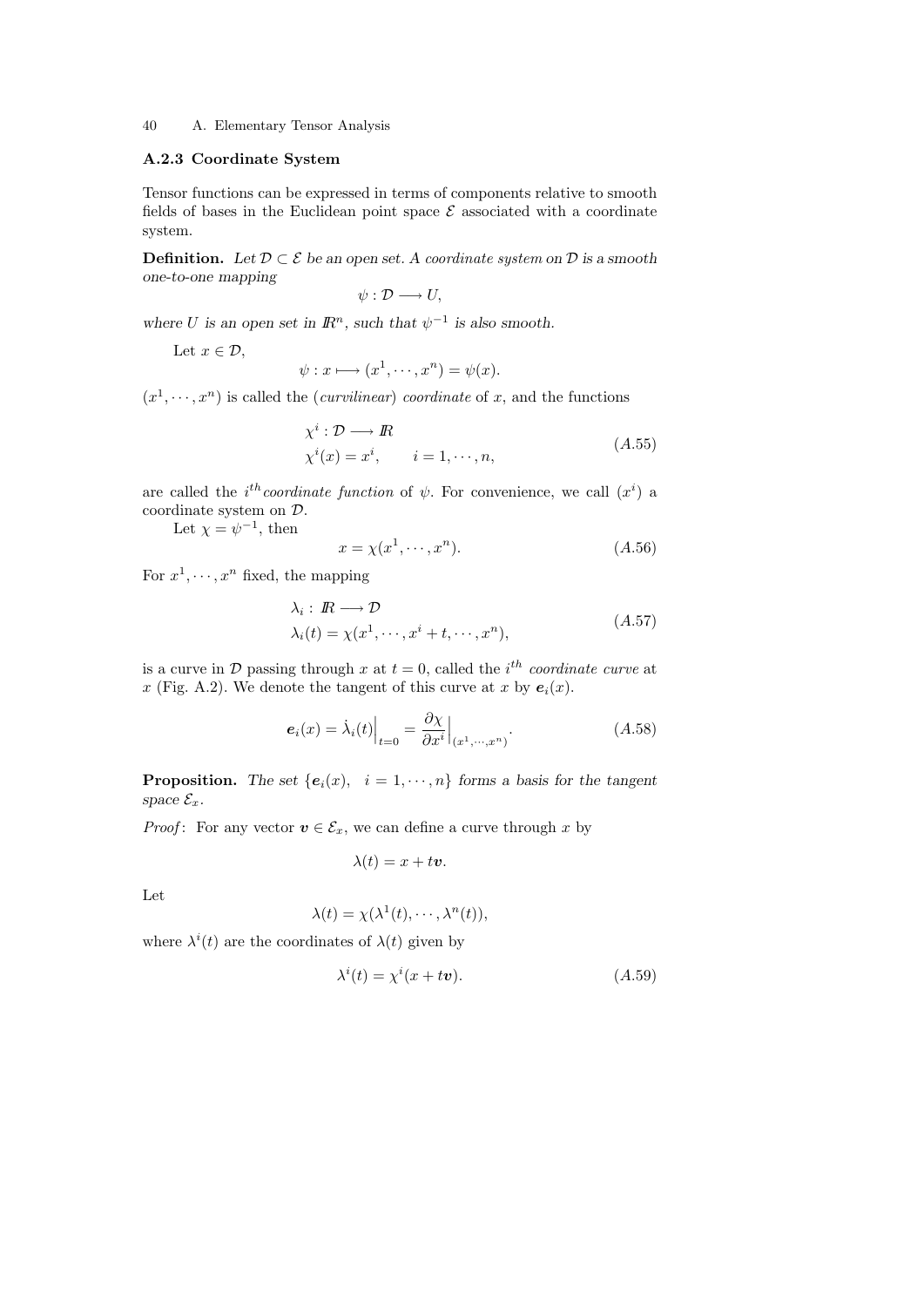

Fig. A.2. Coordinate curve

Then the tangent vector

$$
\boldsymbol{v} = \dot{\lambda}(t)\Big|_{t=0} = \frac{\partial \chi}{\partial x^i}\Big|_x \frac{d\lambda^i}{dt}\Big|_{t=0} = \frac{d\lambda^i}{dt}\Big|_{t=0} \boldsymbol{e}_i(x),
$$

by (A.58). In other words,  ${e_i(x)}$  spans the space  $\mathcal{E}_x$ .  $\Box$ 

The set  ${e_i(x)}$  is a basis of  $\mathcal{E}_x$  for each x. This field of bases is called the natural basis of the coordinate system  $(x<sup>i</sup>)$  for V, the translation space of  $\mathcal{E}$ . The corresponding dual basis of this natural basis is denoted by  ${e^{i}(x)}$ .

Combining (A.55) and (A.56), we have

$$
x^i = \chi^i(\chi(x^1, \dots, x^n)),
$$

which implies

$$
\frac{\partial x^i}{\partial x^j} = \delta^i_j = (\nabla \chi^i) \cdot \frac{\partial \chi}{\partial x^j} = (\nabla \chi^i) \cdot \mathbf{e}_j(x),
$$

by  $(A.58)$ . Therefore, the two natural bases of the coordinate system  $(x<sup>i</sup>)$  are given by the following relations:

$$
\mathbf{e}_i(x) = \frac{\partial \chi}{\partial x^i} \Big|_x, \qquad \mathbf{e}^i(x) = \nabla \chi^i(x). \tag{A.60}
$$

The inner products,

$$
g_{ij}(x) = \boldsymbol{e}_i(x) \cdot \boldsymbol{e}_j(x), \qquad g^{ij}(x) = \boldsymbol{e}^i(x) \cdot \boldsymbol{e}^j(x),
$$

are called the metric tensors of the coordinate system.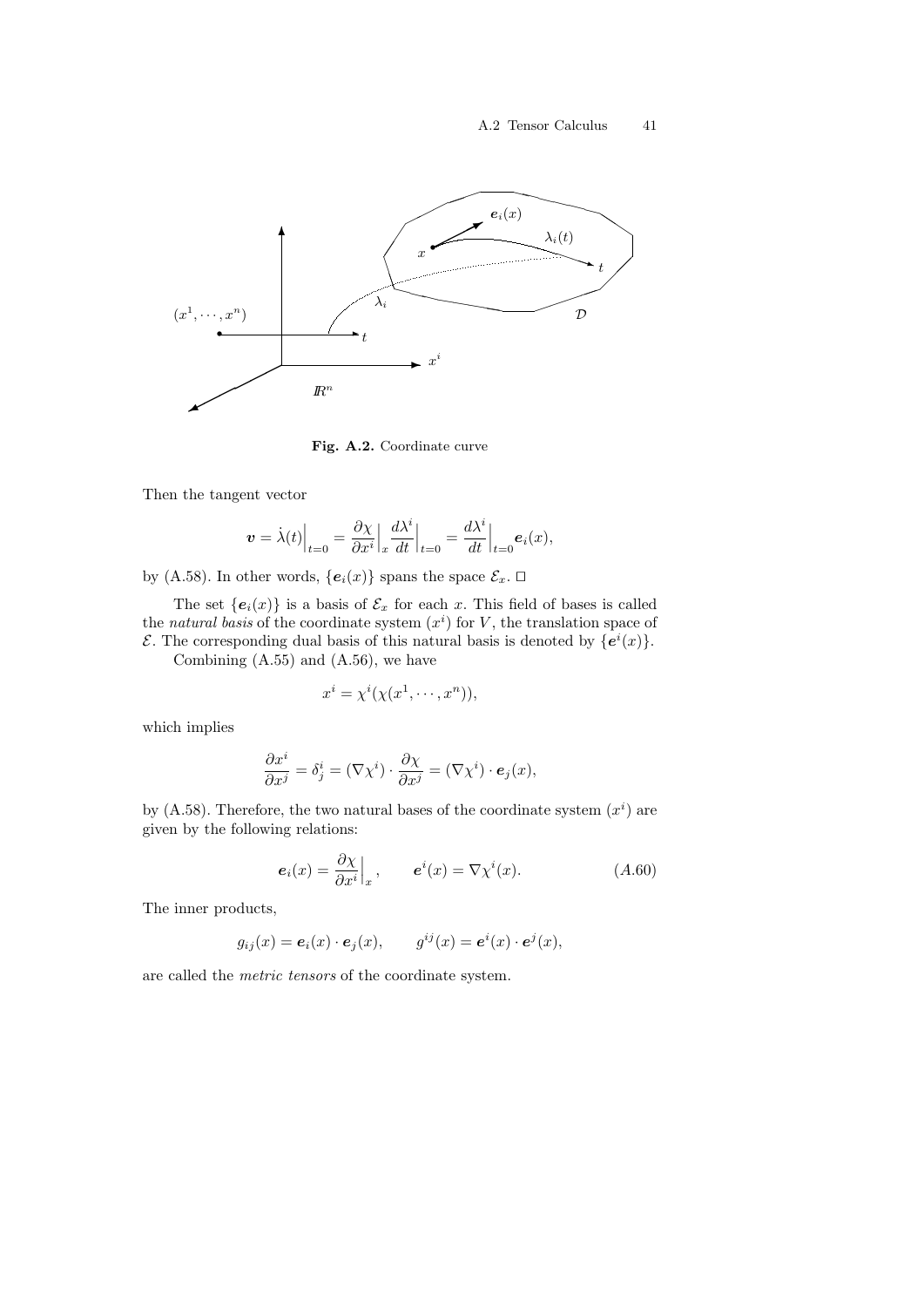Now let us consider change of coordinate systems. Let  $(x<sup>i</sup>)$  and  $(\bar{x}<sup>i</sup>)$  be two coordinate systems on  $\mathcal{D}$ , and  $\{e_i(x)\}\$ ,  $\{\bar{e}_i(x)\}\$ be the corresponding natural bases. Suppose that the coordinate transformations are given by

$$
x^{i} = x^{i}(\bar{x}^{1}, \cdots, \bar{x}^{n}),
$$
  

$$
\bar{x}^{k} = \bar{x}^{k}(x^{1}, \cdots, x^{n}).
$$

Then by taking the gradients, one immediately obtain the change of the corresponding natural bases given by

$$
\mathbf{e}^{i}(x) = \frac{\partial x^{i}}{\partial \bar{x}^{k}} \bar{\mathbf{e}}^{k}(x), \qquad \mathbf{e}_{i}(x) = \frac{\partial \bar{x}^{k}}{\partial x^{i}} \bar{\mathbf{e}}_{k}(x). \tag{A.61}
$$

Comparing the change of bases considered in Sect. A.1.4,  $[\partial x^i/\partial \bar{x}^k]$  plays the role of the transformation matrix  $[M_k^{\ i}]$  in  $(A.12)$ , and hence, the transformation rules (A.14) for the components of an arbitrary tensor in the change of coordinate system becomes

$$
\bar{A}^i_{\ j} = A^k_{\ l} \frac{\partial \bar{x}^i}{\partial x^k} \frac{\partial x^l}{\partial \bar{x}^j}.
$$
\n(A.62)

For other components of tensors in general, the transformation rules are similar.

**Example A.2.7** Let us consider a deformation  $\kappa : \mathcal{D} \to \mathcal{E}$ ,

$$
\kappa(x) = \tilde{x}.
$$

Let  $(x^{i})$  be a coordinate system on  $\mathcal{D}$ , and  $(\tilde{x}^{\alpha})$  be a coordinate system on  $\kappa(\mathcal{D}),$ 

$$
x = \chi(x^1, \dots, x^n), \qquad \tilde{x} = \tilde{\chi}(\tilde{x}^1, \dots, \tilde{x}^n).
$$

The deformation  $\kappa$  is usually expressed explicitly in the form,

$$
\tilde{x}^{\alpha} = \kappa^{\alpha}(x^1, \dots, x^n), \qquad \alpha = 1, \dots, n. \tag{A.63}
$$

Using the chain rule, we obtain, with  $x^i = \chi^i(x)$ ,

$$
\nabla \kappa(x) = \frac{\partial \tilde{\chi}}{\partial \tilde{x}^{\alpha}} \Big|_{\tilde{x}} \frac{\partial \kappa^{\alpha}}{\partial x^{i}} \Big|_{x} \nabla \chi^{i}(x),
$$

which by (A.60) becomes

$$
\nabla \kappa(x) = \frac{\partial \kappa^{\alpha}}{\partial x^{i}} \Big|_{x} \tilde{\boldsymbol{e}}_{\alpha}(\kappa(x)) \otimes \boldsymbol{e}^{i}(x).
$$

This is the component form of the deformation gradient  $\nabla \kappa(x)$  in terms of two different coordinate systems  $(x^{i})$  and  $(\tilde{x}^{\alpha})$ . With respect to these two natural bases at two different points, namely, x and  $\kappa(x)$ , the components of the deformation gradient are just the partial derivatives of the deformation function (A.63), which can most easily be calculated. Other component forms of  $\nabla \kappa$  can be obtained through the metric tensors and by the change of bases relative to the coordinate systems.  $\Box$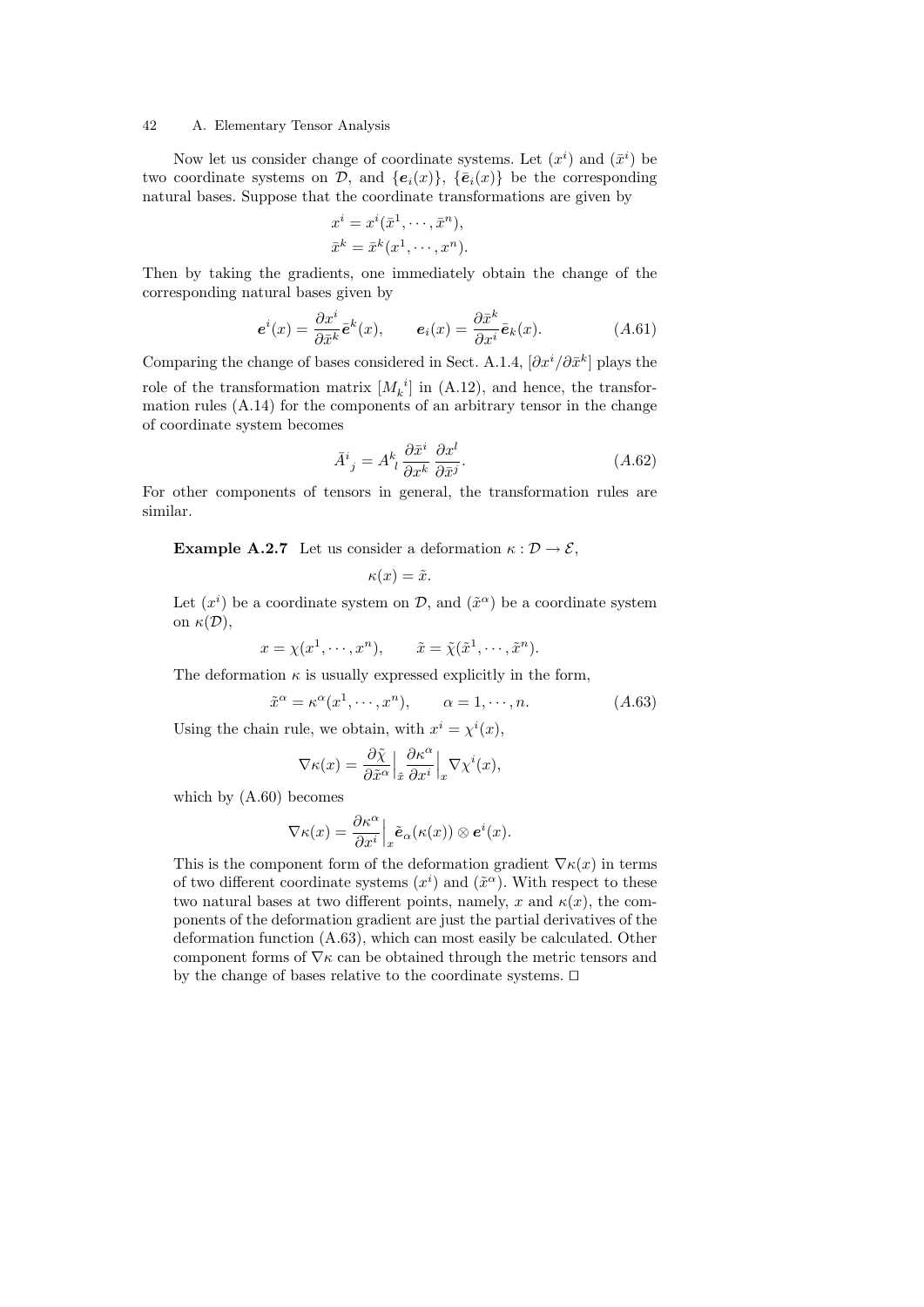### A.2.4 Covariant Derivatives

We shall now consider the component form of the gradient of a tensor field in general relative to the natural basis of a coordinate system. Let  $(x<sup>i</sup>)$  be a coordinate system on  $\mathcal{D} \subset \mathcal{E}$ , and  $\{e_i(x)\}, \{e^i(x)\}\$ be its natural bases.

To begin with, let us consider a scalar field,  $f: \mathcal{D} \to \mathbb{R}$ , the gradient of f is then a vector field. By  $(A.44)$ ,  $(A.57)$ , and  $(A.58)$  we have

$$
(\nabla f(x)) \cdot \mathbf{e}_i(x) = \lim_{t \to 0} \frac{1}{t} \left( f(x + t\mathbf{e}_i) - f(x) \right)
$$
  
= 
$$
\lim_{t \to 0} \frac{1}{t} \left( f(\chi(x^1, \dots, x^i + t, \dots, x^n)) - f(\chi(x^1, \dots, x^n)) \right)
$$
  
= 
$$
\frac{\partial (f \circ \chi)}{\partial x^i} \Big|_{(x^1, \dots, x^n)},
$$

which are the covariant components of  $\nabla f$ .

Usually, we shall write  $f(\chi(x^1, \dots, x^n))$  as  $f(x^1, \dots, x^n)$  for simplicity. Therefore, the component form of the gradient of  $f(x)$  becomes

$$
\nabla f(x) = \frac{\partial f}{\partial x^i} \Big|_{x} e^i(x). \tag{A.64}
$$

In other words, for the gradient of a scalar field  $f$ , its covariant component relative to the natural basis,  $(\nabla f)_i$ , is just the partial derivative relative to the coordinate  $x^i$ .

Now let us consider the gradients of natural bases themselves. For each *i* fixed,  ${e_i}$  and  ${e^i}$  can be regarded as vector fields on  $D$ ,

$$
e_i: x \in \mathcal{D} \longmapsto e_i(x) \in \mathcal{E}_x.
$$

Let us denote the gradients of natural bases by

$$
\Gamma_i(x) = \nabla e_i(x) \in \mathcal{E}_x \otimes \mathcal{E}_x, \n\Gamma^i(x) = \nabla e^i(x) \in \mathcal{E}_x \otimes \mathcal{E}_x.
$$
\n(A.65)

We write

$$
\Gamma_i = \Gamma_i^j{}_k \mathbf{e}_j \otimes \mathbf{e}^k, \qquad \Gamma^i = \Gamma^i_{jk} \mathbf{e}^j \otimes \mathbf{e}^k. \tag{A.66}
$$

The components  $\Gamma_{i,k}^{j}$  and  $\Gamma_{jk}^{i}$  are called the *Christoffel symbols*. Note that  $\Gamma_{i,k}^{j}$  and  $\Gamma_{jk}^{i}$  are not the associated components of a third order tensor.

By taking the gradient of  $(e^{i}(x) \cdot e_{j}(x))$ , one can obtain the relation,

$$
\Gamma_j^i{}_{k} = -\Gamma^i_{\ jk}.\tag{A.67}
$$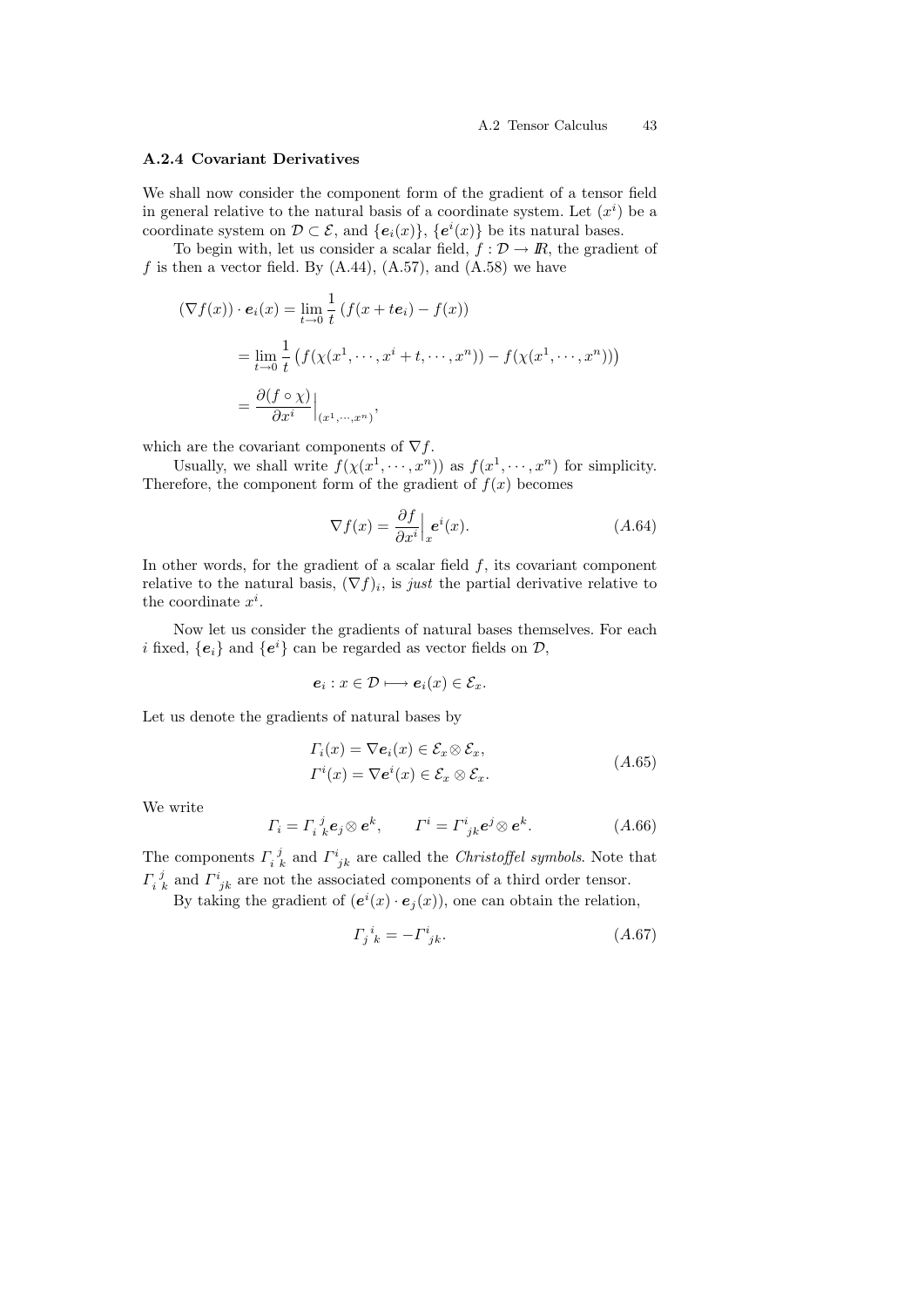Moreover, since  $\Gamma^i = \nabla(\nabla \chi^i(x))$  by  $(A.60)_1$  and the second gradient is a symmetric tensor, we have the following symmetry conditions,

$$
\Gamma^i_{jk} = \Gamma^i_{kj}, \qquad \Gamma^i_{jk} = \Gamma^i_{k\ j}.
$$
\n(A.68)

Since both Christoffel symbols are related in such a simple manner, usually only one is in use, namely,  $\prod_{j=1}^{i}$ , and it is called the Christoffel symbol of the second kind in classical tensor analysis.

Now let us calculate the gradient of a vector field in terms of the coordinate system. Suppose that  $v(x)$  is a vector field and

$$
\boldsymbol{v}(x) = v^i(x)\boldsymbol{e}_i(x) = v_i(x)\boldsymbol{e}^i(x).
$$

Then by  $(A.52)_1$ ,  $(A.64)$ ,  $(A.65)$ , and  $(A.66)$ , we have

$$
\nabla \mathbf{v} = \nabla (v^i \mathbf{e}_i)
$$
  
=  $\mathbf{e}_i \otimes \nabla v^i + v^i \nabla \mathbf{e}_i$   
=  $\mathbf{e}_i \otimes \frac{\partial v^i}{\partial x^k} \mathbf{e}^k + v^i \Gamma_i^j{}_{k}^j \mathbf{e}_j \otimes \mathbf{e}^k$   
=  $\left(\frac{\partial v^j}{\partial x^k} + v^i \Gamma_i^j{}_{k}^j\right) \mathbf{e}_j \otimes \mathbf{e}^k$ .

Hence, the gradient of  $v(x)$  has the component form,

$$
\nabla \boldsymbol{v} = v^j_{~,k} \boldsymbol{e}_j \otimes \boldsymbol{e}^k,
$$

where

$$
v_{\ ,k}^{j} = \frac{\partial v^{j}}{\partial x^{k}} + v^{i} \Gamma_{i \ k}^{\ j}.
$$
 (A.69)

Similarly, we also have

$$
\nabla \boldsymbol{v} = v_{j,k} \boldsymbol{e}^j \otimes \boldsymbol{e}^k,
$$

where

$$
v_{j,k} = \frac{\partial v_j}{\partial x^k} - v_i \, \Gamma_j \, \dot{v}_k. \tag{A.70}
$$

Here the relation (A.67) has been used.

 $v^j_{,k}$  and  $v_{j,k}$  are the mixed and the covariant components of  $\nabla \nu$ . The comma, stands for the operation called the covariant derivative, since it increases the covariant order of the components by one.

More generally, suppose that A is a second order tensor field, then  $\nabla A$ is a third order tensor field which has the following component form,

$$
\nabla A = A^i_{\phantom{i}j,k} \, \boldsymbol{e}_i \otimes \boldsymbol{e}^j \otimes \boldsymbol{e}^k,
$$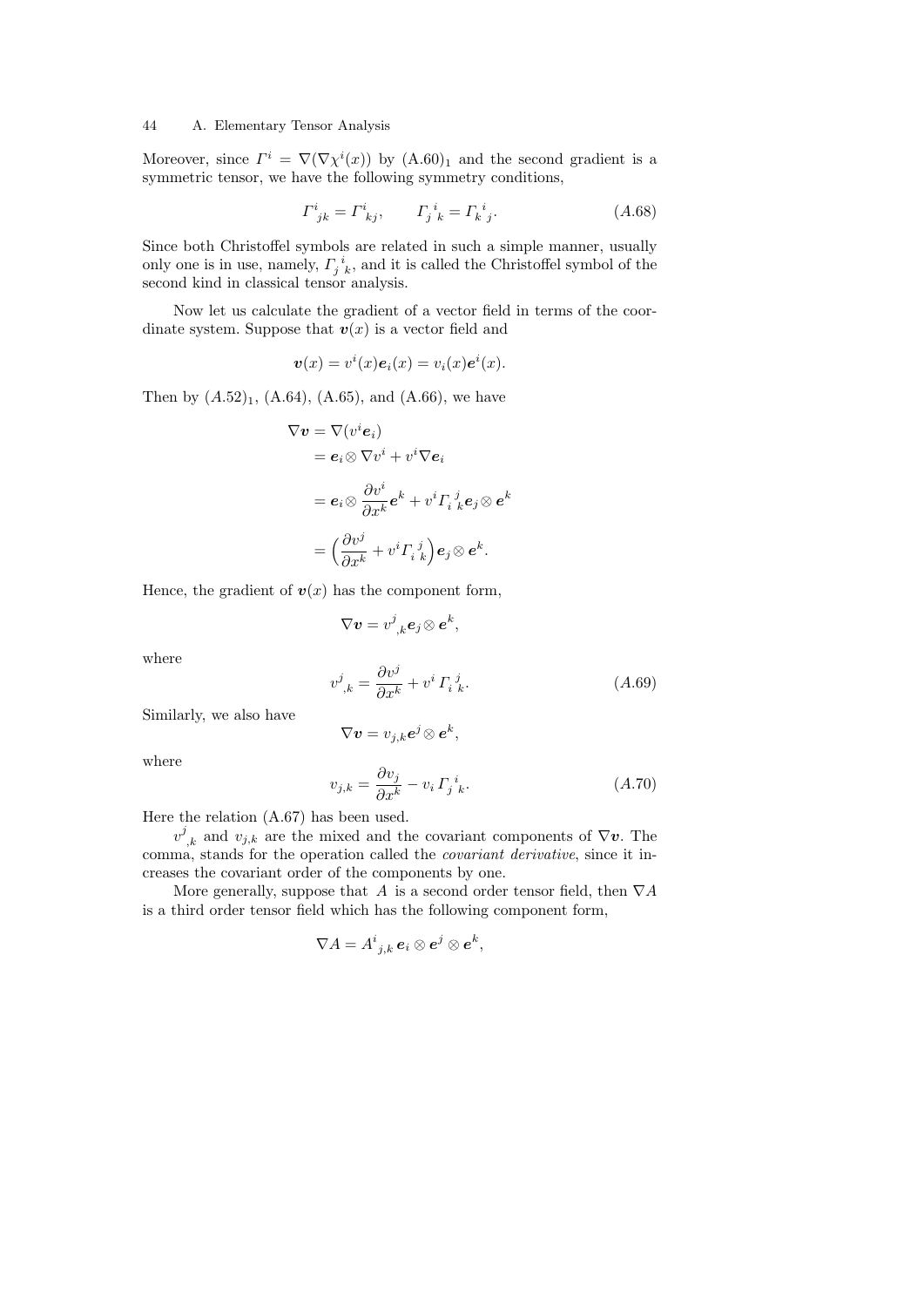where

$$
A^{i}_{\ j,k} = \frac{\partial A^{i}_{\ j}}{\partial x^{k}} + A^{l}_{\ j} \Gamma_{l\ k}^{i} - A^{i}_{\ l} \Gamma_{j\ k}^{l}.
$$
 (A.71)

Covariant derivatives of other components can easily be written down using the same recipes for covariant and contravariant components respectively.

We have seen in (A.7) that the components of the metric tensor,  $g_{ij}(x)$ and  $g^{ij}(x)$ , are also the components of the identity tensor, therefore their covariant derivatives must vanish,

$$
g_{ij,k} = 0, \qquad g^{ij}_{\ ,k} = 0. \tag{A.72}
$$

Consequently by (A.24), the covariant derivative of the volume tensor also vanish,

$$
e_{ijk,l} = 0,
$$
  $e^{ijk}_{,l} = 0.$ 

In other words, the components of the metric tensor and the volume tensor behave like constant tensors in covariant derivation although they are in general functions of x.

From  $(A.72)_1$ , we can derive a formula for the determination of the Christoffel symbols in terms of the metric tensor. By (A.71) we have

$$
\frac{\partial g_{ij}}{\partial x^k} = g_{lj} \Gamma_i{}^l{}_k + g_{il} \Gamma_j{}^l{}_k.
$$

Rotating the indices  $(i, j, k)$  of this relation, then adding two of the three resulting equations and subtracting the remaining one, we get

$$
2 g_{lj} \Gamma_i^{\ l}_{k} = \left(\frac{\partial g_{jk}}{\partial x^i} + \frac{\partial g_{ij}}{\partial x^k} - \frac{\partial g_{ik}}{\partial x^j}\right).
$$

Hence, we have the following formula:

$$
\Gamma_i{}^j{}_k = \frac{1}{2} g^{jl} \left( \frac{\partial g_{li}}{\partial x^k} + \frac{\partial g_{lk}}{\partial x^i} - \frac{\partial g_{ik}}{\partial x^l} \right). \tag{A.73}
$$

The Christoffel symbols are not components of a third order tensor. For two coordinate systems  $(x^{i})$  and  $(\bar{x}^{i})$ , they have the following transformation rules: j  $\frac{1}{2}$ 

$$
\bar{\varGamma}_{i\;k}^{\;\;j} = \varGamma_{r\;t}^{\;\;s} \frac{\partial x^r}{\partial \bar{x}^i} \frac{\partial \bar{x}^j}{\partial x^s} \frac{\partial x^t}{\partial \bar{x}^k} + \frac{\partial^2 x^r}{\partial \bar{x}^i \partial \bar{x}^k} \frac{\partial \bar{x}^j}{\partial x^r}.
$$

### A.2.5 Other Differential Operators

Divergence and curl of a vector field can be defined in the usual way and their definitions can be adopted also for tensor fields.

**Definition.** The divergence of a vector field  $u$  is a scalar field defined by

$$
\operatorname{div} \mathbf{u} = \operatorname{tr}(\nabla \mathbf{u}).\tag{A.74}
$$

In component form,

$$
\operatorname{div} \boldsymbol{u} = u^i_{\ ,i}.
$$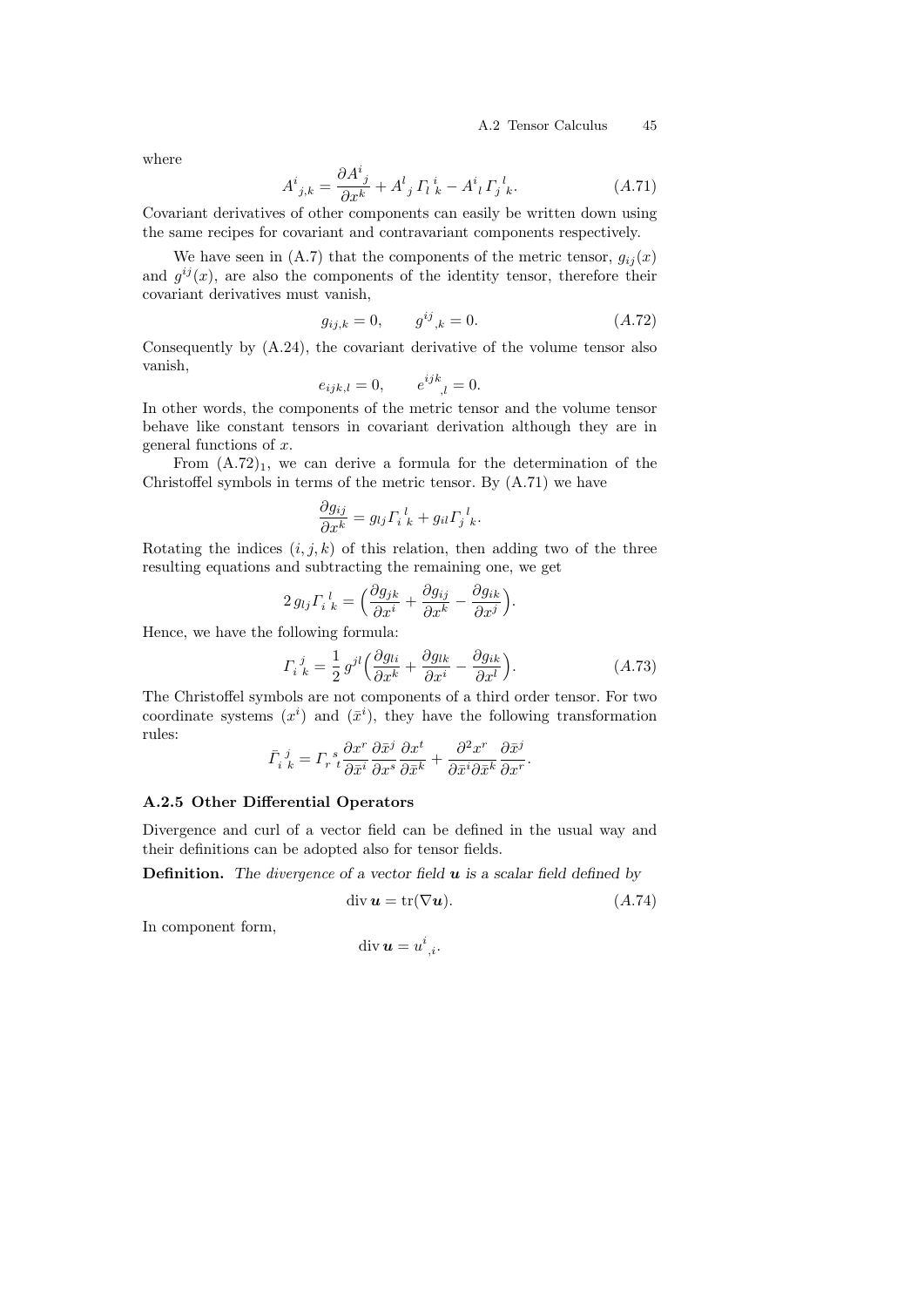**Definition.** The curl (or rotation) of  $u$  is a vector field defined by

$$
\operatorname{curl} \boldsymbol{u} = \langle \nabla \boldsymbol{u}^T - \nabla \boldsymbol{u} \rangle.
$$

In component form,

$$
\operatorname{curl} \boldsymbol{u} = e^{ijk} u_{k,j} \boldsymbol{e}_i.
$$

Here duality map defined in (A.29) is employed and according to (A.30) curl u is the axial vector of the skew-symmetric part of the gradient of  $(-2u)$ . One can easily verify the following condition:

$$
\boldsymbol{v} \cdot \operatorname{curl} \boldsymbol{u} = \operatorname{div} (\boldsymbol{u} \times \boldsymbol{v}),
$$

for any constant vector field  $v$ . This condition can be used as the definition for the curl operator. In a similar manner, we can define the divergence of a second order tensor in terms of the divergence of a vector.

Definition. The divergence of a second order tensor field S is a vector field defined by the condition: for any constant vector field  $v$ ,

$$
\mathbf{v} \cdot \operatorname{div} S = \operatorname{div} (S^T \mathbf{v}).\tag{A.75}
$$

In component form, we have

$$
\operatorname{div} S = S^{ij}_{\quad j} \mathbf{e}_i.
$$

**Definition.** The Laplacian of a scalar (or vector) field  $\phi$ , denoted by  $\nabla^2 \phi$ , is a scalar (or vector) field defined by

$$
\nabla^2 \phi = \text{div}(\nabla \phi).
$$

In component form, if  $\phi$  is a scalar field,

$$
\nabla^2 \phi = g^{jk}(\phi_{,j})_{,k} = g^{jk} \phi_{,jk}.
$$

If  $\phi = h$  is a vector field,

$$
\nabla^2 \mathbf{h} = g^{jk} h^i_{j,k} \mathbf{e}_i.
$$

In the above expressions, the comma denotes the covariant derivative.

**Example A.2.8** Let f and  $u$ ,  $v$  be scalar and vector fields respectively. Then we can show the following relations:

$$
\text{div}(f\boldsymbol{u}) = \boldsymbol{u} \cdot \nabla f + f \quad \text{div}\,\boldsymbol{u},
$$
\n
$$
\text{div}(\boldsymbol{u} \times \boldsymbol{v}) = \boldsymbol{v} \cdot \text{curl}\,\boldsymbol{u} - \boldsymbol{u} \cdot \text{curl}\,\boldsymbol{v},
$$
\n
$$
\nabla^2(\boldsymbol{u} \cdot \boldsymbol{v}) = \nabla^2 \boldsymbol{u} \cdot \boldsymbol{v} + 2\nabla \boldsymbol{u} \cdot \nabla \boldsymbol{v} + \boldsymbol{u} \cdot \nabla^2 \boldsymbol{v}.
$$
\n(A.76)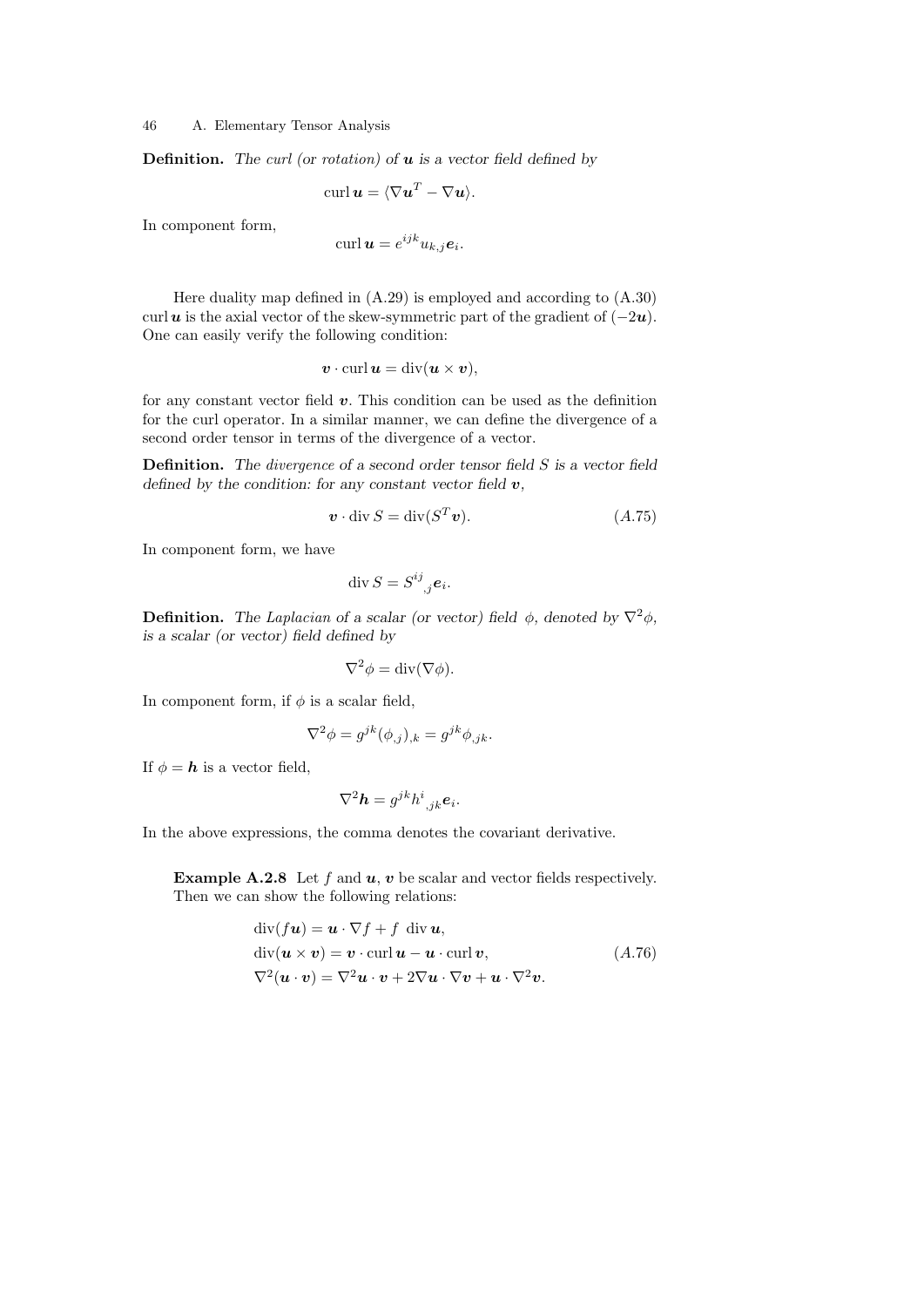Let us verify the first relation.

$$
\begin{aligned} \operatorname{div}(f\boldsymbol{u}) &= \operatorname{tr}(\nabla(f\boldsymbol{u})) \\ &= \operatorname{tr}\Bigl(\boldsymbol{u} \otimes \nabla f + f(\nabla \boldsymbol{u})\Bigr) \\ &= \operatorname{tr}(\boldsymbol{u} \otimes \nabla f) + f \operatorname{tr}(\nabla \boldsymbol{u}), \end{aligned}
$$

which gives  $(A.76)<sub>1</sub>$ . In this calculation, we have used the definition  $(A.74)$ , the relation  $(A.52)_1$ , and the linearity of the trace operator.

Verification of the other relations in (A.76) may not be so straightforward in direct notation. And more annoyingly, these relations as well as the relations (A.52) and (A.53) are not easy to memorize. Nevertheless, if we express all of these relations in index notation, they all become trivially simple. Indeed, (A.76) may be written out straightly as:

$$
(fu^i)_i = f_i u^i + fu^i{}_{,i},
$$
  
\n
$$
(g^{il}e_{ljk}u^jv^k)_{,i} = g^{il}e_{ljk}u^j{}_{,i}v^k + g^{il}e_{ljk}u^jv^k{}_{,i},
$$
  
\n
$$
g^{jk}(u^iv_i)_{,jk} = g^{jk}(u^i{}_{,j}v_i + u^iv_{i,j})_{,k}
$$
  
\n
$$
= g^{jk}u^i{}_{,jk}v_i + 2g^{jk}u^i{}_{,k}v_{i,j} + g^{jk}u^iv_{i,jk}.
$$

which are merely the usual product rules of differentiating scalar functions and the symmetry of second gradient. The only difference here is that the comma denotes the covariant derivative instead of the usual partial derivative.  $\Box$ 

Remark. From the observation made in the above example, the use of index notation is often encouraged, especially when complicated calculations are involved. In arbitrary curvilinear coordinate systems, contravariant and covariant indices must be carefully distinguished and the pair of repeated indices, for which the summation convention is applied, must always appear in different levels. An index can be raised or lowered to its proper level with the metric tensor  $g_{ij}$  or  $g^{ij}$ . Moreover, since the gradients of the metric tensor and the volume tensor vanish, in covariant differentiation, the metric tensor  $g_{ij}$  as well as the components of the volume element  $e_{ijk}$  can be treated as constants. Furthermore, if Cartesian coordinate system is used, there is no difference between contravariant and covariant components and hence all the indices can be written at the same level, and more conveniently, the covariant derivative becomes the partial derivative and  $g_{ij} = \delta_{ij}$ ,  $e_{ijk} = \varepsilon_{ijk}$  are constants.

It is important to note that given an expression in index notation, one can always turn it into an expression in direct notation or vice versa. Therefore, in handling calculations, the choice of using direct notation or index notation, or even using Cartesian index notation is totally up to one's taste and convenience.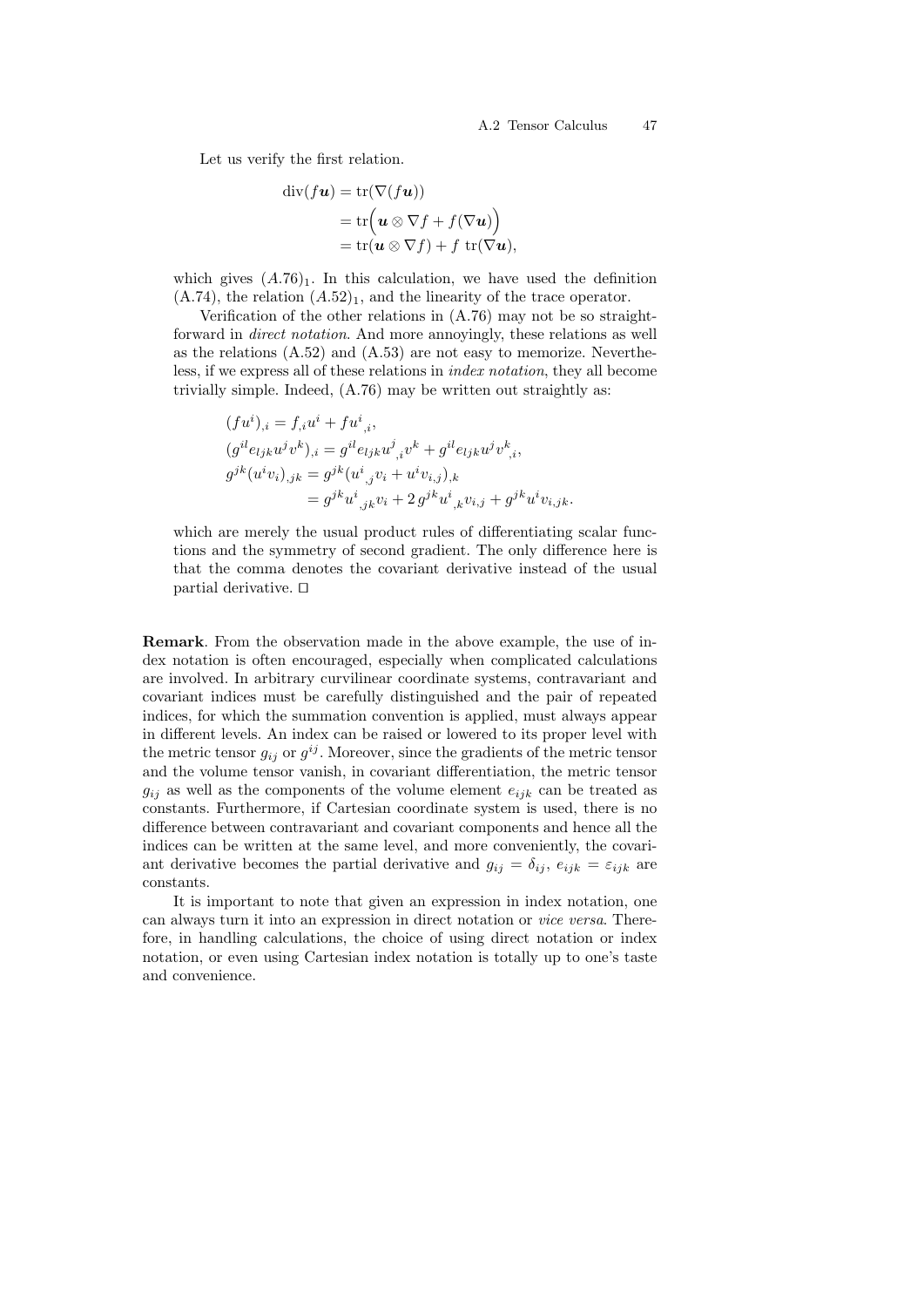We shall also mention some important theorems of integral calculus often used in mechanics.

Divergence Theorem. Let  $R$  be a bounded regular region<sup>2</sup> in  $\mathcal{E}$ , and let  $\phi : \mathcal{R} \to \mathbb{R}, h : \mathcal{R} \to V, S : \mathcal{R} \to \mathcal{L}(V)$  be smooth fields. Then

$$
\int_{\partial \mathcal{R}} \phi \mathbf{n} \, da = \int_{\mathcal{R}} \nabla \phi \, dv,
$$
\n
$$
\int_{\partial \mathcal{R}} \mathbf{v} \cdot \mathbf{n} \, da = \int_{\mathcal{R}} \text{div} \, \mathbf{v} \, dv,
$$
\n
$$
\int_{\partial \mathcal{R}} S \mathbf{n} \, da = \int_{\mathcal{R}} \text{div} \, S \, dv,
$$
\n
$$
(A.77)
$$

where **n** is the outward unit normal field on  $\partial \mathcal{R}$ .

*Proof*: The relations  $(A.77)_{1,2}$  are well-known classical results. To show  $(A.77)_3$ , let v be an arbitrary constant vector. Then

$$
\mathbf{v} \cdot \int_{\partial \mathcal{R}} S \mathbf{n} \, da = \int_{\partial \mathcal{R}} \mathbf{v} \cdot S \mathbf{n} \, da = \int_{\partial \mathcal{R}} S^T \mathbf{v} \cdot \mathbf{n} \, da
$$

$$
= \int_{\mathcal{R}} \text{div}(S^T \mathbf{v}) \, dv = \int_{\mathcal{R}} \mathbf{v} \cdot \text{div } S \, dv
$$

$$
= \mathbf{v} \cdot \int_{\mathcal{R}} \text{div } S \, dv,
$$

where we have used  $(A.77)_2$  and the definition  $(A.75)$ .  $\Box$ 

**Proposition.** Let  $\phi : \mathcal{D} \to W$  be a continuous function on an open set  $\mathcal{D}$ in  $E$ . If

$$
\int_{\mathcal{N}} \phi \, dv = 0,
$$

for any  $\mathcal{N} \subset \mathcal{D}$ , then  $\phi$  is identically zero in  $\mathcal{D}$ , i.e.,

$$
\phi(x) = 0, \qquad \forall x \in \mathcal{D}.
$$

*Proof*: Suppose that  $\phi(x_0) \neq 0$  for some  $x_0 \in \mathcal{D}$ , then since  $\phi$  is continuous, there exists a small neighborhood  $\mathcal{N} \subset \mathcal{D}$  containing  $x_0$ , such that  $\phi(x) \neq 0$ ,  $\forall x \in \mathcal{N}$ . Therefore, by the mean value theorem of integral calculus,

$$
\int_{\mathcal{N}} \phi \, dv = K\phi(\bar{x}) \neq 0,
$$

<sup>&</sup>lt;sup>2</sup> A regular region, roughly speaking, is a closed region with piecewise smooth boundary.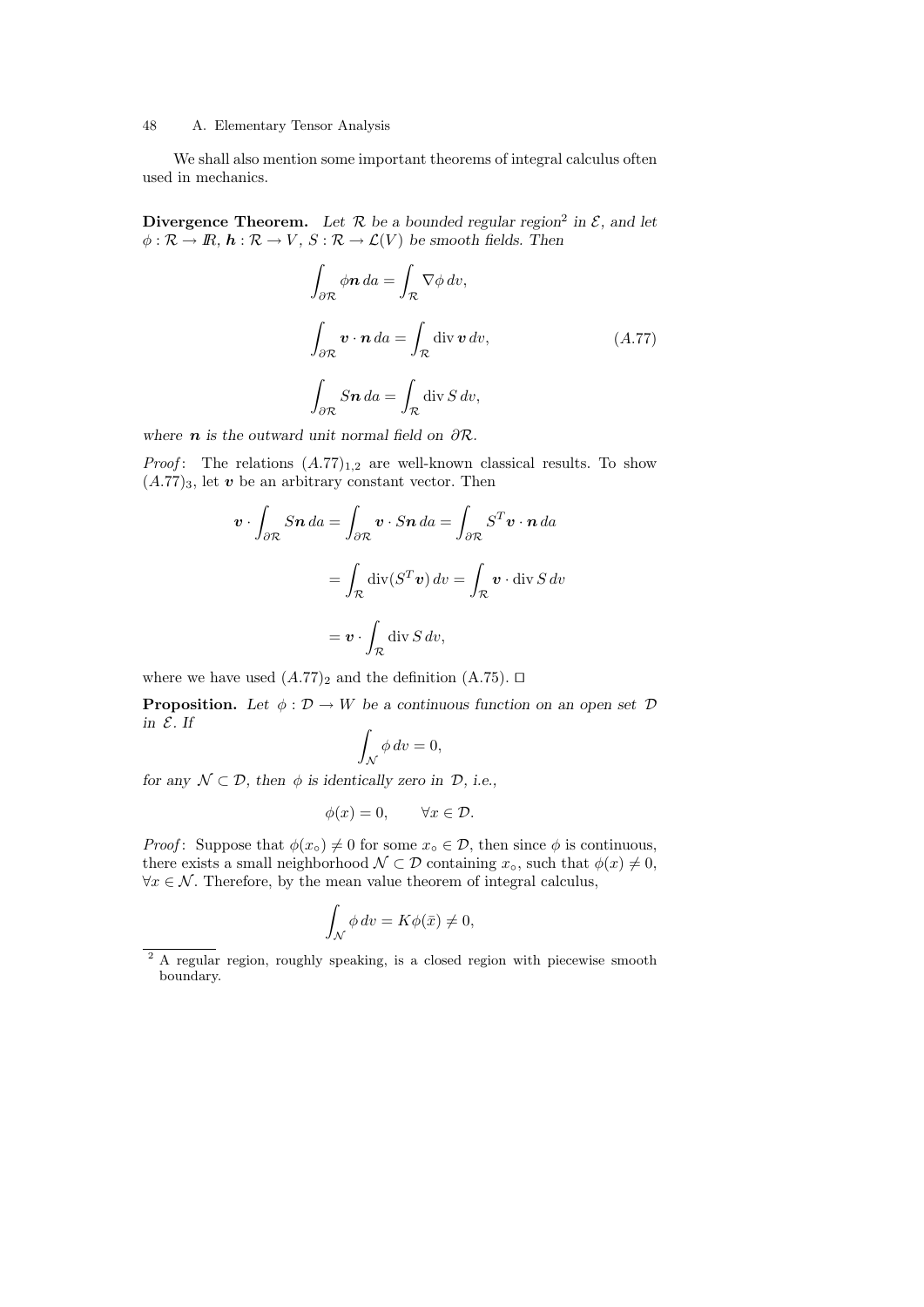for some  $\bar{x} \in \mathcal{N}$ , where K denotes the volume of N. This contradicts the hypothesis.  $\square$ 

This proposition and the divergence theorem enable us to deduce local field equations from the integral balance laws.

**Exercise A.2.5** Let  $f, u, v$ , and  $S$  be smooth scalar, vector, and second order tensor fields. Verify the following identities:

1) div $(Su) = u \cdot \text{div } S^T + \text{tr}(S\nabla u),$ 

2) div $(fS) = S \nabla f + f$  div S,

3) div $(\mathbf{u} \otimes \mathbf{v}) = (\nabla \mathbf{u})\mathbf{v} + \mathbf{u}$  div  $\mathbf{v}$ ,

4) div $(\nabla \mathbf{u})^T = \nabla(\text{div } \mathbf{u}).$ 

**Exercise A.2.6** Let f and v be smooth scalar and vector fields respectively. Show that

- 1) curl  $\nabla f = 0$ ,
- 2) div curl  $v = 0$ ,
- 3) If div  $\mathbf{v} = 0$  and curl  $\mathbf{v} = 0$ , then  $\nabla^2 \mathbf{v} = 0$ .

**Exercise A.2.7** Let  $v$  and  $S$  be smooth vector and tensor field on a bound regular region  $R$  respectively. Show that

- 1)  $\int_{\partial \mathcal{R}} \boldsymbol{v} \otimes \boldsymbol{n} da = \int_{\mathcal{R}} \nabla \boldsymbol{v} dv$ ,
- $2) \ \ \int_{\partial \mathcal{R}}\bm{v}\otimes S\bm{n}\,da = \int_{\mathcal{R}}\Bigl(\bm{v}\otimes \mathrm{div}\,S + (\nabla \bm{v})S^T\Bigr)\,dv.$

# A.2.6 Physical Components

Let  $(x^i)$  be a coordinate system on  $\mathcal E$  and  $\{e_i(x)\}\$  and  $\{e^i(x)\}\$  be its natural bases. The system  $(x<sup>i</sup>)$  is called an *orthogonal coordinate system* if the metric tensor

$$
g_{ij}(x) = 0
$$
, for  $i \neq j$ ,  $\forall x \in \mathcal{E}$ .

For an orthogonal coordinate system, we can define a field of orthonormal basis, denoted by  $\{e_{\langle i \rangle}(x)\}\$ , by normalizing the natural basis,

$$
\boldsymbol{e}_{\langle i\rangle}=\frac{\boldsymbol{e}_i}{|\boldsymbol{e}_i|}.
$$
 (no sum)

In this expression the summation notation is not invoked as indicated explicitly. Since √ √

$$
|\mathbf{e}_i| = \sqrt{\mathbf{e}_i \cdot \mathbf{e}_i} = \sqrt{g_{ii}}, \qquad \text{(no sum)}
$$

therefore,

$$
\mathbf{e}_{\langle i \rangle} = \frac{\mathbf{e}_i}{\sqrt{g_{ii}}} = \frac{\mathbf{e}^i}{\sqrt{g^{ii}}}
$$

$$
= \sqrt{g^{ii}} \mathbf{e}_i = \sqrt{g_{ii}} \mathbf{e}^i. \qquad \text{(no sum)}
$$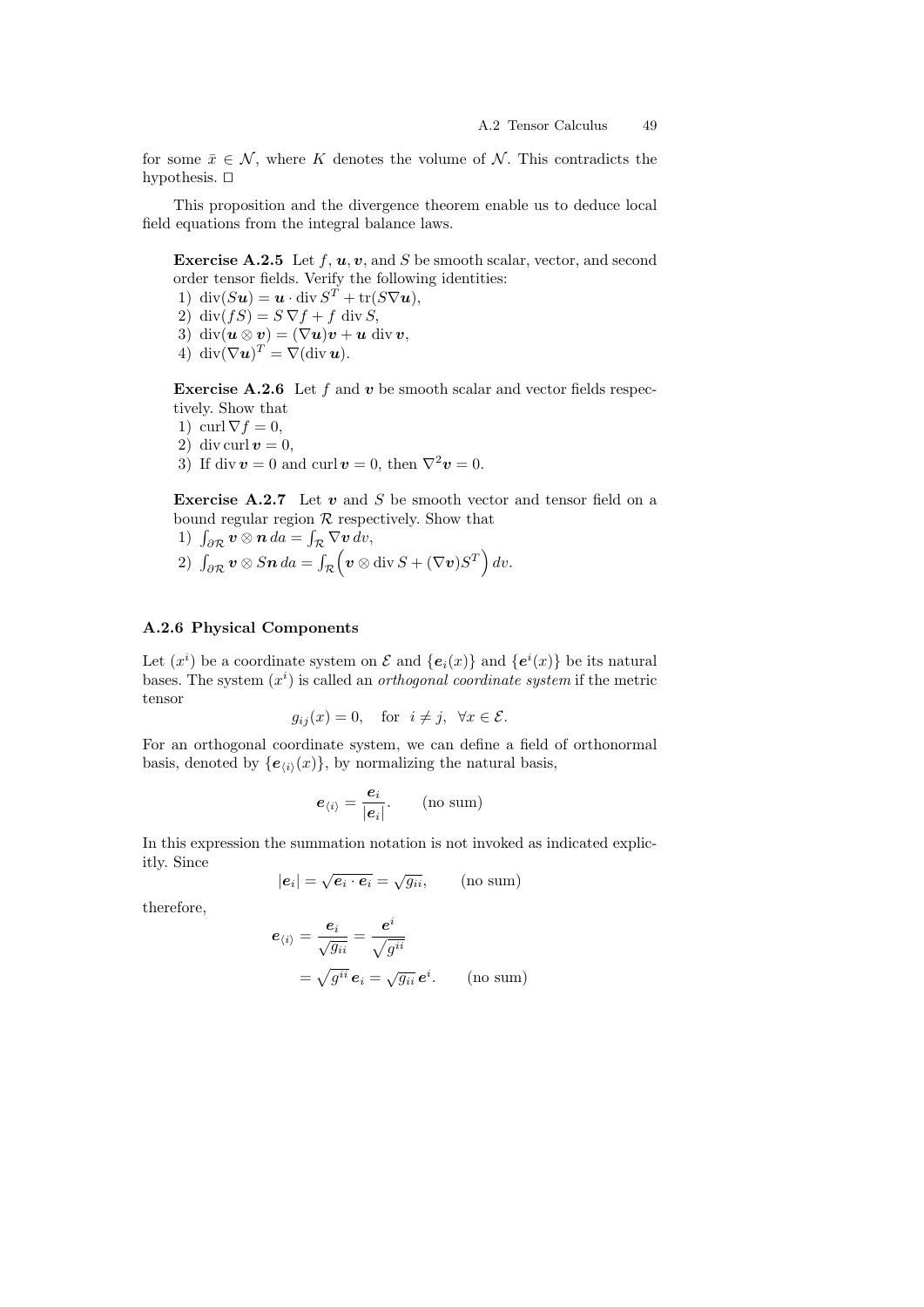Here we have noted that normalization of the two dual natural bases of an orthogonal coordinate system gives rise to the same orthonormal basis.

The components of a tensor field relative to the orthonormal basis  ${e_{i}(x)}$  are called the *physical components* in the coordinate system  $(x<sup>i</sup>)$ . For a vector field  $v$ ,

$$
\boldsymbol{v}=v^i\boldsymbol{e}_i=v_i\boldsymbol{e}^i=v_{\langle i\rangle}\boldsymbol{e}_{\langle i\rangle}.
$$

The physical components  $v_{\langle i \rangle}$  are given by

$$
v_{\langle i \rangle} = \sqrt{g_{ii}} \ v^i = \frac{v_i}{\sqrt{g_{ii}}}.
$$
 (no sum) \t\t (A.78)

For a second order tensor field T,

$$
T = T^{ij} \mathbf{e}_i \otimes \mathbf{e}_j = T_{ij} \mathbf{e}^i \otimes \mathbf{e}^j = T^i{}_j \mathbf{e}_i \otimes \mathbf{e}^j
$$
  
=  $T_{\langle ij \rangle} \mathbf{e}_{\langle i \rangle} \otimes \mathbf{e}_{\langle j \rangle}.$ 

The physical components  $T_{\langle ij \rangle}$  are given by

$$
T_{\langle ij \rangle} = \sqrt{g_{ii}} \sqrt{g_{jj}} \ T^{ij} = \frac{T_{ij}}{\sqrt{g_{ii}} \sqrt{g_{jj}}} = \frac{\sqrt{g_{ii}}}{\sqrt{g_{jj}}} \ T^{i}_{j}. \qquad \text{(no sum)} \tag{A.79}
$$

In particular, we have  $g_{\langle ij \rangle} = \delta_{ij}$ .

The advantage of using physical components is obvious in practical applications. Since the norms of the basis vectors of the natural basis in general vary from point to point in  $\mathcal{E}$ , hence it is inconvenient for the measurement of physical quantities relative to this basis.

# A.2.7 Orthogonal Coordinate Systems

We now consider three orthogonal coordinate systems most commonly used: the Cartesian, the cylindrical, and the spherical coordinate systems and derive their basic characteristics.

#### a) Cartesian Coordinate System

Fix a point o in  $\mathcal{E}$ . Let  $\{\boldsymbol{i}_1, \boldsymbol{i}_2, \boldsymbol{i}_3\}$  be an orthonormal basis of V. For any  $x \in \mathcal{E}$ , then  $x - o \in V$ . We write

$$
x - o = x_i \, \boldsymbol{i}_i.
$$

Clearly, this defines a coordinate system

$$
x \longmapsto (x_1, x_2, x_3)
$$

with  $\{\boldsymbol{i}_1, \boldsymbol{i}_2, \boldsymbol{i}_3\}$  as its natural basis, which is of course independent of  $x \in \mathcal{E}$ . We call such a system a Cartesian coordinate system.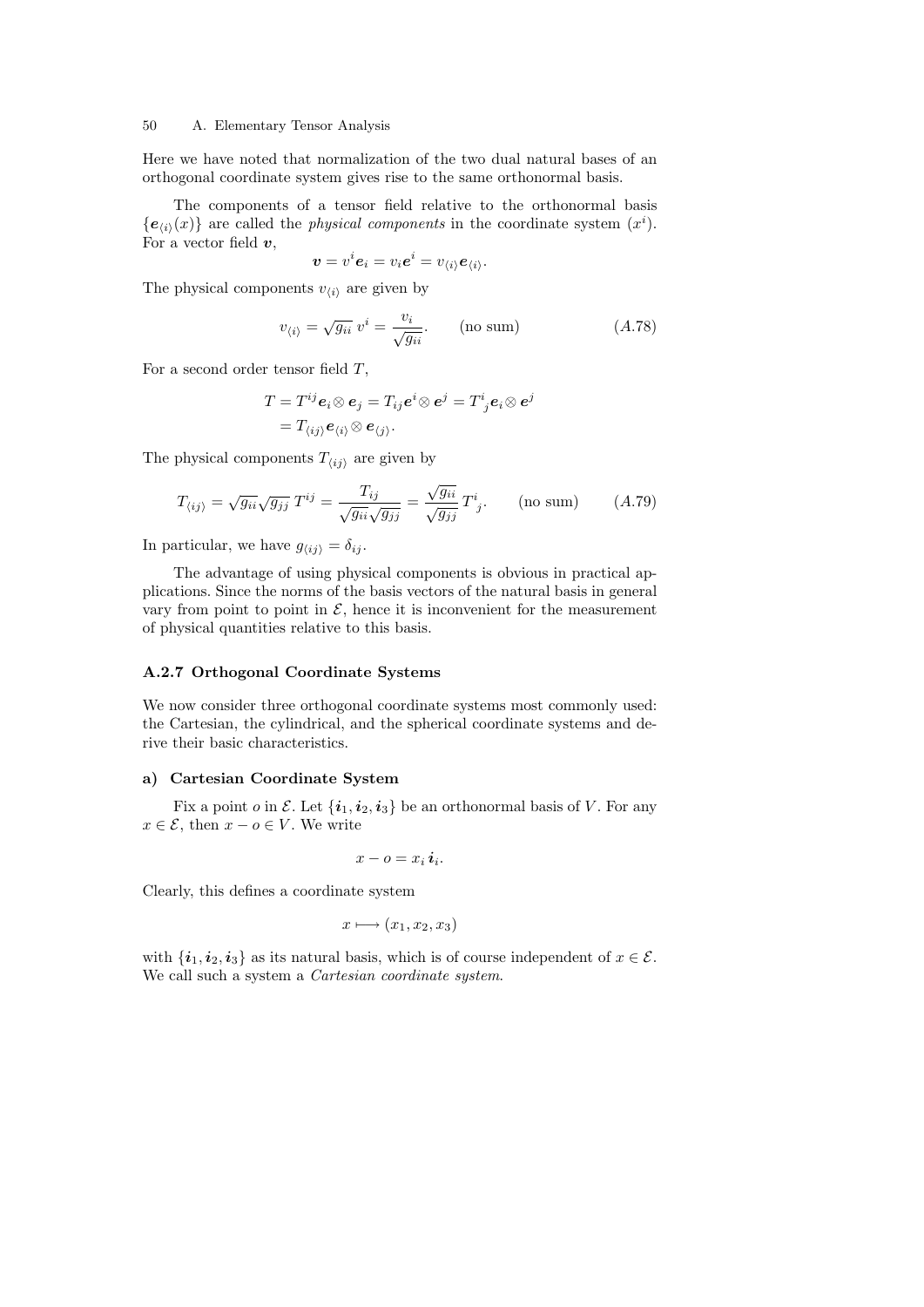### A.2 Tensor Calculus 51

For a Cartesian coordinate system, we have

$$
g_{ij}(x) = \delta_{ij}, \qquad \forall \ x \in \mathcal{E},
$$

and hence by (A.73)

$$
F_j{}^i{}_k(x) = 0.
$$

It is also a custom to write the basis  $\{\boldsymbol{i}_1,\boldsymbol{i}_2,\boldsymbol{i}_3\}$  as  $\{\boldsymbol{e}_x,\boldsymbol{e}_y,\boldsymbol{e}_z\}$  and the coordinate  $(x_1, x_2, x_3)$  as  $(x, y, z)$  for a Cartesian coordinate system.

### b) Cylindrical Coordinate System

The cylindrical coordinate system  $(r, \theta, z)$  is defined as

$$
x = \chi(r, \theta, z),
$$

by the following coordinate transformation (see Fig. A.3 (a)),

$$
x_1 = r \cos \theta, \qquad r > 0
$$
  
\n
$$
x_2 = r \sin \theta, \qquad 0 < \theta < 2\pi
$$
  
\n
$$
x_3 = z,
$$
\n(A.80)

where  $x = (x_1, x_2, x_3)$  is the Cartesian coordinate system.

The natural bases are denoted by  ${e_r, e_\theta, e_z}$  and  ${e^r, e^\theta, e^z}$ . From  $(A.80)$  and  $(A.60)_2$ , we can determine the basis in terms of the Cartesian components.

$$
e_r = \frac{\partial \chi}{\partial r} = \cos \theta \, i_1 + \sin \theta \, i_2,
$$
  
\n
$$
e_{\theta} = \frac{\partial \chi}{\partial \theta} = -r \, \sin \theta \, i_1 + r \, \cos \theta \, i_2,
$$
  
\n
$$
e_z = \frac{\partial \chi}{\partial z} = i_3.
$$

Therefore, we obtain the matrix representations of the metric tensor in the cylindrical coordinate system,

$$
[g_{ij}] = \begin{bmatrix} 1 & & \\ & r^2 & \\ & & 1 \end{bmatrix}, \qquad [g^{ij}] = \begin{bmatrix} 1 & & \\ & r^{-2} & \\ & & 1 \end{bmatrix},
$$

and the Christoffel symbols by (A.73),

$$
\Gamma_r^{\theta}{}_{\theta} = \Gamma_{\theta}^{\theta}{}_{r} = \frac{1}{r},
$$
  

$$
\Gamma_{\theta}^{\ r}{}_{\theta} = -r,
$$

others  $= 0$ .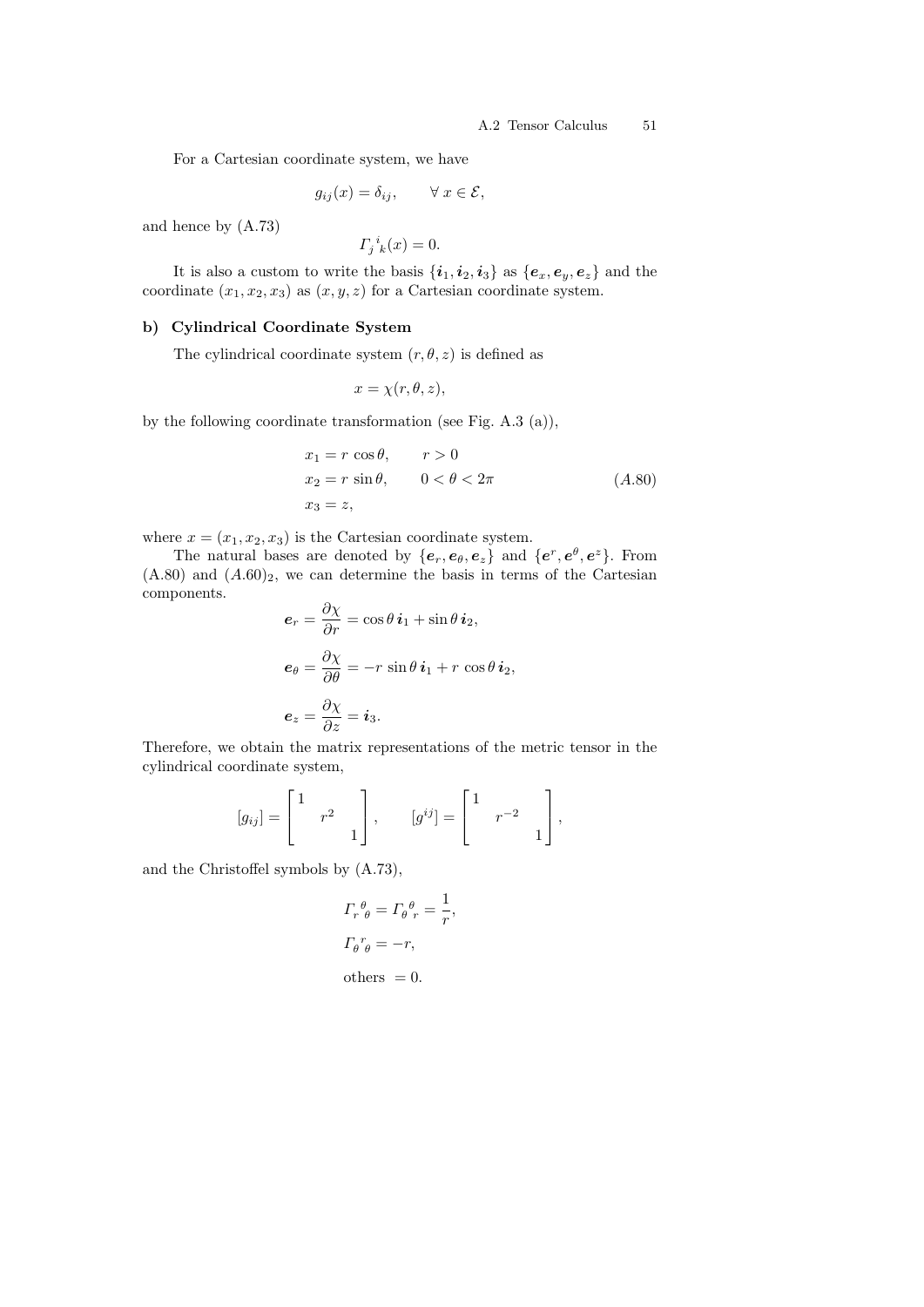Moreover, we have

$$
e_r = e^r
$$
,  $e_\theta = r^2 e^\theta$ ,  $e_z = e^z$ ,

and

$$
\begin{aligned} \boldsymbol{e}_{\langle r \rangle} &= \cos \theta \, \boldsymbol{i}_1 + \sin \theta \, \boldsymbol{i}_2, \\ \boldsymbol{e}_{\langle \theta \rangle} &= -\sin \theta \, \boldsymbol{i}_1 + \cos \theta \, \boldsymbol{i}_2, \\ \boldsymbol{e}_{\langle z \rangle} &= \boldsymbol{i}_3. \end{aligned}
$$



Fig. A.3. Coordinate systems

# c) Spherical Coordinate System

The spherical coordinate system  $(r, \theta, \phi)$  is defined as

$$
x = \chi(r, \theta, \phi),
$$

by the following coordinate transformation (see Fig. A.3 (b)),

$$
x_1 = r \sin \theta \cos \phi, \qquad r > 0
$$
  
\n
$$
x_2 = r \sin \theta \sin \phi, \qquad 0 < \theta < \pi
$$
  
\n
$$
x_3 = r \cos \theta, \qquad 0 < \phi < 2\pi
$$

where  $x = (x_1, x_2, x_3)$  is the Cartesian coordinate system.

The natural bases are denoted by  $\{e_r, e_\theta, e_\phi\}$  and  $\{e^r, e^\theta, e^\phi\}$ . We have

 $e_r = \sin \theta \cos \phi \, i_1 + \sin \theta \, \sin \phi \, i_2 + \cos \theta \, i_3,$  $e_{\theta} = r \cos \theta \cos \phi \, i_1 + r \cos \theta \, \sin \phi \, i_2 - r \, \sin \theta \, i_3$ ,  $e_{\phi} = -r \sin \theta \sin \phi \, i_1 + r \sin \theta \cos \phi \, i_2$ ,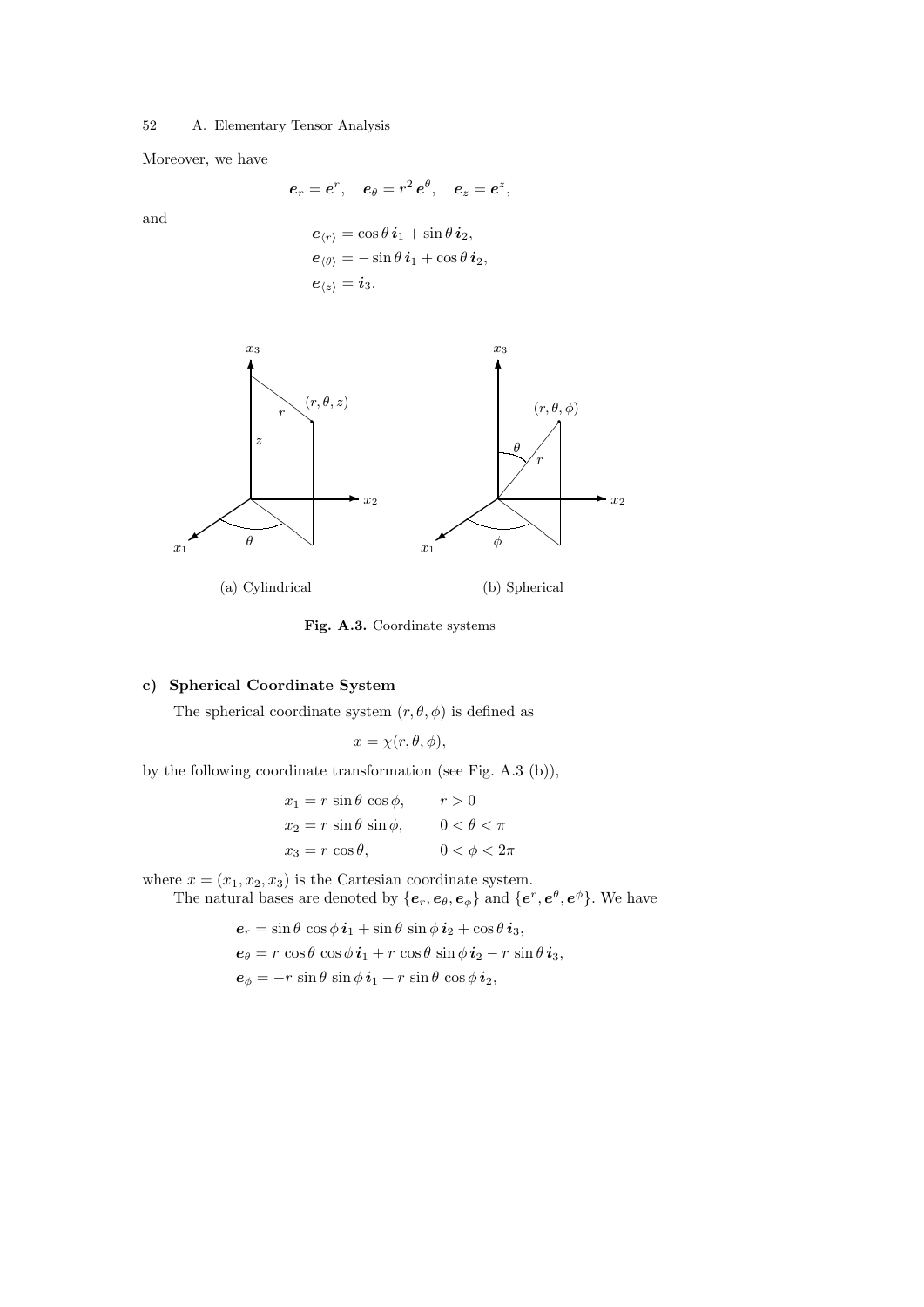and

$$
e_r = e^r
$$
,  $e_\theta = r^2 e^\theta$ ,  $e_\phi = r^2 \sin^2 \theta e^\phi$ .

The matrix representations of the metric tensor has the forms

$$
[g_{ij}] = \begin{bmatrix} 1 & r^2 & & \\ & r^2 \sin^2 \theta & \end{bmatrix}, \qquad [g^{ij}] = \begin{bmatrix} 1 & r^{-2} & \\ & r^{-2} & \\ & (r \sin \theta)^{-2} \end{bmatrix},
$$

and the Christoffel symbols are

$$
\Gamma_r^{\theta}{}_{\theta} = \Gamma_{\theta}^{\ \theta}{}_{r} = \Gamma_r^{\ \phi} = \Gamma_{\phi}^{\ \phi}{}_{r} = \frac{1}{r},
$$
  
\n
$$
\Gamma_{\theta}^{\ r}{}_{\theta} = -r,
$$
  
\n
$$
\Gamma_{\phi}^{\ r}{}_{\phi} = -r \sin^2 \theta,
$$
  
\n
$$
\Gamma_{\theta}^{\ \phi}{}_{\phi} = \Gamma_{\phi}^{\ \phi} = \cot \theta,
$$
  
\n
$$
\Gamma_{\phi}^{\ \theta}{}_{\phi} = -\sin \theta \cos \theta,
$$
  
\nothers = 0,

Moreover, the orthonormal basis for the physical components are

$$
\begin{aligned} \boldsymbol{e}_{\langle r \rangle} &= \sin \theta \, \cos \phi \, \boldsymbol{i}_1 + \sin \theta \, \sin \phi \, \boldsymbol{i}_2 + \cos \theta \, \boldsymbol{i}_3, \\ \boldsymbol{e}_{\langle \theta \rangle} &= \cos \theta \, \cos \phi \, \boldsymbol{i}_1 + \cos \theta \, \sin \phi \, \boldsymbol{i}_2 - \sin \theta \, \boldsymbol{i}_3, \\ \boldsymbol{e}_{\langle \phi \rangle} &= -\sin \phi \, \boldsymbol{i}_1 + \cos \phi \, \boldsymbol{i}_2. \end{aligned}
$$

Remark. More frequently, we would like to express quantities in these coordinate systems in terms of their physical components. A simple way to do this is to derive the expressions first in terms of contravariant or covariant components and then convert them into physical components using relations like (A.78) and (A.79).

**Example A.2.9** Let us calculate the Laplacian of a scalar field  $\Phi$  in the spherical coordinate system. We have

$$
\Phi_{,j} = \frac{\partial \Phi}{\partial x^j},
$$
  

$$
\Phi_{,jk} = \frac{\partial^2 \Phi}{\partial x^j \partial x^k} - \frac{\partial \Phi}{\partial x^i} \Gamma_j{}^i{}_k,
$$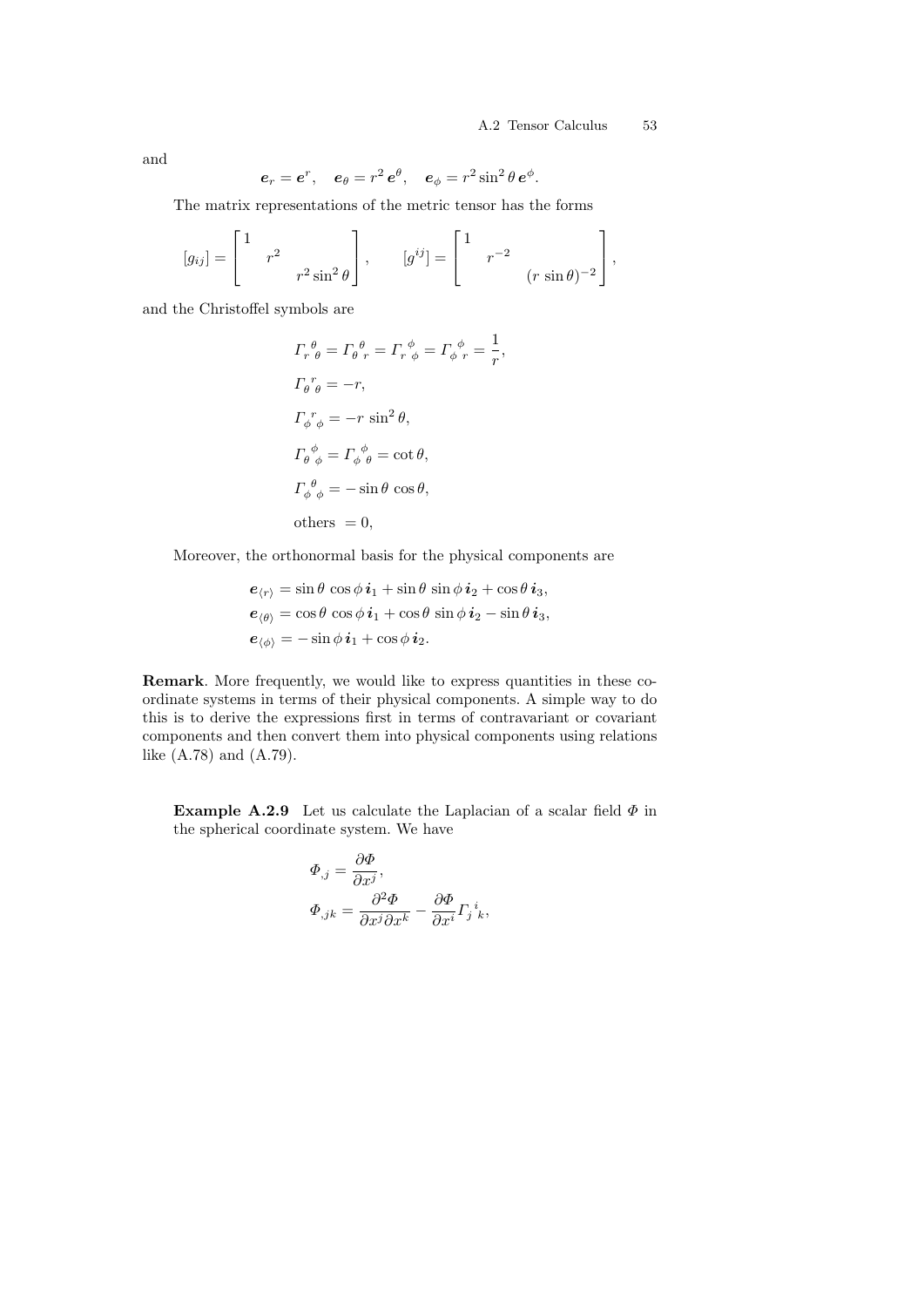from which we obtain the following covariant components:

$$
\Phi_{,rr} = \frac{\partial^2 \Phi}{\partial r^2},
$$
\n
$$
\Phi_{,\theta\theta} = \frac{\partial^2 \Phi}{\partial \theta^2} - \frac{\partial \Phi}{\partial r} \Gamma_{\theta} r_{\theta} = \frac{\partial^2 \Phi}{\partial \theta^2} + r \frac{\partial \Phi}{\partial r},
$$
\n
$$
\Phi_{,\phi\phi} = \frac{\partial^2 \Phi}{\partial \phi^2} - \frac{\partial \Phi}{\partial r} \Gamma_{\phi} r_{\phi} - \frac{\partial \Phi}{\partial \theta} \Gamma_{\phi} \theta_{\phi} = \frac{\partial^2 \Phi}{\partial \phi^2} + r \sin^2 \theta \frac{\partial \Phi}{\partial r} + \sin \theta \cos \theta \frac{\partial \Phi}{\partial \theta}.
$$

We have  $\Phi_{,rr} = \Phi_{,\langle rr \rangle}, \Phi_{,\theta\theta} = r^2 \Phi_{,\langle \theta\theta \rangle}, \Phi_{,\phi\phi} = r^2 \sin^2 \theta \Phi_{,\langle \phi\phi \rangle}$  in terms of physical components. That is,

$$
\begin{aligned} \varPhi_{,\langle rr\rangle} &= \frac{\partial^2 \varPhi}{\partial r^2}, \\ \varPhi_{,\langle\theta\theta\rangle} &= \frac{1}{r^2}\frac{\partial^2 \varPhi}{\partial \theta^2} + \frac{1}{r}\frac{\partial \varPhi}{\partial r}, \\ \varPhi_{,\langle\phi\phi\rangle} &= \frac{1}{r^2\sin^2\theta}\frac{\partial^2 \varPhi}{\partial \phi^2} + \frac{1}{r}\frac{\partial \varPhi}{\partial r} + \frac{\cot\theta}{r^2}\frac{\partial \varPhi}{\partial \theta}. \end{aligned}
$$

Therefore, the Laplacian  $\nabla^2 \Phi$ , which is the sum  $\Phi_{\phi(r)} + \Phi_{\phi(\theta)} + \Phi_{\phi(\phi)}$ in physical components, becomes

$$
\nabla^2 \Phi = \frac{\partial^2 \Phi}{\partial r^2} + \frac{2}{r} \frac{\partial \Phi}{\partial r} + \frac{1}{r^2} \frac{\partial^2 \Phi}{\partial \theta^2} + \frac{1}{r^2 \sin^2 \theta} \frac{\partial^2 \Phi}{\partial \phi^2} + \frac{\cot \theta}{r^2} \frac{\partial \Phi}{\partial \theta}.
$$

 $\Box$ 

Example A.2.10 We give the physical components of the divergence of a symmetric tensor field  $T$  in the following coordinate systems:

a) Cartesian coordinate system  $(x, y, z)$ :

$$
\begin{aligned}\n(\text{div}\,T)_{\langle x\rangle} &= \frac{\partial T_{\langle xx\rangle}}{\partial x} + \frac{\partial T_{\langle xy\rangle}}{\partial y} + \frac{\partial T_{\langle xz\rangle}}{\partial z},\\
(\text{div}\,T)_{\langle y\rangle} &= \frac{\partial T_{\langle xy\rangle}}{\partial x} + \frac{\partial T_{\langle yy\rangle}}{\partial y} + \frac{\partial T_{\langle yz\rangle}}{\partial z},\\
(\text{div}\,T)_{\langle z\rangle} &= \frac{\partial T_{\langle xz\rangle}}{\partial x} + \frac{\partial T_{\langle yz\rangle}}{\partial y} + \frac{\partial T_{\langle zz\rangle}}{\partial z}.\n\end{aligned} \tag{A.81}
$$

b) Cylindrical coordinate system  $(r, \theta, z)$ :

$$
\begin{aligned}\n(\text{div}\,T)_{\langle r\rangle} &= \frac{\partial T_{\langle rr\rangle}}{\partial r} + \frac{1}{r} \frac{\partial T_{\langle r\theta\rangle}}{\partial \theta} + \frac{\partial T_{\langle rz\rangle}}{\partial z} + \frac{T_{\langle rr\rangle} - T_{\langle \theta\theta\rangle}}{r}, \\
(\text{div}\,T)_{\langle \theta\rangle} &= \frac{\partial T_{\langle r\theta\rangle}}{\partial r} + \frac{1}{r} \frac{\partial T_{\langle \theta\theta\rangle}}{\partial \theta} + \frac{\partial T_{\langle \theta z\rangle}}{\partial z} + \frac{2}{r} T_{\langle r\theta\rangle}, \\
(\text{div}\,T)_{\langle z\rangle} &= \frac{\partial T_{\langle rz\rangle}}{\partial r} + \frac{1}{r} \frac{\partial T_{\langle \theta z\rangle}}{\partial \theta} + \frac{\partial T_{\langle zz\rangle}}{\partial z} + \frac{1}{r} T_{\langle rz\rangle}.\n\end{aligned} \tag{A.82}
$$